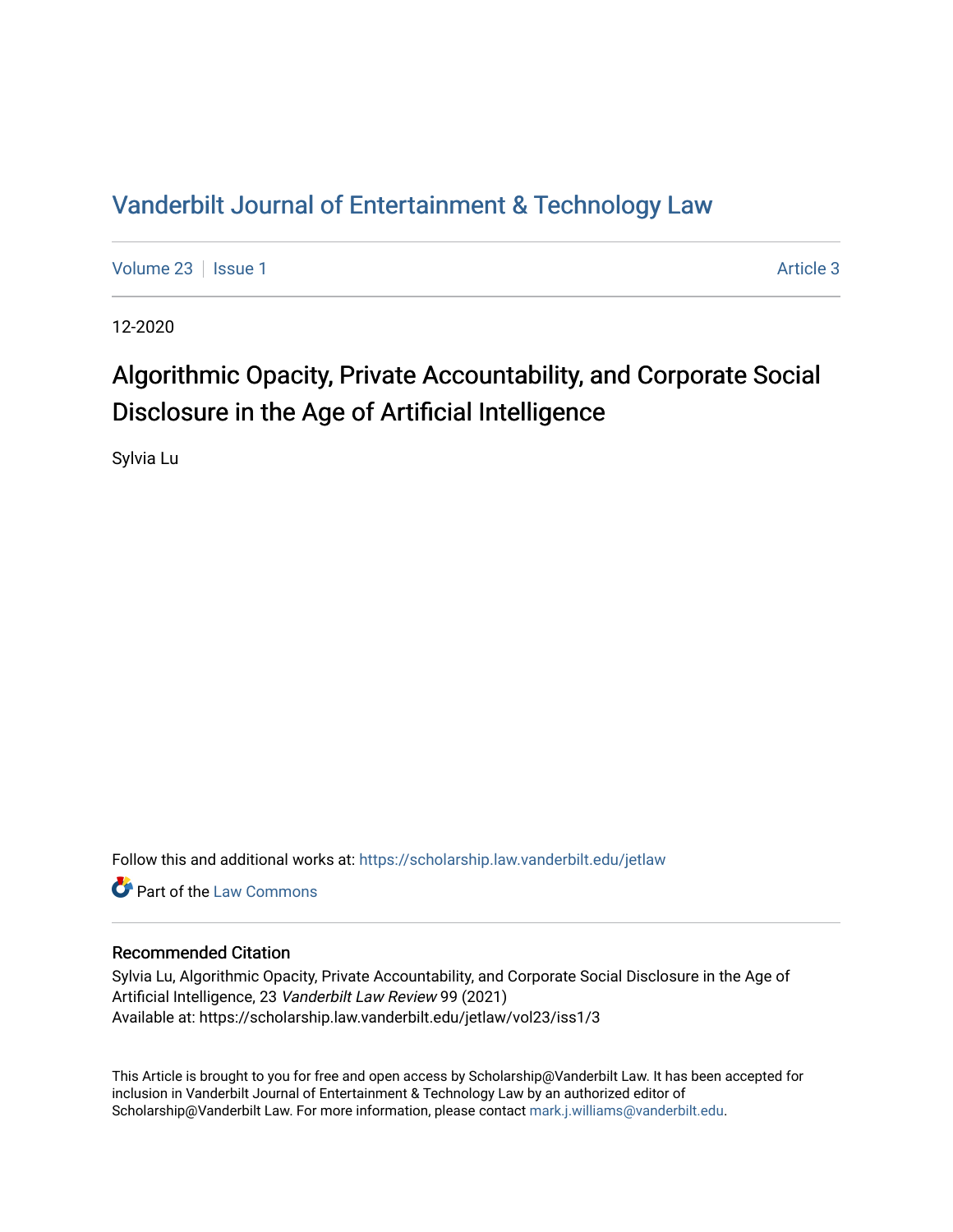# **Algorithmic Opacity, Private Accountability, and Corporate Social Disclosure in the Age of Artificial Intelligence**

## *Sylvia Lu\**

#### **ABSTRACT**

*Today, firms develop machine-learning algorithms to control human decisions in nearly every industry, creating a structural tension between commercial opacity and democratic transparency. In many of their commercial applications, advanced algorithms are technically complicated and privately owned, which allows them to hide from legal regimes and prevents public scrutiny. However, they may demonstrate their negative effects—erosion of democratic norms, damages to financial gains, and extending harms to stakeholders—without warning. Nevertheless, because the inner workings and applications of algorithms are generally incomprehensible and protected as trade secrets, they can be completely shielded from public surveillance. One of the solutions to this conflict between algorithmic opacity and democratic transparency is an effective mechanism that requires firms to disclose information about their algorithms.*

<sup>\*</sup> J.S.D. (Doctor of Science of Law) Student, University of California, Berkeley, School of Law; Ph.D. Student, National Chengchi University. This Article was selected as the winning entry for the Berkeley Technology Law Journal 2020 Writing Competition Aldo J. Test Award.The author is tremendously grateful to Professor Sonia K. Katyal for her invaluable feedback during the development of this Article. Many special thanks, in alphabetical order, to Professors Kenneth A. Bamberger, Anupam Chander, Don Jeng, Ching-Fu Lin, Han-Wei Liu, Paul CB Liu, Laurent Mayali, Robert P. Merges, Paul M. Schwartz, Xiao-Fu Si, Huang-Chih Sung, Jane K. Winn, Se-Hwa Wu, Rosina Zapparoni, in addition to Dean Rowan, Lily D. Vo, and the staff of the *Vanderbilt Journal of Entertainment and Technology Law* for helpful comments and conversations at various stages in this project. Portions of this Article were presented at the BILETA 2020 Virtual Conference (Regulating Transitions in Technology and Law) in May 2020. The author wishes to thank the organizers and participants, in particular Professors Subhajit Basu, Marion Oswald, and Daithi Mac Sithigh, for this opportunity amid the COVID-19 Pandemic. The author welcomes feedback at swl@berkeley.edu. All errors remain my own.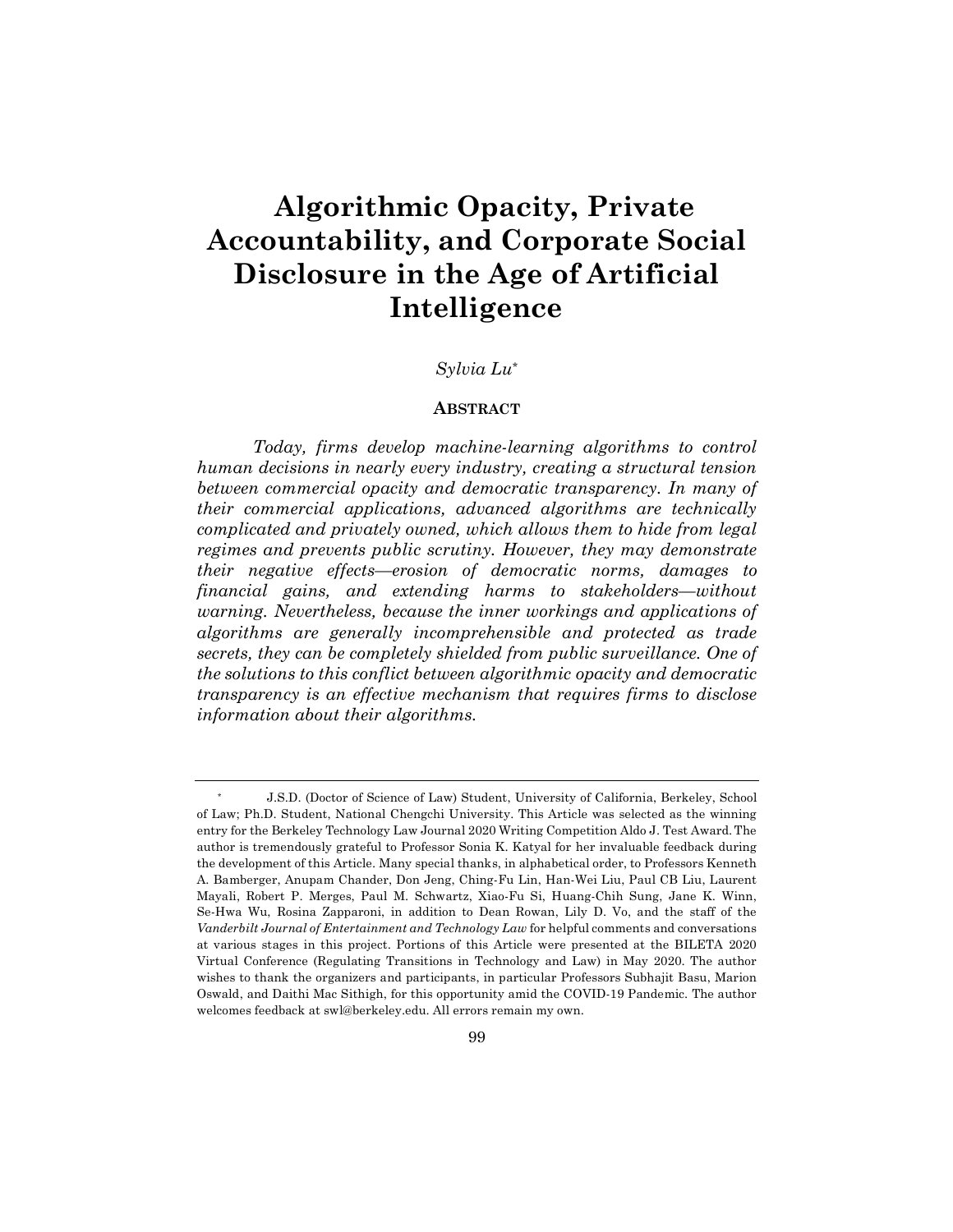*This Article argues that the pressing problem of algorithmic opacity is due to the regulatory void of US disclosure regulations that*  fail to consider the informational needs of stakeholders in the age of *artificial intelligence (AI). In a world of privately owned algorithms, advanced algorithms, as the primary source of decision-making power, have produced various perils for the public and firms themselves, particularly in the context of the capital market. While the current disclosure framework has not considered the informational needs associated with algorithmic opacity, this Article argues that algorithmic disclosure under securities law could be used to promote private accountability and further public interest in sustainability.*

*In this vein, through the lens of the US Securities and Exchange Commission (SEC) disclosure framework, this Article proposes a new disclosure framework for machine-learning-algorithm-based AI systems that considers the technical traits of advanced algorithms, potential dangers of AI systems, and regulatory governance systems in light of increasing AI incidents. Towards this goal, this Article considers numerous disclosure topics, analyzes key disclosure reports, and proposes new principles to help reduce algorithmic opacity, including stakeholder interests, sustainability considerations, comprehensible disclosure, and minimum necessary disclosure, ultimately striking a balance between democratic values in transparency and private interests in opacity. This Article concludes with a discussion of the impacts, limitations, and possibilities of using the new disclosure framework to promote private accountability and corporate social responsibility in the AI era.*

## **TABLE OF CONTENTS**

| Ι.  |                                                            |  |
|-----|------------------------------------------------------------|--|
| II. | ARTIFICIAL INTELLIGENCE AND ALGORITHMS 108                 |  |
|     |                                                            |  |
|     |                                                            |  |
|     |                                                            |  |
|     |                                                            |  |
|     |                                                            |  |
|     |                                                            |  |
|     |                                                            |  |
|     |                                                            |  |
|     | B. The Values Compromised by Algorithmic Opacity: Privacy, |  |
|     |                                                            |  |
|     |                                                            |  |
|     |                                                            |  |
|     |                                                            |  |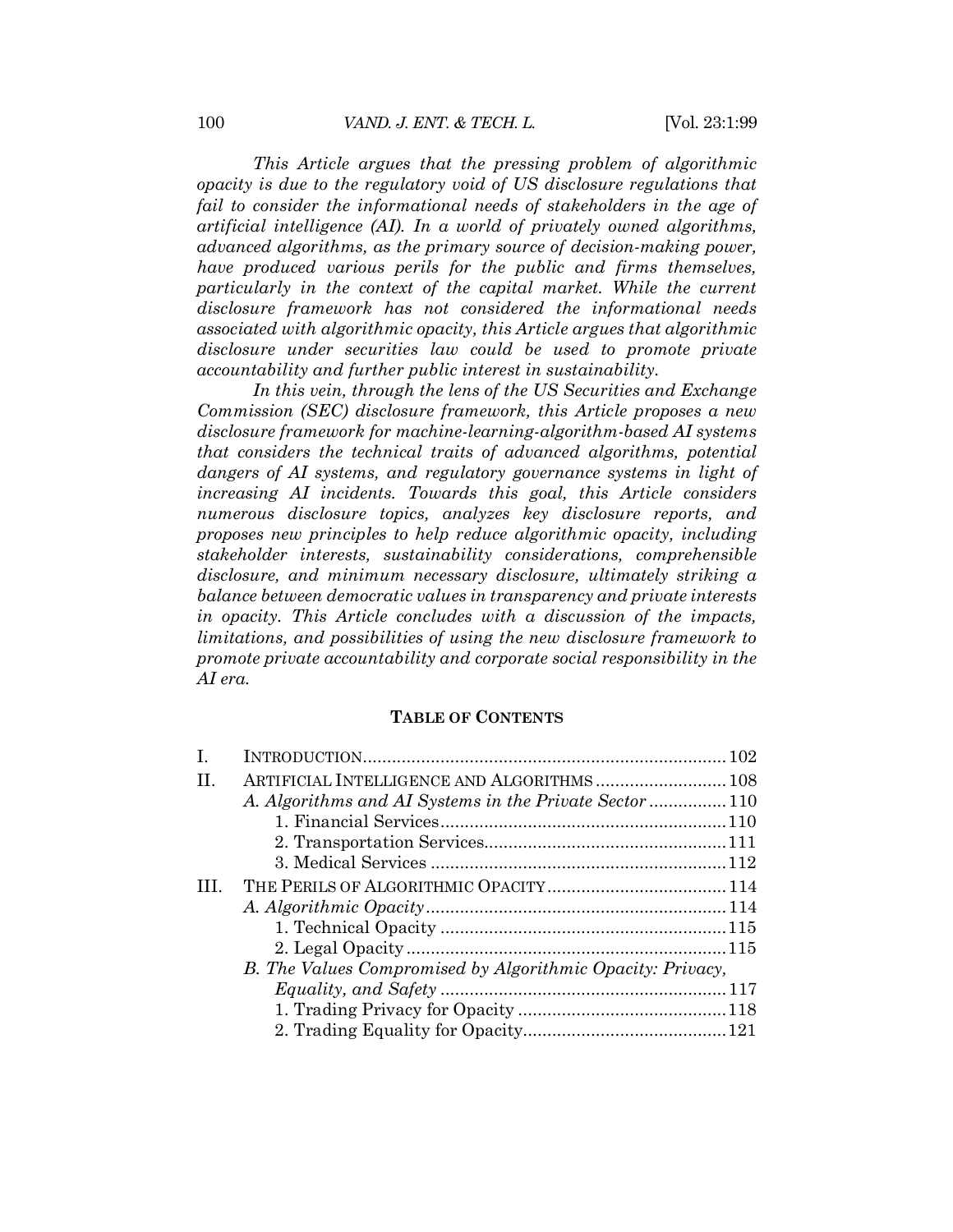| 2020] | ALGORITHMIC DISCLOSURE OF AI SYSTEMS<br>101                |
|-------|------------------------------------------------------------|
|       |                                                            |
|       | C. Information Disclosure for Public Oversight as a        |
|       |                                                            |
| IV.   | SEC REGULATORY INSTRUMENTS OF INFORMATION DISCLOSURE       |
|       |                                                            |
|       | A. A Brief Introduction to the SEC Disclosure Framework129 |
|       | B. Towards an Algorithmic Disclosure Framework  131        |
|       |                                                            |
|       | a. Proposed Algorithmic Disclosure Considerations  132     |
|       | $\mathbf{1}$ .                                             |
|       | Sustainability Consideration133<br>11.                     |
|       |                                                            |
|       | iv. Minimum Necessary Disclosure135                        |
|       |                                                            |
|       |                                                            |
|       | i.                                                         |
|       | Current Practices and Their Deficiencies 137<br>ii.        |
|       | iii. Proposed Algorithmic Disclosure Requirements          |
|       |                                                            |
|       |                                                            |
|       | 1.                                                         |
|       | ii. Current Practices and Their Deficiencies 140           |
|       | iii. Proposed Algorithmic Disclosure Requirements          |
|       |                                                            |
|       |                                                            |
|       | Current State of Regulation 142<br>1.                      |
|       | Current Practices and Their Deficiencies 143<br>11.        |
|       | iii. Proposed Algorithmic Disclosure Requirements          |
|       |                                                            |
|       | d. Management's Discussion and Analysis of Financial       |
|       | Condition and Results of Operations (MD&A)147              |
|       |                                                            |
|       | ii. Current Practices and Their Deficiencies148            |
|       | iii. Proposed Algorithmic Disclosure                       |
|       |                                                            |
| V.    | LIMITATIONS, POSSIBILITIES, AND IMPACTS OF THE PROPOSED    |
|       |                                                            |
| VI.   |                                                            |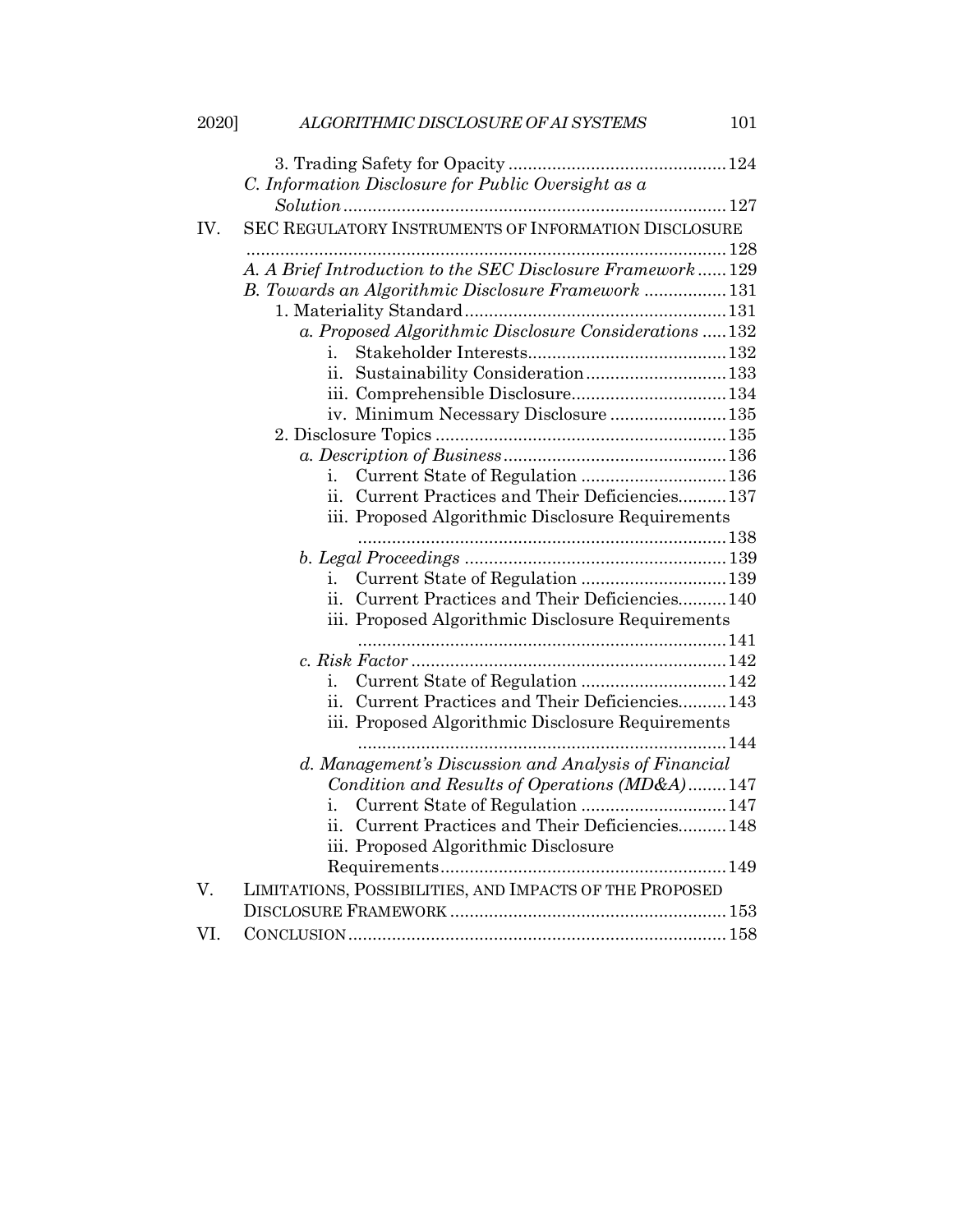#### I. INTRODUCTION

The past decade has witnessed the private sector's dominance in developing algorithms.1 Today, algorithms have flourished, presenting new business applications in nearly every industry.2 From conventional commuting options to emergency medical treatments, algorithms have increasingly penetrated every corner of daily life, implying a foreseeable future in which they can influence every human decision.3 Algorithms are becoming a primary source of decision-making power, but are often privately owned and inscrutable, which allows them to hide from legal regimes and prevents regulators from understanding and reviewing them. Thus, every service an algorithm performs—from data collection and training to business applications that have decision-making power over humans—may demonstrate a substantial degree of danger to the larger public.<sup>4</sup>

<sup>1.</sup> Since 2013, the number of AI start-ups and firms has strikingly increased, and investment in machine-learning systems tripled, leading to the growing influence of AI systems on high-tech industries. Xiaohong Quanieee & Jihong Sanderson, *Understanding the Artificial Intelligence Business Ecosystem*, 46(4) IEEE ENG'G MGMT. REV. 22, 22 (2018); Gil Press, *Top 10 Hot Artificial Intelligence (AI) Technologies*, FORBES (Jan. 23, 2017, 9:09 AM), https://www.forbes.com/sites/gilpress/2017/01/23/top-10-hot-artificial-intelligence-ai-technologies/#25b983f31928 [https://perma.cc/Z3HJ-UBPT] ("A Narrative Science survey found last year that 38% of enterprises are already using AI, growing to 62% by 2018. Forrester Research predicted a greater than 300% increase in investment in artificial intelligence in 2017 compared with 2016. IDC estimated that the AI market will grow from \$8 billion in 2016 to more than \$47 billion in 2020."); *see also* Dresner Advisory Services, 2019 DATA SCIENCE AND MACHINE LEARNING MARKET STUDY REPORT (2019), https://gumroad.com/l/dTfno [https://perma.cc/KC98-VMTP] ("[B]usiness units and IT departments are the likely centers of data science and machine learning oversight, with R&D ownership showing the fastest growth in 2019.").

<sup>2.</sup> AUTORITÉ DE LA CONCURRENCE & BUNDESKARTELLAMT, *Algorithms and Competition* 1, 1 (2019), https://www.autoritedelaconcurrence.fr/sites/default/files/algorithms-and-competition.pdf [https://perma.cc/FV7W-GG49] (recognizing big data and algorithms as the most important driving technological forces that revolutionize many sectors of the economy).

<sup>3</sup>*. See* Sonia K. Katyal, *Private Accountability in the Age of Artificial Intelligence*, 66 UCLA L. REV. 54, 56 (2019) (noting that "algorithms determine the optimal way to produce and ship goods, the prices we pay for those goods, the money we can borrow, the people who teach our children, and the books and articles we read—reducing each activity to an actuarial risk or score."); Joshua A. Kroll, Joanna Huey, Solon Barocas, Edward W. Felten, Joel R. Reidenberg, David G. Robinson & Harlan Yu, *Accountable Algorithms*, 165 U. PA. L. REV. 633, 636 (2017); *see also* PETER STONE, RODNEY BROOKS, ERIK BRYNJOLFSSON, RYAN CALO, OREON ETZIONI, GREG HAGER, JULIA HIRSCHBERG, SHIVARAM KALYANAKRISHAN, ECE KAMAR, SARIT KRAUS, KEVIN LEYTON-BROWN, DAVID PARKES, WILLIAM PRESS, ANNALEE SAXENIAN, JULIA SHAH, MILIND TAMBE & ASTRO TELLER, ARTIFICIAL INTELLIGENCE AND LIFE IN 2030: ONE HUNDRED YEAR STUDY ON ARTIFICIAL INTELLIGENCE, REPORT OF THE 2015-2016 STUDY PANEL (2016).

<sup>4.</sup> Sonia K. Katyal, *The Paradox of Source Code Secrecy*, 104 CORNELL L. REV. 1183, 1186 (2019) ("[B]ecause their inner workings are often protected as trade secrets, they can remain entirely free from public scrutiny."); *see also* Jenna Burrell, *How the Machine 'Thinks': Understanding Opacity in Machine Learning Algorithms*, 3 BIG DATA & SOC'Y 1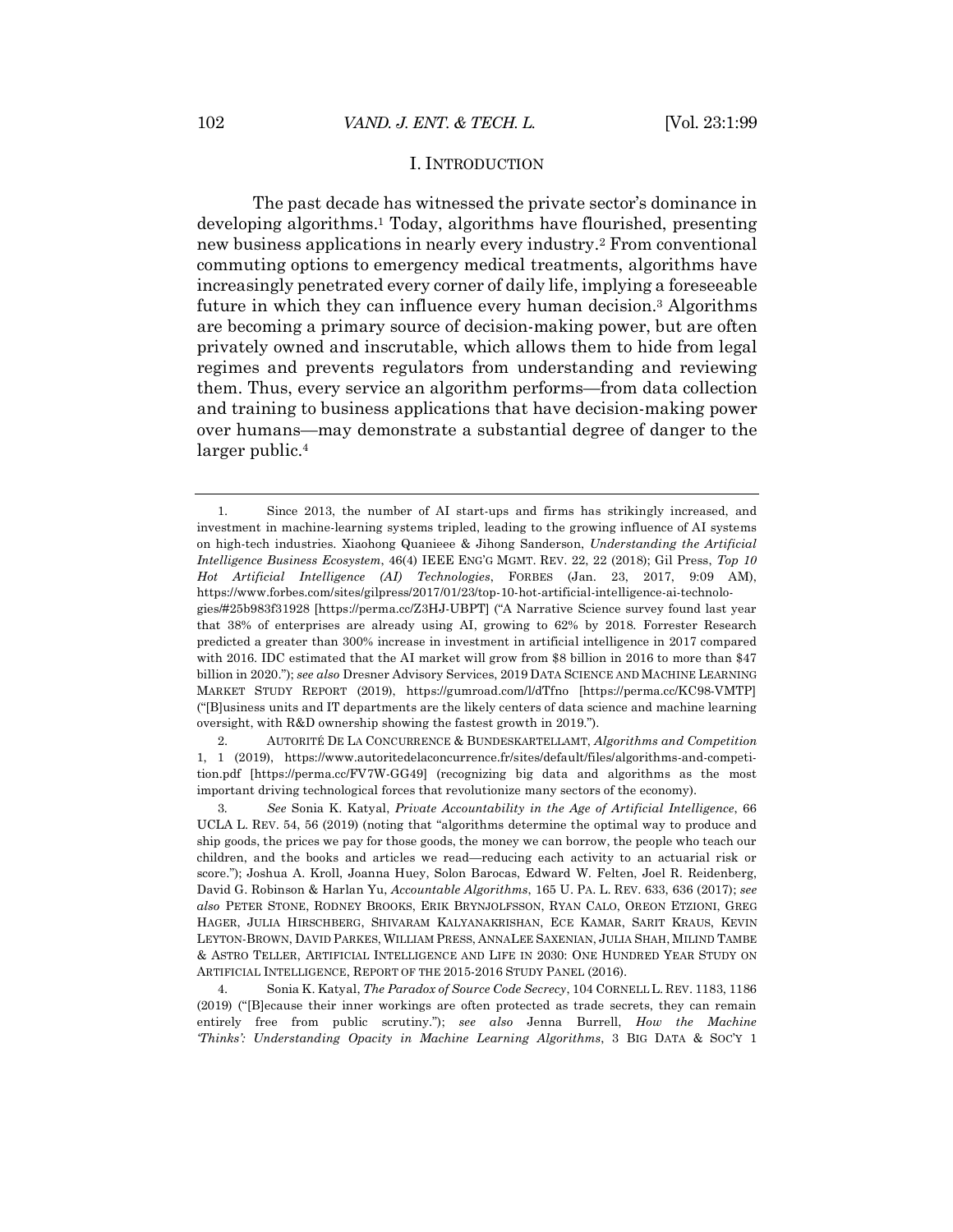Employed in AI systems within a "black box," algorithms are accompanied by an opacity that has covertly led to problems affecting a wide range of stakeholders.5 Since 2016, Facebook's AI-based services have been subject to ceaseless investigations, lawsuits, and class-action suits. Due to its operating results of advanced algorithms, Facebook has already been accused of data privacy violations, $6$  fomenting division and inciting violence in Myanmar,7 discrimination in Facebook's job-seeking service,<sup>8</sup> and breach of the Fair Housing Act.<sup>9</sup> On an individual level, many AI systems are prone to discriminate against minorities.10 For instance, health care algorithms used to predict patient diseases discriminate against African Americans;<sup>11</sup> secret AI recruiting tools are biased against females;12 and algorithms have been found to label homosexual and Jewish individuals negatively.13 On a societal level,

6. Guy Rosen, *Security Update*, FACEBOOK NEWSROOM (Sept. 28, 2018, 9:41 AM), https://newsroom.fb.com/news/2018/09/security-update/ [https://perma.cc/632K-A7J8].

7. Alexandra Stevenson, *Facebook Admits It Was Used to Incite Violence in Myanmar*, N.Y. TIMES (Nov. 6, 2018), https://www.nytimes.com/2018/11/06/technology/myanmar-facebook.html [https://perma.cc/JB9J-EH5R].

8. Josh Eidelson, *Facebook Tools Are Used to Screen Out Older Job Seekers, Lawsuit Claims*, BLOOMBERG (May 29, 2018, 4:39 PM), https://www.bloomberg.com/news/articles/2018-05- 29/facebook-tools-are-used-to-screen-out-older-job-seekers-lawsuit-claims [https://perma.cc/ 8MDZ-5928].

9. Terrence Dopp & Jesse Westbrook, *Facebook Violated Fair Housing Act with Ad Practice*, BLOOMBERG (Mar. 28, 2019, 7:13 PM), https://www.bloomberg.com/news/articles/2019- 03-28/facebook-violated-fair-housing-act-with-ad-practice-hud-charges [https://perma.cc/TQU7- QYN9].

10. Katyal, *supra* note 3, at 69 ("Bad data, in other words, can perpetuate inequalities through machine learning, leading to a feedback loop that replicates existing forms of bias, potentially impacting minorities as a result.").

11*. Cf.* Monique Tello, *Racism and Discrimination in Health Care: Providers and Patients*, HARV. HEALTH BLOG, https://www.health.harvard.edu/blog/racism-discrimination-health-careproviders-patients-2017011611015 [https://perma.cc/9V5S-SYJC] (last updated July 9, 2020, 12:34 PM) (discussing the issue of health disparities resulting from racism and discrimination in the United States).

12. Jeffrey Dastin, *Amazon Scraps Secret AI Recruiting Tool that Showed Bias Against Women*, REUTERS (Oct. 10, 2018, 6:04 PM), https://www.reuters.com/article/us-amazon-com-jobsautomation-insight/amazon-scraps-secret-ai-recruiting-tool-that-showedbias-against-womenidUSKCN1MK08G [https://perma.cc/24JH-APAB].

13. Andrew Thompson, *Google's Sentiment Analyzer Thinks Being Gay Is Bad*, VICE (Oct. 25, 2017, 12:00 PM), https://www.vice.com/en\_us/article/j5jmj8/google-artificial-intelligence-bias [https://perma.cc/JT4P-SY2U].

<sup>(2016);</sup> Andrew D. Selbst & Solon Barocas, *The Intuitive Appeal of Explainable Machines*, 87 FORDHAM L. REV. 1085 (2018).

<sup>5</sup>*. See, e.g.*, FRANK PASQUALE, THE BLACK BOX SOCIETY: THE SECRET ALGORITHMS THAT CONTROL MONEY AND INFORMATION 217–18 (2015); Anupam Chander, *The Racist Algorithm?*, 115 MICH. L. REV. 1023, 1029 (2017). For the purpose of this Article, stakeholders refer to those who play a key role in deciding the value of AI systems, including but not limited to investors, employees, algorithm developers, suppliers, and local communities.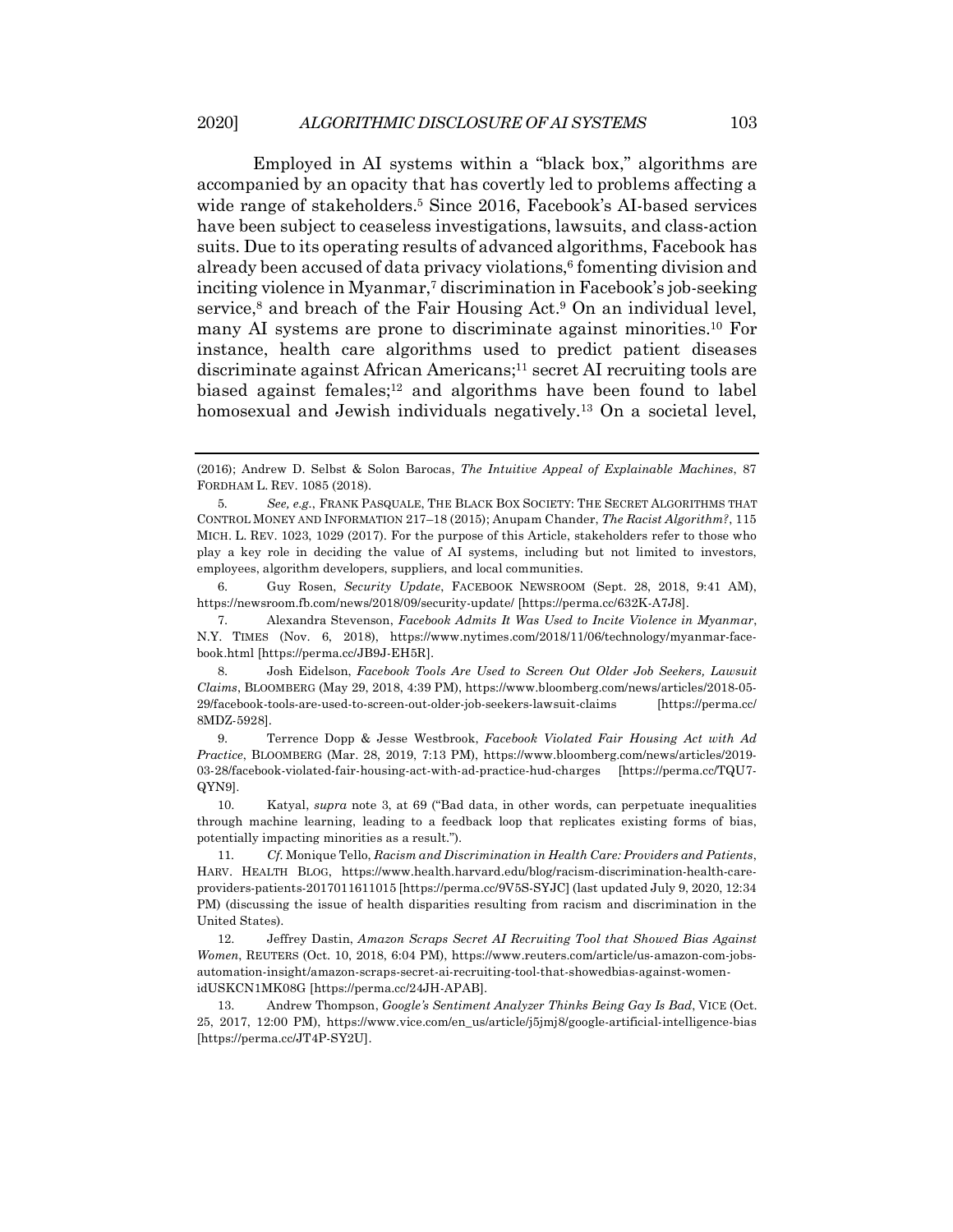algorithms seem to absorb the biases, inequality, and even violence that ultimately plague society. This is particularly relevant in the COVID-19 Pandemic, where black patients and other minority individuals have been suffering and dying from COVID-19 at a disproportionate rate.<sup>14</sup> In all of these cases, algorithms that have the power to manipulate human decisions are shielded from public scrutiny due to the public's technical illiteracy and the trade secret protection algorithms receive. Despite a growing body of regulations in the United States, the law has failed to protect individual rights encroached upon by algorithms that are free from surveillance.15 Within a decade, a growing number of AI-related incidents have emerged, demonstrating their erosion of democratic norms and harm to citizens, including discriminatory and unfair treatments with respect to individuals' employment, housing, and medical care.16

As consumers and citizens have struggled with incidents arising from opaque algorithms, corporate shareholders have also become victims of algorithmic opacity in business. While firms increasingly rely on algorithms as weapons to gain an advantage over competitors, the problem of algorithmic opacity has produced a number of deleterious outcomes for corporate shareholders and the capital market.17 Without public scrutiny, algorithm-based services have led to a series of legal and managerial issues unanticipated by their corporate shareholders, particularly in the age of AI. For example, investors with significant stakes in AI businesses suffer from misuse of data and other AI-related misconduct that leads to enhanced remediation costs, reputation

<sup>14</sup>*. See, e.g.*, Eboni G. Price-Haywood, Jeffrey Burton, Daniel Fort & Leonardo Seoane, *Hospitalization and Mortality among Black Patients and White Patients with Covid-19*, 382 NEW ENG. J. MED. 2534 (2020), https://www.nejm.org/doi/10.1056/NEJMsa2011686?url\_ver=Z39.88- 2003&rfr\_id=ori%3Arid%3Acrossref.org&rfr\_dat=cr\_pub++0pubmed [https://perma.cc/XG8E-G5TN].

<sup>15.</sup> Katyal, *supra* note 3, at 59 ("At the same time, the law can fail spectacularly to address this discrimination because of the rhetoric of objectivity and secrecy surrounding it."); *see* Paul Schwartz, *Data Processing and Government Administration: The Failure of the American Legal Response to the Computer*, 43 HASTINGS L.J. 1321, 1345 (1992).

<sup>16.</sup> Karl Manheim & Lyric Kaplan, *Artificial Intelligence: Risks to Privacy and Democracy*, 21 YALE J.L. & TECH. 106 (2019).

<sup>17.</sup> Katia Porzecanski, *JPMorgan Commits Hedge Fund to AI in Technology Arms Race*, BLOOMBERG (July 2, 2019, 7:00 AM), https://www.bloomberg.com/news/articles/2019-07-02/jpmorgan-to-start-ai-hedge-fund-strategy-in-technology-arms-race [https://perma.cc/6WSC-992V] ("JPMorgan has spent billions in the technology arms race with rivals . . . deploying AI and machine-learning in investment banking and tapping industry experts to help shape strategy. . . . [O]ver the longer-term, [AI and machine-learning hedge funds have] outperformed other computer-driven funds.").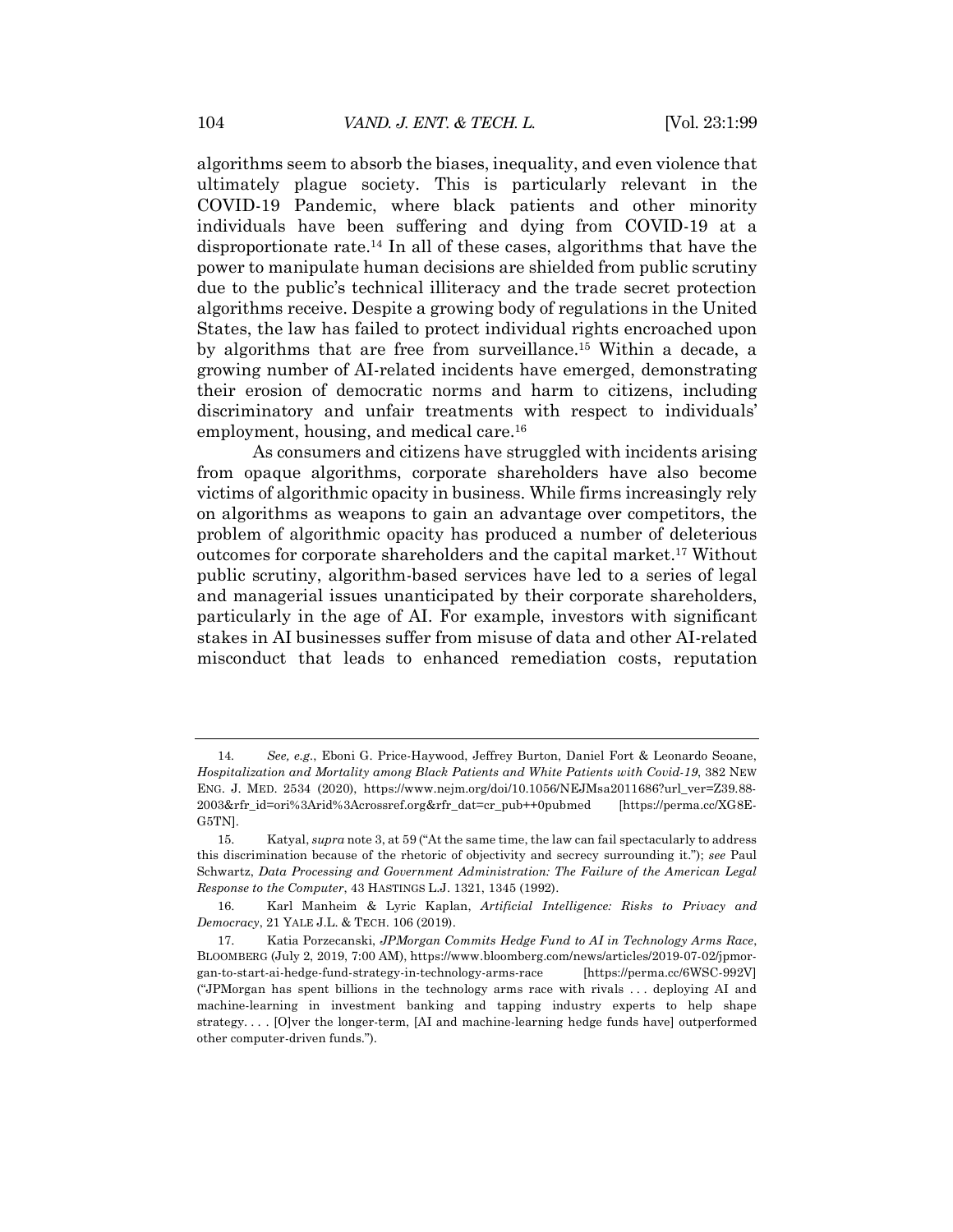damage, and damage to their firms' long-term shareholder value.18 In the previously mentioned case of Facebook, the Federal Trade Commission (FTC) imposed corporate governance reforms and fined Facebook a \$5 billion penalty for violating the FTC's order by misrepresenting consumer privacy. This fine was the largest fine in the privacy sphere, representing 23 percent of Facebook's 2018 profit and was twenty times larger than the maximum General Data Protection Regulation (GDPR) fine.19 Not only had Facebook's stock prices dropped to their lowest in nearly twenty-two months in November 2018,20 but as of December 2018, Facebook was ranked the least trustworthy of the major high-tech firms.<sup>21</sup> Excluded from public oversight, algorithmic operations can also result in uncertain market conditions, immature business strategies, and changing regulatory environments, threatening the interests of corporate shareholders and adversely affecting consumers and the efficiency of the broader capital market.22

"Opacity culture" that dominates the development of new businesses is a major impediment to corporate accountability.23 In the

<sup>18</sup>*. See* AUTORITÉ DE LA CONCURRENCE & BUNDESKARTELLAMT, *supra* note 2, at I (pointing out how advanced algorithms may have "detrimental effects on the competitive functioning of markets, especially by facilitating collusive practices.").

<sup>19</sup>*. See* Lesley Fair, *The FTC's \$5 Billion Facebook Settlement: Record-Breaking and History Making*, FED. TRADE COMM'N BUS. BLOG (July 24, 2019, 8:52 AM), https://www.ftc.gov/news-events/blogs/business-blog/2019/07/ftcs-5-billion-facebook-settlementrecord-breaking-history [https://perma.cc/R8SM-L3NB]; Aarti Shahani & Avie Schneider, *FTC to Hold Facebook CEO Mark Zuckerberg Liable for Any Future Privacy Violations*, NPR (July 24, 2019, 12:16 PM), https://www.npr.org/2019/07/24/741282397/facebook-to-pay-5-billion-to-settleftc-privacy-case [https://perma.cc/DUD8-V836]; *What if My Company/Organisation Fails to Comply with Data Protection Rules?*, EUR. COMM'N, https://ec.europa.eu/info/law/law-topic/dataprotection/reform/rules-business-and-organisations/enforcement-and-sanctions/sanctions/what-ifmy-company-organisation-fails-comply-data-protection-rules\_en [https://perma.cc/RLQ7-Q6XJ] (last visited Sept. 15, 2020). Some of the FTC Commissioners even considered this fine as insufficient to deter Facebook from future violations, as Facebook may have earned billions of dollars due to violations of the FTC order. *See* Dissenting Statement of Commissioner Rohit Chopra at 15–16, *In re* Facebook, Inc. (2019), No. 182-3109, 2019 WL 3451729 (F.T.C.) (2019); Dissenting Statement of Commissioner Rebecca Kelly Slaughter at 2, *In re* Facebook, Inc., No. 182-3109, 2019 WL 3451729 (F.T.C.) (2019).

<sup>20.</sup> Salvador Rodriguez, *Here Are the Scandals and Other Incidents that Have Sent Facebook's Share Price Tanking in 2018*, CNBC (Nov. 20, 2018, 10:22 PM), https://www.cnbc.com/2018/11/20/facebooks-scandals-in-2018-effect-on-stock.html [https://perma.cc/63CX-64PM].

<sup>21.</sup> Sarah Feldman, *Facebook Loses the Public's Trust*, STATISTA (Dec. 14, 2018), https://www.statista.com/chart/16431/tech-company-trust/ [https://perma.cc/KJN3-PALV].

<sup>22</sup>*. See generally* Saqib Aziz & Michael Dowling, *Machine Learning and AI for Risk Management*, *in* DISRUPTING FINANCE 33 (Theo Lynn et al. eds, 2019) (exploring how machine learning and AI solutions are transforming risk management in the private sector).

<sup>23</sup>*. See* Merritt B. Fox, *Required Disclosure and Corporate Governance*, 62 L. & CONTEMP. PROBS. 113, 116 (1999); Elliot J. Weiss, *Disclosure and Corporate Accountability*, 34 BUS. LAW. 575, 576–77 (1979) ("Disclosure . . . is the oil that lubricates the machinery of the governance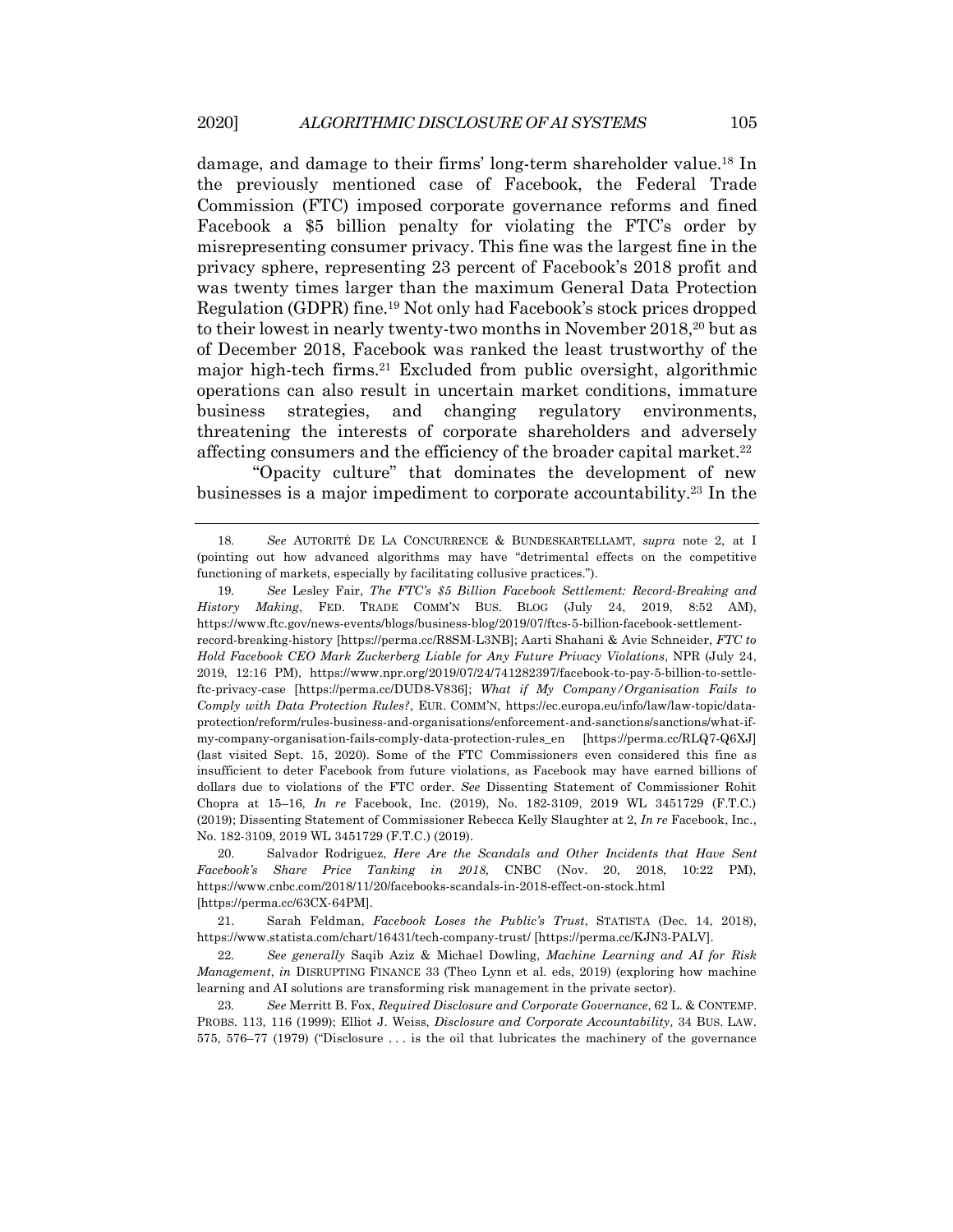field of corporate governance, scholars, regulators, and stakeholders have long viewed disclosure regulations as an effective mechanism to ensure corporate accountability.24 In the United States, disclosure regulations are the responsibility of multiple government agencies, including the Securities and Exchange Commission (SEC).25 As a lead agency protecting the capital market and investor interests, the SEC emphasizes transparency as a responsibility of every market participant and cooperates with government agencies, market participants, and investors to monitor opacity threats.26 Although the SEC has established disclosure requirements for public firms, the current disclosure framework does not consider the informational needs associated with algorithmic opacity.

Because the emerging risks caused by algorithms are so revolutionary, potentially catastrophic, and messier than before, this Article argues that firms should adequately disclose the operating results of their algorithms not only concerning the interests of their investors but also those of other stakeholders in AI systems.27 Similar to climate change concerns that justify SEC sustainability disclosures, algorithms with considerable social risks should also legitimize disclosure as a requisite for firms that develop advanced algorithms.28 Riskier than cyberattacks that legitimize the SEC cybersecurity

system."); *Sustainable Investment Joins the Mainstream*, ECONOMIST (Nov. 25, 2017), https://www.economist.com/finance-and-economics/2017/11/25/sustainable-investmentjoins-the-mainstream [https://perma.cc/8FP2-E4F7].

<sup>24</sup>*.* Fox, *supra* note 23, at 116; Weiss, *supra* note 23, at 577; *Sustainable Investment Joins the Mainstream*, *supra* note 23.

<sup>25</sup>*. See* Troy A. Paredes, *Blinded by the Light: Information Overload and Its Consequences for Securities Regulation*, 81 WASH. U. L.Q. 417, 427 (2003).

<sup>26</sup>*. See Structured Disclosure at the SEC: History and Rulemaking*, U.S. SEC. EXCH. COMM'N, https://www.sec.gov/page/osdhistoryandrulemaking [https://perma.cc/KMG4-HJHD]. (last updated May 21, 2020). For an analysis of the SEC's performance on enforcing securities law, see Stavros Gadinis, *The SEC and the Financial Industry: Evidence from Enforcement Against Broker-Dealers*, 67 BUS. LAW. 679 (2012).

<sup>27.</sup> Stakeholders call for "an assessment of how AI systems can be made transparent, predictable and verifiable so as to effectively prevent distortion, discrimination, manipulation and other forms of improper use." AUTORITÉ DE LA CONCURRENCE & BUNDESKARTELLAMT, *supra* note 2, at 77; *see also* VERBRAUCHERZENTRALE BUNDERSVERBAND, *Algorithmic Decision Making for the Benefit of Consumers*, 1, 3–4, https://www.vzbv.de/sites/default/files/downloads/2019/07/19/19-06- 25\_vzbv\_positions\_adm\_control\_summary\_en.pdf [https://perma.cc/DC44-NDUP] (last visited Nov. 10, 2019).

<sup>28</sup>*. See* Commission Guidance Regarding Disclosure Related to Climate Change, Exchange Act Release No. 34-61469, 75 Fed. Reg. 6290 (Feb. 8, 2010) (codified at 17 C.F.R. §§ 211, 231, 241) [hereinafter SEC Guidance on Climate Change Disclosure].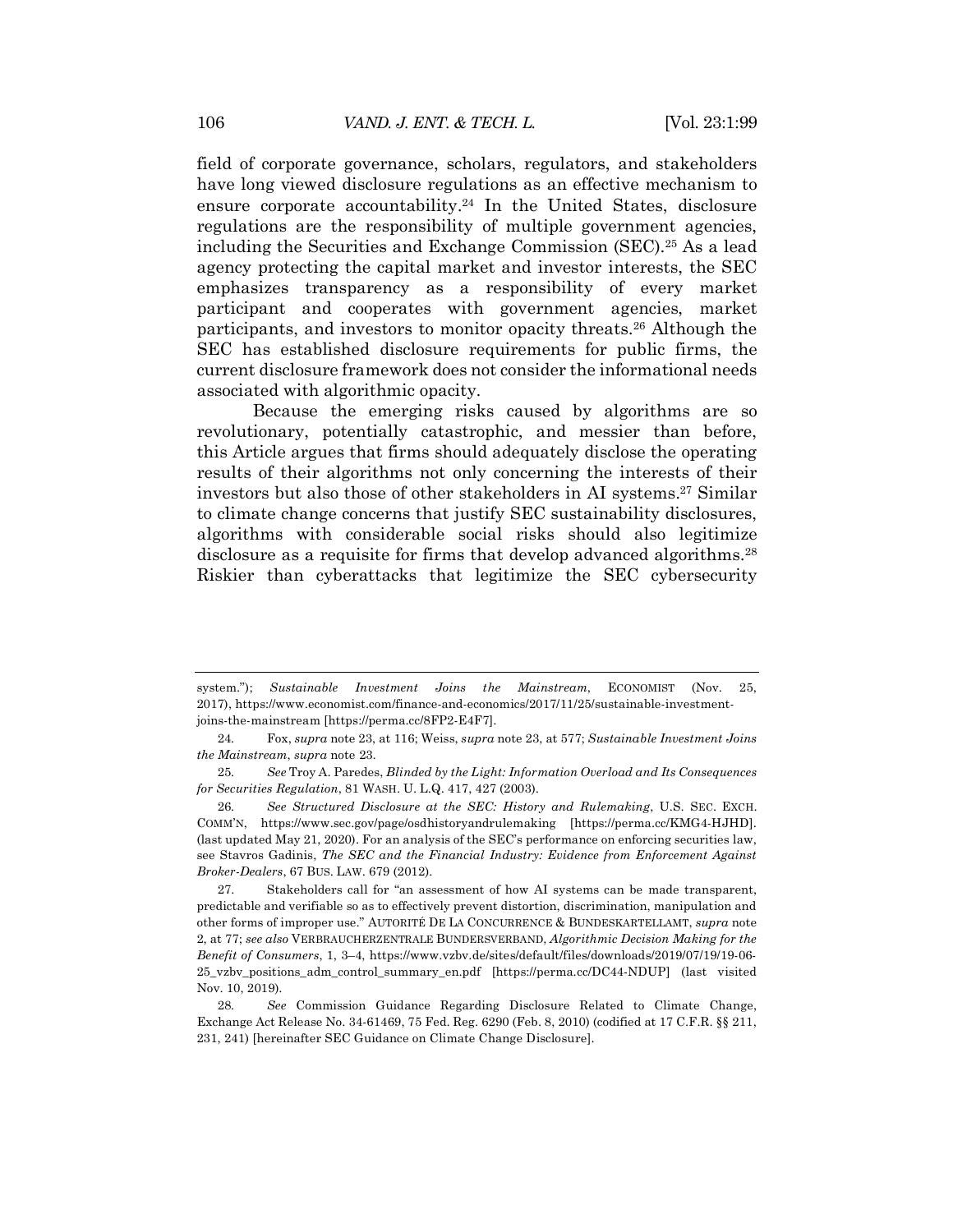disclosure,<sup>29</sup> advanced algorithms are unprecedentedly causing danger to every corner of daily life,30 and thus desperately necessitate algorithmic disclosure in the current landscape of corporate disclosure.<sup>31</sup>

To fill this regulatory void, this Article explores how a disclosure framework in securities laws could be used to encourage algorithmic accountability and transparency in the age of AI. As the current disclosure framework has failed to consider the information needs associated with algorithmic opacity, this Article argues that algorithmic disclosure in the context of corporate governance could further corporate shareholder and public interest in sustainability.32 By proposing a new algorithmic disclosure framework integrated with mandatory and recommended disclosure requirements that take account of commercial, technical, and social considerations in accountability, this Article hopes to better align capital markets with algorithmic accountability and sustainability.

After a brief introduction to AI in Part II, this Article discusses how algorithms are applied in privately owned AI systems by looking at three critical industries: financial services, medical services, and transportation services. Part III turns to the issues of technical and legal algorithmic opacity, examines how democratic norms, such as privacy, equality, and safety, have been traded for algorithmic opacity, and discusses how the existing law responds to dangers derived from algorithm-based services in each context. Turning toward the disclosure framework in the context of SEC securities laws, Part IV investigates how current practices apply to AI systems. Since the current disclosure framework fails to consider the informational needs of stakeholders in AI systems, this Article proposes a new disclosure framework for advanced-algorithm-based AI systems that takes into account commercial, technical, and social considerations to meet the needs of stakeholders in the digital age. Part VI concludes with a brief discussion

<sup>29</sup>*. See* Commission Statement and Guidance on Public Company Cybersecurity Disclosures, Exchange Act Release No. 34-82746, 83 Fed. Reg. 8166 (Feb. 26, 2018) (codified at 17 C.F.R. §§ 229, 249) [hereinafter SEC Statement and Guidance on Cybersecurity Disclosures].

<sup>30</sup>*. See* Hin-Yan Liu, *The Power Structure of Artificial Intelligence*, 10 L. INNOVATION & TECH. 197, 205 (2018).

<sup>31.</sup> THE IEEE GLOBAL INITIATIVE ON ETHICS OF AUTONOMOUS AND INTELLIGENT SYSTEMS, ETHICALLY ALIGNED DESIGN: A VISION FOR PRIORITIZING HUMAN WELL-BEING WITH AUTONOMOUS AND INTELLIGENT SYSTEMS 7, 159 (2017).

<sup>32.</sup> Corporate sustainability refers to a business enterprise's creation of long-term value both for its economic profits as well as the benefits of stakeholders affected by its commercial practices or policies. For an in-depth discussion of different definitions of corporate sustainability, see Marcel van Marrewijk, *Concepts and Definitions of CSR and Corporate Sustainability*, 44(2) J. BUS. ETHICS 95 (2002).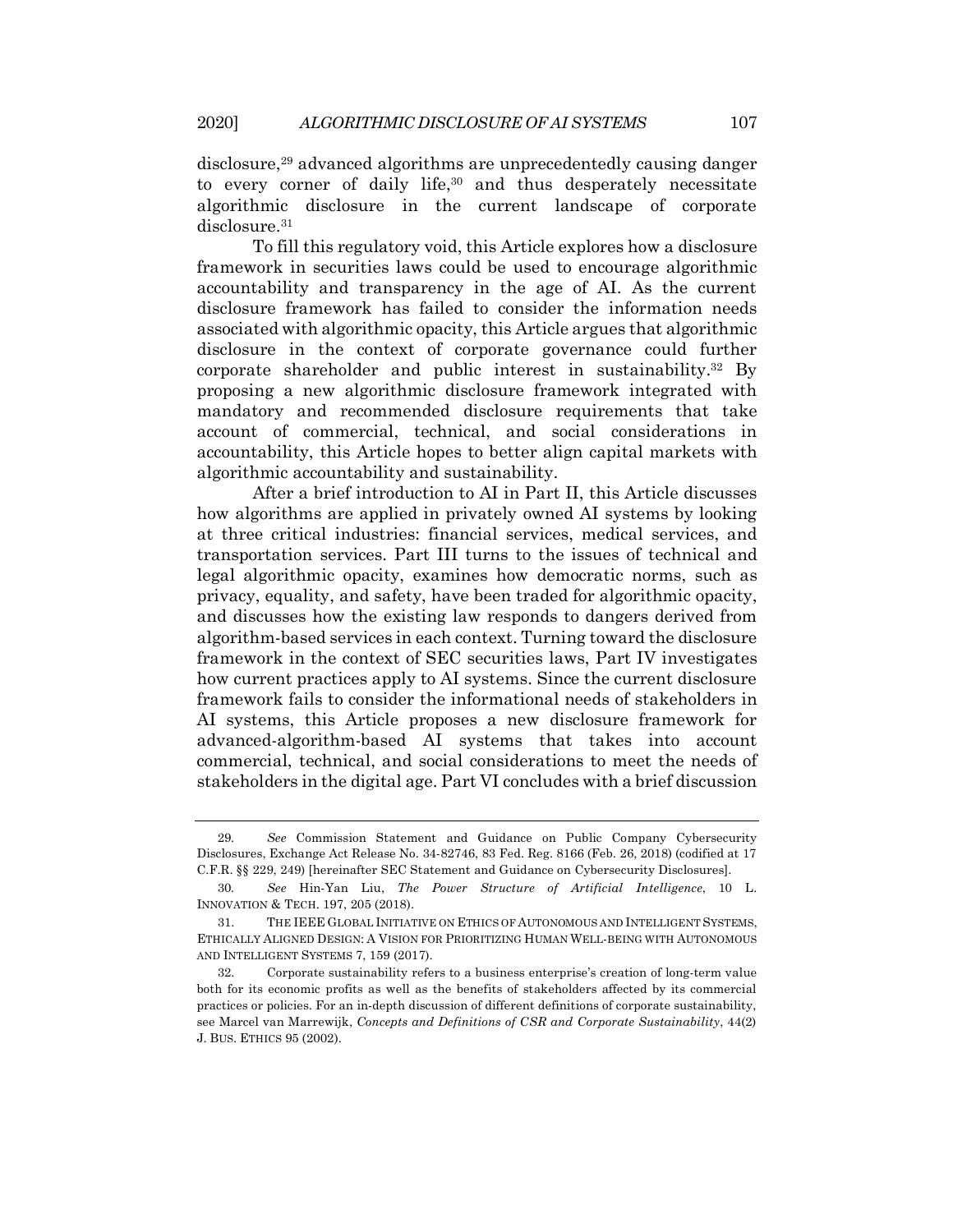of the impacts, limitations, and possibilities of using the algorithmic disclosure framework to regulate algorithmic opacity toward accountability and sustainability in the AI era.

#### II. ARTIFICIAL INTELLIGENCE AND ALGORITHMS

To solve the problems of algorithmic opacity, it is necessary to understand AI and algorithms. AI refers to a form of intelligent computing that employs algorithms to maximize its chance of solving problems or achieving goals.33 Based on computational intelligence, algorithms can undertake intellectual activities, such as perception, inference, reasoning, learning, and adapting.34 AI systems are a class of algorithms that reflect varying degrees of human-like consciousness, autonomy, and intelligence. On a continuum between tool-like and human-like systems, the least advanced AI systems depend on preprogrammed rules to evaluate options or make decisions.35 In contrast, more advanced AI systems utilize a class of machine-learning algorithms.36 Unlike rule-based AI systems, machine-learning-based AI systems rely on the algorithm's dynamic ability to learn from data, identify patterns, make inferences, and reach solutions without explicit instructions or human intervention.37 A subset of machine-learning algorithms is "deep learning," which employs artificial neural networks that imitate human neural networks.38 Deep-learning algorithms can

<sup>33</sup>*. See* Future of Artificial Intelligence Act of 2017, H.R. 4625, 115th Cong. § 3(a) (2017). 34*. See* TOSHINORI MUNAKATA, FUNDAMENTALS OF THE NEW ARTIFICIAL INTELLIGENCE 1 (2008) (explaining the competencies of AI that include inference, reasoning, perception, learning, control, prediction, classification, and optimization).

<sup>35.</sup> A traditional algorithm depends on rules defined by human experts and "takes some input and some logic in the form of code and drums up the output." Richa Bhatia, *How Does Machine Learning Differ from Traditional Algorithms*, ANALYTICS INDIA MAG. (Oct. 9, 2018), https://analyticsindiamag.com/how-do-machine-learning-algorithms-differ-from-traditional-algorithms/ [https://perma.cc/FA6A-44CW].

<sup>36.</sup> Dresner Advisory Services, *supra* note 1 ("advanced initiatives related to data science and machine learning, such as data mining, advanced algorithms, and predictive analytics"); *see* Louis Columbus, *State of AI and Machine Learning in 2019*, FORBES (Sept. 8, 2019, 2:38 PM), https://www.forbes.com/sites/louiscolumbus/2019/09/08/state-of-ai-and-machine-learning-in-2019/#78edaf6e1a8d [https://perma.cc/3BSL-5UUV].

<sup>37.</sup> For an introduction to recent advances in machine-learning algorithms, see Andreas Holzinger, Markus Plass, Michael Kickmeier-Rust, Katharina Holzinger, Gloria Cerasela Crişan, Camelia-M. Pintea & Vasile Palade, *Interactive Machine Learning: Experimental Evidence for the Human in the Algorithmic Loop*, 49(7) APPLIED INTELLIGENCE 2401 (2019).

<sup>38.</sup> For recent breakthroughs in deep learning techniques, see Yann LeCun, Yoshua Bengio & Geoffrey Hinton, *Deep Learning*, 521 NATURE 436 (2015); Bernard Widrow & Michael A. Lehr, *30 Years of Adaptive Neural Networks: Perceptron, Madaline, and Backpropagation*, 78 PROCS. IEEE 1415 (1990).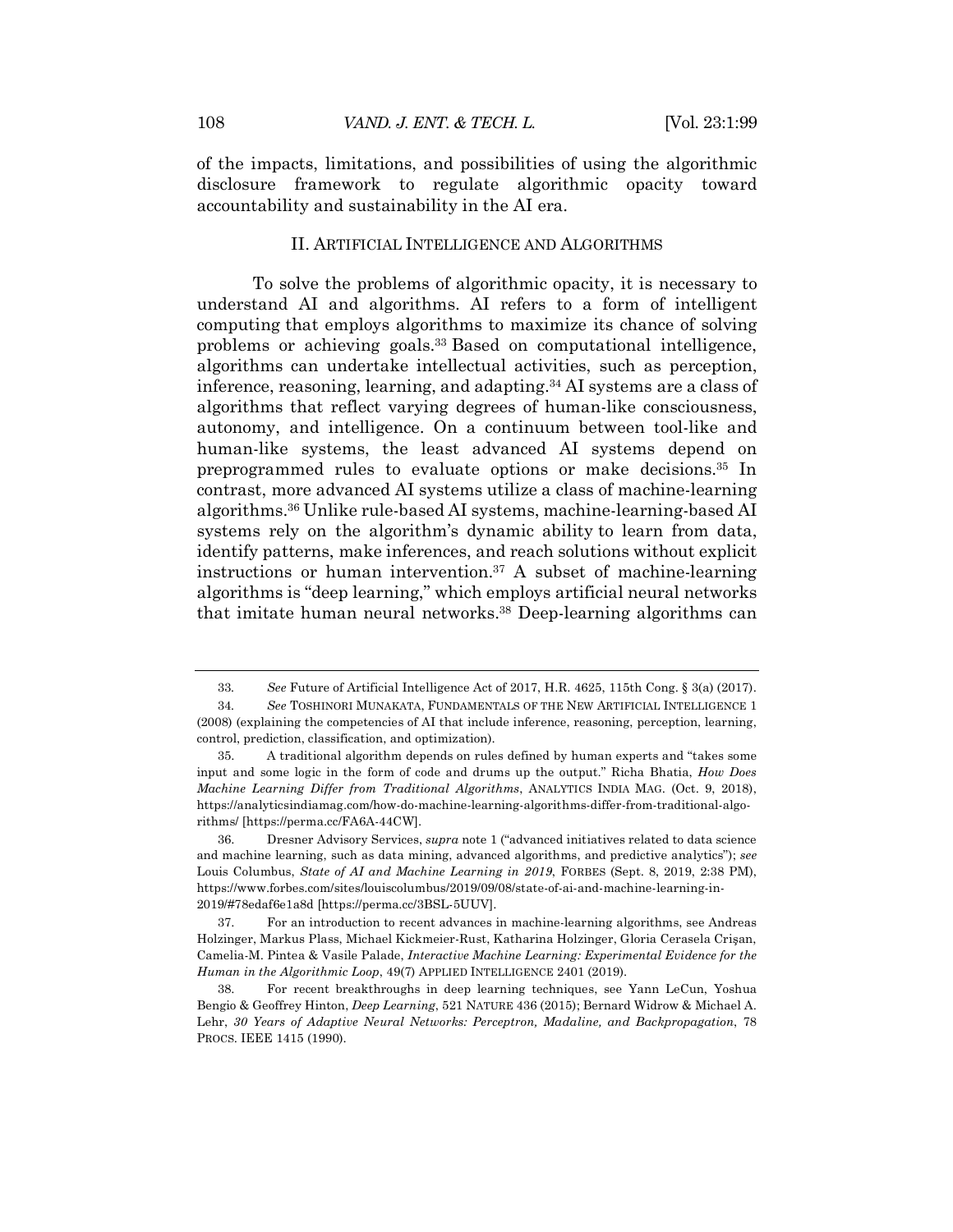process data through multiple layers to identify patterns and extract concepts.39

The advancement of data storage, process, and analysis technologies is the engine of powerful algorithms, which rely heavily on raw data to provide solutions.40 For example, machine-learning algorithms—the subset of algorithms extensively used by the private sector—need sufficient data to reach solutions.41 In a business context, AI systems in particular require massive amounts of data to understand customer needs and requirements. Facebook, Google, and Amazon use significant amounts of raw data to continually refine their products and services, which in turn attracts more users and yields even more data.42

Additionally, technology that helps effectively acquire and process data also plays a crucial role in the success of powerful AI systems. For instance, Internet of Things (IoT) devices, such as smartphones, allow millions of human speech samples to be recorded and processed by AI hardware.<sup>43</sup> Combined with algorithms encompassing machine-learning techniques, IoT systems continually evolve and improve their effectiveness.44 In addition, computing power technologies, such as expert systems and machine learning, allow AI systems to address a vast number of problems with superior capability.45 The integration of cloud computing also facilitates the storing of data and provides a platform to create and test AI systems.<sup>46</sup> With progressive algorithmic improvement and copious amounts of data used to extract meaning, the power of AI systems continues to rise significantly.

<sup>39.</sup> LeCun et al., *supra* note 38, at 436 ("Deep learning allows computational models that are composed of multiple processing layers to learn representations of data with multiple levels of abstraction.").

<sup>40.</sup> Manheim & Kaplan, *supra* note 16, at 121–22.

<sup>41</sup>*. See* Michael Chui, Nicolaus Henke & Mehdi Miremadi, *Most of AI's Business Uses Will Be in Two Area*s, HARV. BUS. REV. (July 20, 2018), https://hbr.org/2018/07/most-of-ais-businessuses-will-be-in-two-areas [https://perma.cc/ZHG5-9B6R].

<sup>42.</sup> Gil Press, *How Apple, Amazon, Facebook, Google and Microsoft Made 2018 the Year that IT Mattered A Lot*, FORBES (Dec. 30, 2018, 9:45 AM), https://www.forbes.com/sites/gil press/2018/12/30/how-apple-amazon-facebook-google-and-microsoft-made-2018-the-year-that-itmattered-a-lot/#6d68e9761cee [https://perma.cc/KG8R-GXPC].

<sup>43.</sup> Quanieee & Sanderson, *supra* note 1, at 22–23.

<sup>44</sup>*. See id.*

<sup>45</sup>*. See id.* at 23.

<sup>46</sup>*. See generally* Paul M. Schwartz, *Information Privacy in the Cloud*, 161 U. PA. L. REV. 1623, 1626–34 (discussing the use of the cloud). For an introduction to the technological distinctions among different models of cloud computing, see Paul M. Schwartz, *Legal Access to the Global Cloud*, 118 COLUM. L. REV. 1681, 1690, 1694–95 (2018).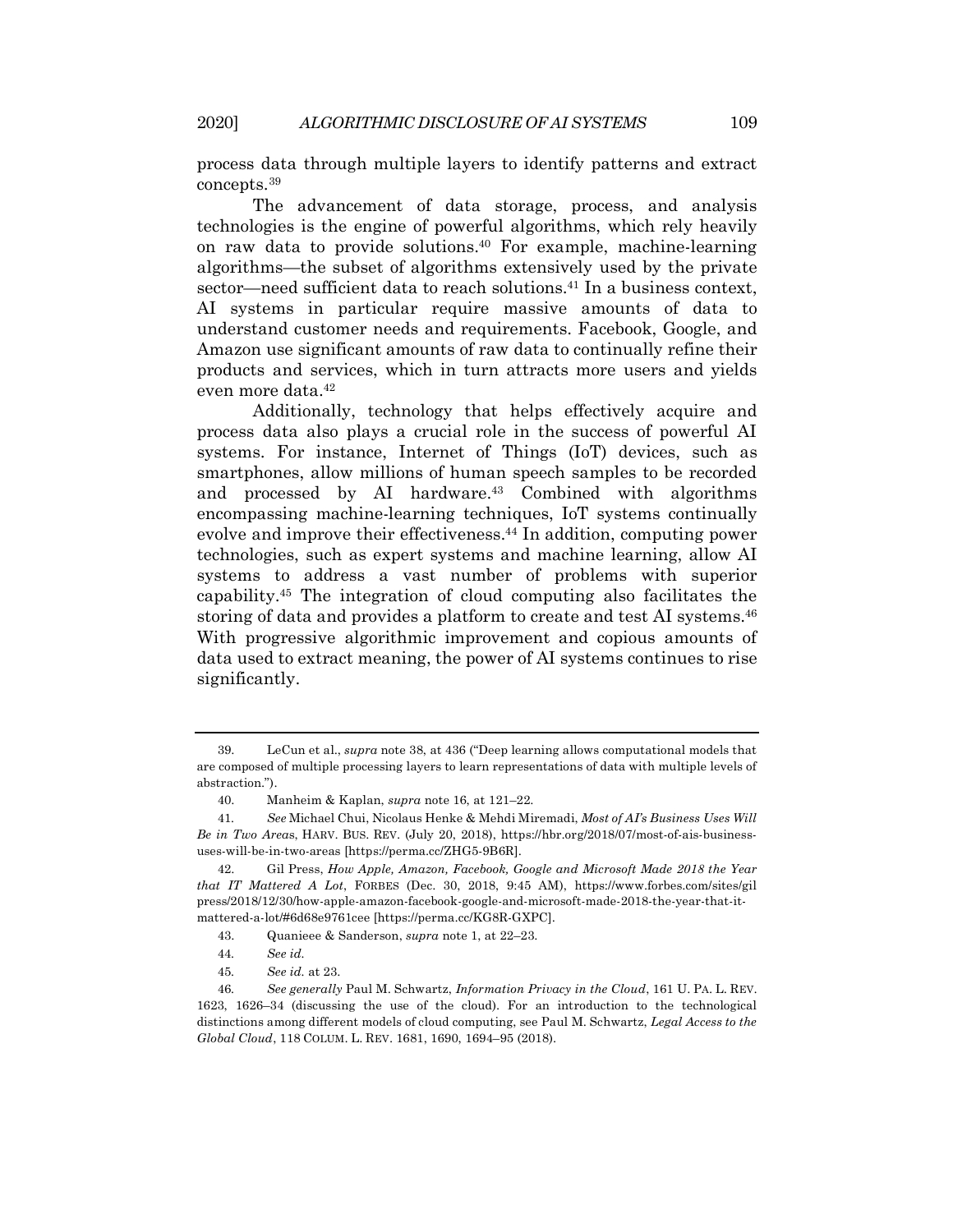## *A. Algorithms and AI Systems in the Private Sector*

Over time, the business applications of AI systems have tremendously increased. Currently, the use of AI systems has almost become every technology firm's focus of development, quickly transforming commercial services and products.47 In commercial practices, algorithms are being integrated into products and services that exhibit varying degrees of automated functions.48 AI technology has penetrated a number of industries, including transportation, telecommunications, financial services, medical services, retail, and real estate, among others.<sup>49</sup> With human-like reasoning and inference abilities, AI systems perform tasks and provide solutions for firms to build products, services, or business models in various industrial sectors.50 With machine-learning algorithms, some AI systems can continually improve at a speed unmatched by human beings.<sup>51</sup> Firms are also utilizing AI systems as a tool to better understand customer complaints and needs.52 Currently, algorithm-based commercial functions play a key role in financial services, transportation, and medical services.

#### 1. Financial Services

In financial services, algorithms are transforming retail investments and credit. As an example, robot advisory services, like Betterment, provide an online financial advisor that offers clients financial management suggestions and optimal investment strategies.53 Robot advisory services are based on algorithms that collect and parse client information regarding clients' past performance and risk preferences.54 Such business applications of AI systems have

<sup>47.</sup> Bernard Marr, *Why Every Company Needs an Artificial Intelligence (AI) Strategy for 2019*, FORBES (Mar. 21, 2019, 1:23 AM), https://www.forbes.com/sites/bernardmarr/2019/03/21/why-every-company-needs-an-artificial-intelligence-ai-strategy-for-2019/#6ef657a368ea [https://perma.cc/6URB-MF6J].

<sup>48</sup>*. Id.*

<sup>49.</sup> STONE ET AL., *supra* note 3, at 4.

<sup>50</sup>*. Id.*

<sup>51</sup>*. See, e.g.*, Chris Baraniuk, *The Cyborg Chess Players that Can't Be Beaten*, BBC FUTURE (Dec. 4, 2015), https://www.bbc.com/future/article/20151201-the-cyborg-chess-playersthat-cant-be-beaten [https://perma.cc/HVH5-7DMP] (discussing how the computing power of AI is succeeding against chess grandmasters).

<sup>52.</sup> Quanieee & Sanderson, *supra* note 1, at 23.

<sup>53</sup>*. Choosing a Robo-Advisor: Investing Made Personal*, BETTERMENT, https://www.betterment.com/category/robo-advisor/ [https://perma.cc/747S-74NQ] (last visited Sept. 12, 2020).

<sup>54</sup>*. See* Tom Baker & Benedict Dellaert, *Regulating Robo Advice Across the Financial Services Industry*, 103 IOWA L. REV. 713, 718, 726 (2018).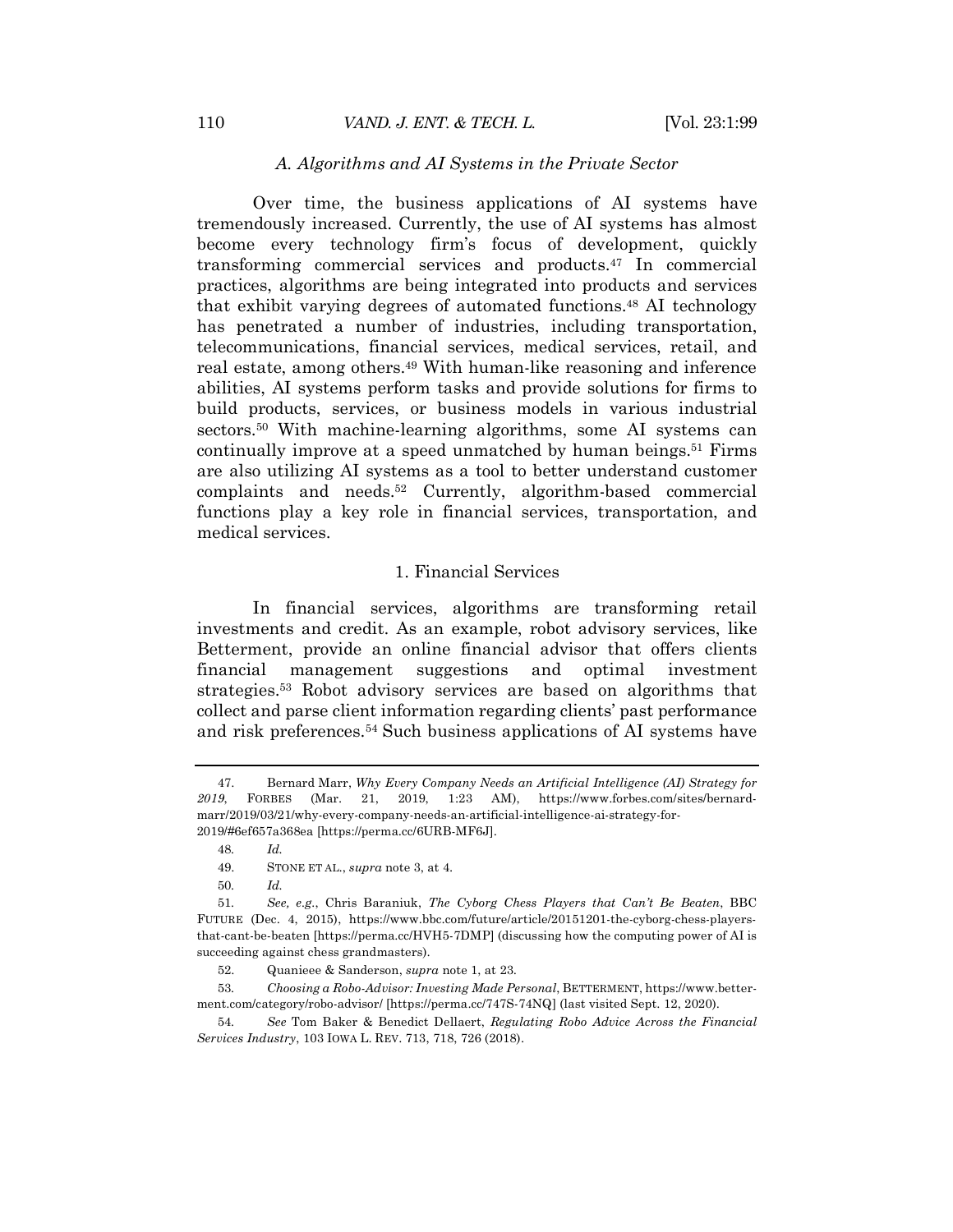disrupted traditional advising practices by offering personalized digital investment advice to clients at a low cost.55

Similarly, AI systems coupled with machine-learning algorithms are showing a remarkable ability to capture, process, and utilize data factored into credit calculations. Several digital lenders have made predictions of borrowers' creditworthiness based on machine-learning algorithms. <sup>56</sup> At the request of digital lenders, borrowers install applications to their digital devices, allowing algorithms to track and obtain comprehensive data on their mobile devices.57 In this way, digital lenders can access borrowers' social media profiles, the types of computers they use, their shopping preferences, and the places they have visited, which allow algorithms to underwrite consumer credit risk.58

#### 2. Transportation Services

Algorithms have revolutionized the transportation industry with the creation of Global Positioning System (GPS) technology and driverless cars. The integration of massive amounts of data, real-time sensing, and connectivity technology has led to the success of GPS systems and driverless cars by improving traffic and route predictions.<sup>59</sup> With GPS technology, drivers are guided by stored map information that can choose an optimal route based on the shortest path algorithm.<sup>60</sup> At the same time, the GPS navigation system collects information about transportation patterns and provides the collected data to firms.<sup>61</sup>

Currently, vehicles have a variety of capabilities that integrate real-time sensing and decision-making functions, such as airbag control systems that protect driver safety by using algorithms that can detect

<sup>55</sup>*. See Overview of Betterment's Pricing*, BETTERMENT (Sept. 1, 2018), https://www.betterment.com/resources/pricing-overview/ [https://perma.cc/349L-NQ97] (last visited Sept. 12, 2020).

<sup>56.</sup> Shlomit Yanisky-Ravid & Sean K. Hallisey, *"Equality and Privacy by Design": A New Model of Artificial Intelligence Data Transparency Via Auditing, Certification, and Safe Harbor Regimes*, 46 FORDHAM URB. L.J. 428, 466–67; *see* William Magnuson, *Financial Regulation in the Bitcoin Era*, 23 STAN. J.L. BUS. & FIN. 159, 183–84 (2018).

<sup>57.</sup> Matt Hamblen, *Lenders May Eye Smartphone Use Before Giving You a Loan*, COMPUT. WORLD (Dec. 4, 2015, 11:01 AM), https://www.computerworld.com/article/3012140/lenders-mayeye-smartphone-use-when-deciding-on-loans.html [https://perma.cc/226L-7B7K].

<sup>58</sup>*. See id.*

<sup>59</sup>*. See* Jeffrey L. Duffany, *Artificial Intelligence in GPS Navigation Systems*, *in* 1 2010 2ND INTERNATIONAL CONFERENCE ON SOFTWARE TECHNOLOGY AND ENGINEERING V1-382 (Houssain Kettani & Yang Li eds., 2010).

<sup>60</sup>*. See id.* at V1-386.

<sup>61</sup>*. See* Joe Grengs, Xiaoguang Wang & Lidia Kostyniuk, *Using GPS Data to Understand Driving Behavior*, 15 J. URBAN TECH. 32, 32, 34 (2008).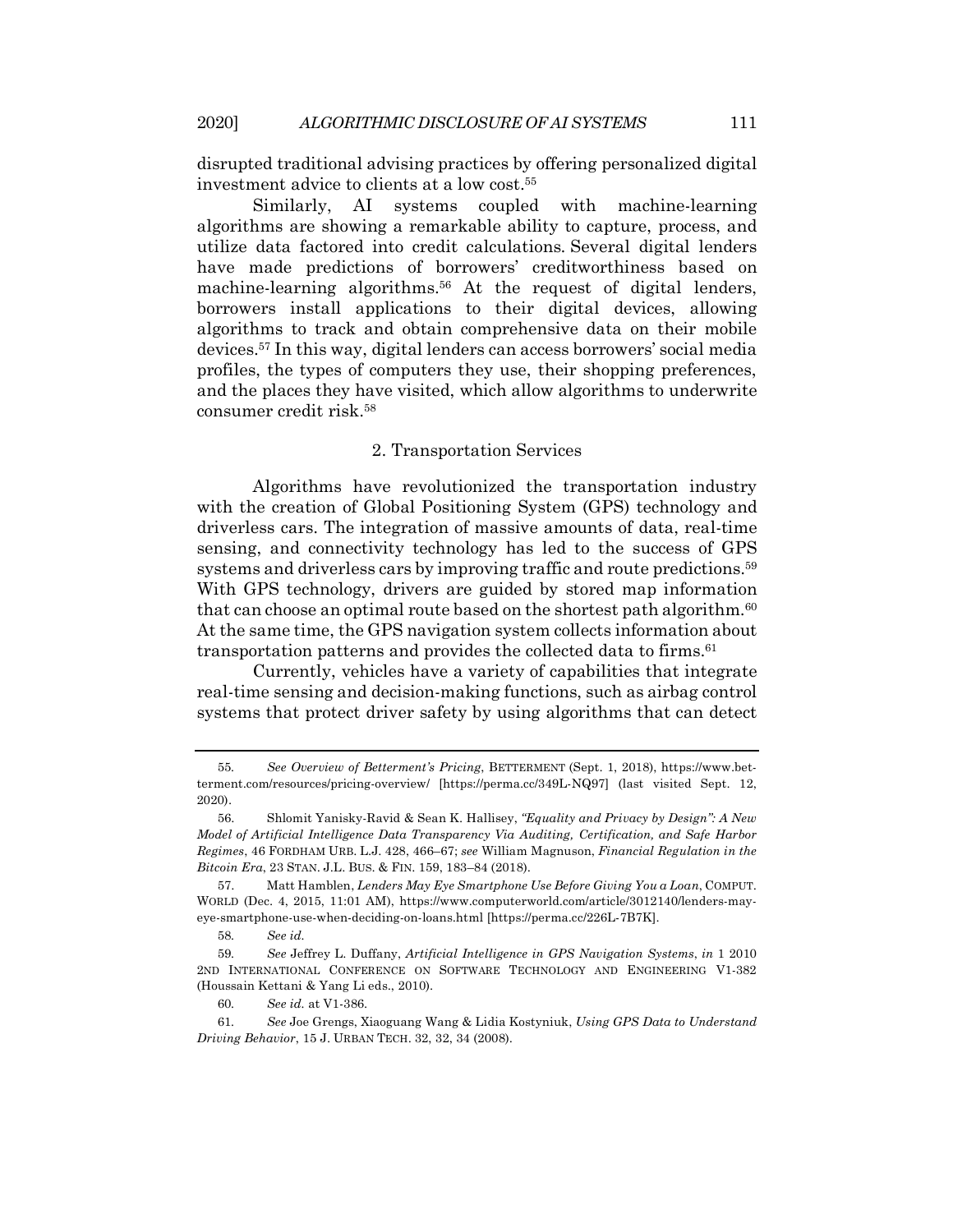crashes to trigger airbags.62 Driven by advances in machine-learning algorithms' ability to perceive their surroundings, tech giants, such as Waymo, Nvidia, Tesla, and Uber, have created autonomous cars.63 As of July 2019, Waymo's autonomous cars logged more than ten billion miles.64 Additionally, Tesla's autopilot can drive autonomously, while requiring drivers to monitor the car and take control on short notice.<sup>65</sup> In the near future, advances in algorithms' sensing and reasoning abilities will be followed by improvements in machine-learning driving-assist algorithms.<sup>66</sup> When coupled with advanced algorithms, the self-driving car can reduce drivers' navigating chores, traffic congestion, and accidents caused by human error. $67$  In the future, algorithms employed by autonomous vehicles may eventually be applied to other types of transportation like remote-controlled trucks or flying cars.<sup>68</sup>

### 3. Medical Services

AI systems in medical services are concerned with employing algorithms to emulate human perception in processing health data without direct human intervention. Today, algorithms have been applied to a wide range of medical services, including diagnosis processes, treatment decision support, patient monitoring, surgery assistance, new drug development, personalized medicine and care, and management of health care systems.69 Recently, successful AI health care has been closely associated with the use of data and machine-learning algorithms. For example, data has been collected

64. Darrell Etherington, *Waymo Has Now Driven 10 Billion Autonomous Miles in Simulation*, TECH CRUNCH (July 10, 2019, 4:17 PM), https://techcrunch.com/2019/07/10/waymohas-now-driven-10-billion-autonomous-miles-in-simulation/ [https://perma.cc/KT35-YWCB].

65*. Autopilot and Full Self-Driving Capability*, TESLA, https://www.tesla.com/support/autopilot (last visited Oct. 4, 2019).

67*. Id.* at 20–21.

68. Antony Riley, *The Algorithm at the Heart of Autonomous Truck Safety*, MEDIUM (Jan. 27, 2018), https://medium.com/@antonyriley/the-algorithm-at-the-heart-of-autonomous-trucksafety-5be09203e5dc [https://perma.cc/VKN6-MJKH]; Jack Stewart, *Airbus Uses Lasers to Teach Its Flying Car to Land*, WIRED (Aug. 23, 2017, 9:00 AM), https://www.wired.com/story/airbus-vahana-flying-car-landings/ [https://perma.cc/K6LX-KX9P].

69*. The AI Industry Series: Top Healthcare AI Trends to Watch*, CB INSIGHTS, https://www.cbinsights.com/research/report/ai-trends-healthcare/ [https://perma.cc/S8AU-N6Q5] (last visited Nov. 10, 2019); *see* Quanieee & Sanderson, *supra* note 1, at 23.

<sup>62.</sup> William J. Fleming, *New Automotive Sensors: A Review*, 8(11) IEEE SENSORS J. 1900, 1909 (2008).

<sup>63</sup>*. See* Andrea Miller, *Some of the Companies That Are Working on Driverless Car Technology*, ABC NEWS (Mar. 21, 2018, 2:03 PM), https://abcnews.go.com/US/companies-workingdriverless-car-technology/story?id=53872985 [https://perma.cc/6UBS-SL4R].

<sup>66.</sup> STONE ET AL., *supra* note 3, at 20.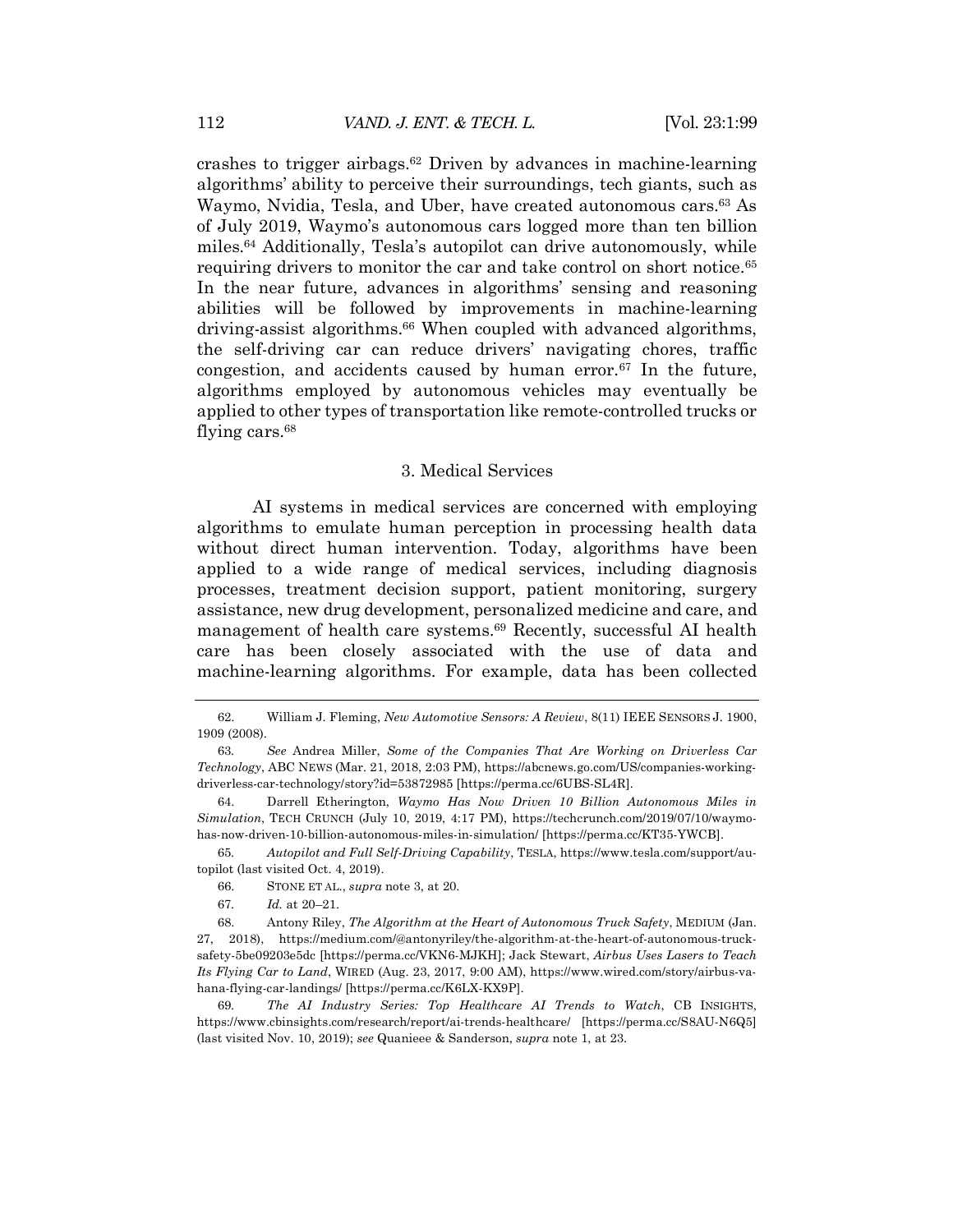from social media profiles to predict users' health risks through machine-learning algorithms, and robots are being used in surgical procedures.70 With algorithms, millions of patient medical records can be mined to produce more accurate diagnoses and effective treatments.71 Data from wearable devices can also be a valuable source for creating personalized medical diagnoses.72 For example, Enlitic, a machine-learning company, builds deep-learning algorithms to develop medical services that streamline radiology diagnoses.73 The firm uses a deep-learning platform to analyze medical data, including but not limited to patient medical records, radiology images, blood tests, and genomics to generate diagnoses that consider patients' personal situations.74 The AI firm PathAI also uses machine-learning algorithms to help pathologists produce more precise cancer diagnoses for patients.75 The firm uses algorithms to analyze high volumes of patients with greater accuracy in diagnoses and developing methods for individualized medical treatments.76

From the financial industry to the health care industry, algorithms are gaining importance in the private sector, quickly reshaping commercial services and human lives. Collectively, these developments suggest a near future in which algorithms affect every action or decision made by humans. Despite their growing influence, the inner workings of algorithms are often unavailable for public investigation, operated by firms in opacity.77 The opacity of algorithms is derived from algorithms' inherent complexity as well as a legal

<sup>70.</sup> Sam Daley, *32 Examples of AI in Healthcare that Will Make You Feel Better About the Future*, BUILT IN, https://builtin.com/artificial-intelligence/artificial-intelligence-healthcare [https://perma.cc/F8QL-SU5Z] (last updated July 29, 2020); Arunima Roy, Katerina Nikolitch, Rachel McGinn, Safiya Jinah, William Klement & Zachary A. Kaminsky, *A Machine Learning Approach Predicts Future Risk to Suicidal Ideation From Social Media Data*, NPJ DIGIT. MED., May 26, 2020, at 1.

<sup>71.</sup> Krista Conger, *Computers Trounce Pathologists in Predicting Lung Cancer Type, Severity*, STAN. MED. NEWS CTR. (Aug. 16, 2016), https://med.stanford.edu/news/allnews/2016/08/computers-trounce-pathologists-in-predicting-lung-cancer-severity.html [https://perma.cc/G85N-VDFZ].

<sup>72.</sup> STONE ET AL., *supra* note 3, at 27.

<sup>73</sup>*. See Enlitic Brings Deep Learning Diagnostic Solutions to the Radiological Society of North America*, ENLITIC (Nov. 14, 2016), https://www.enlitic.com/enlitic-brings-deep-learning-diagno [https://perma.cc/7C2S-LRUB].

<sup>74</sup>*. Id.*

<sup>75.</sup> Emily Inverso, *Medicine Gets Digital: How Data Is Pushing Healthcare Forward*, FORBES (Oct. 2, 2017, 11:43 AM), https://www.forbes.com/sites/emilyinverso/2017/10/02/medicinegets-digital-how-data-is-pushing-forward-healthcare/#18b7b29a13f7 [https://perma.cc/M5CC-FT42].

<sup>76.</sup> PATHAI, https://www.pathai.com/ (last visited Sept. 14, 2020).

<sup>77.</sup> Michael Luca, Jon Kleinberg & Sendhil Mullainathan, *Algorithms Need Managers, Too*, HARV. BUS. REV., Jan.–Feb. 2016, at 98.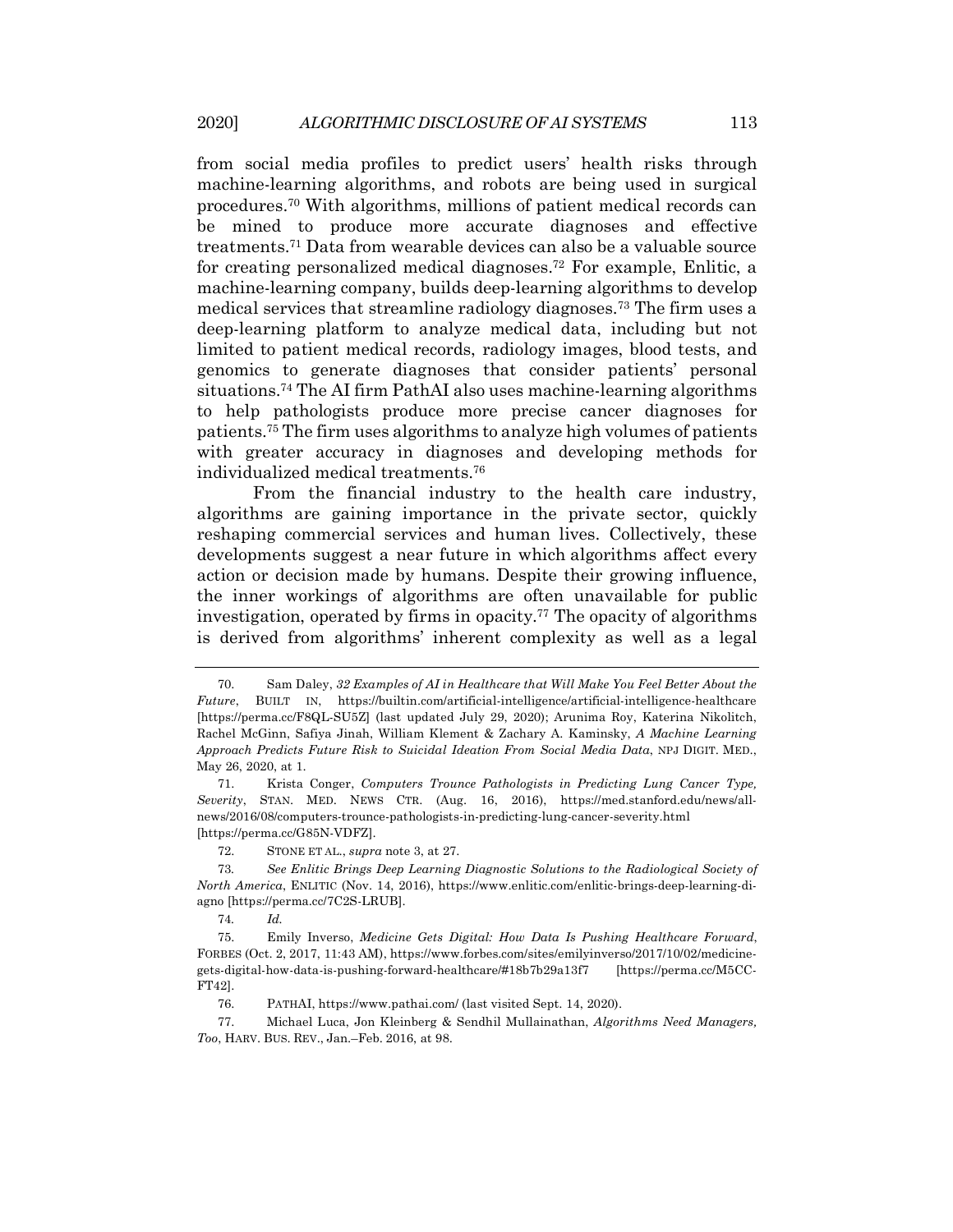system that allows algorithms to operate in secrecy.78 Without public surveillance, algorithmic opacity has led to a number of issues that negatively affect consumers, investors, other individual stakeholders, and society as a whole.

### III. THE PERILS OF ALGORITHMIC OPACITY

Advancements of algorithms have manifested the hazards of AI systems throughout the private sector. As AI systems use algorithms to perceive the world, the opacity problems with algorithms are quietly expanding in the business world with the support of machine-learning algorithms.79 The following Section discusses the nature of algorithmic opacity, looks into the perils of algorithmic opacity that involve social, economic, and technical concerns, and explains why such dangers require information disclosure for public oversight.80

## *A. Algorithmic Opacity*

Algorithmic opacity is defined as the lack of visible processes to scrutinize the inner workings and resulting applications of algorithms.81 Algorithmic opacity can take the form of technical opacity or legal opacity. Technical opacity typically occurs in advanced machine-learning algorithms, whereas legal opacity is pervasive regardless of the type of algorithm.82 Both types of opacity can prevent stakeholders and government agencies from understanding and monitoring the design and application of algorithms that involve a number of ethical, legal, and managerial issues. The issue of algorithmic opacity, broadly termed as a "black box" by Professor Frank Pasquale, refers to the invisibility and complexity of advanced algorithms that hinder effective investigation of AI systems.83

<sup>78</sup>*. See* Burrell, *supra* note 4, at 3–5; *see also* Han-Wei Liu, Ching-Fu Lin & Yu-Jie-Chen, *Beyond* State v. Loomis*: Artificial Intelligence, Government Algorithmization and Accountability*, 27 INT'L J.L. & INFO. TECH. 122 (2019) (discussing the unsolved challenges of legal black box as well as technical black box associated with the rise of data analytics and algorithms).

<sup>79</sup>*.* Burrell, *supra* note 78, at 1–12; Liu et. al., *supra* note 78.

<sup>80</sup>*.* Burrell, *supra* note 78, at 1–12; Liu et. al., *supra* note 78.

<sup>81</sup>*. See* Pragya Paudyal & B.L. William Wong, *Algorithmic Opacity: Making Algorithmic Processes Transparent Through Abstraction Hierarchy*, 62 PROC. HUM. FACTORS & ERGONOMICS SOC'Y ANN. MEETING 192, 193 (2018).

<sup>82.</sup> For instance, during its learning process, a neural network doesn't "break down handwritten digit recognition into subtasks that are readily intelligible to humans." Burrell, *supra* note 4, at 6.

<sup>83</sup>*. See* FRANK PASQUALE, THE BLACK BOX SOCIETY: THE SECRET ALGORITHMS THAT CONTROL MONEY AND INFORMATION (2015).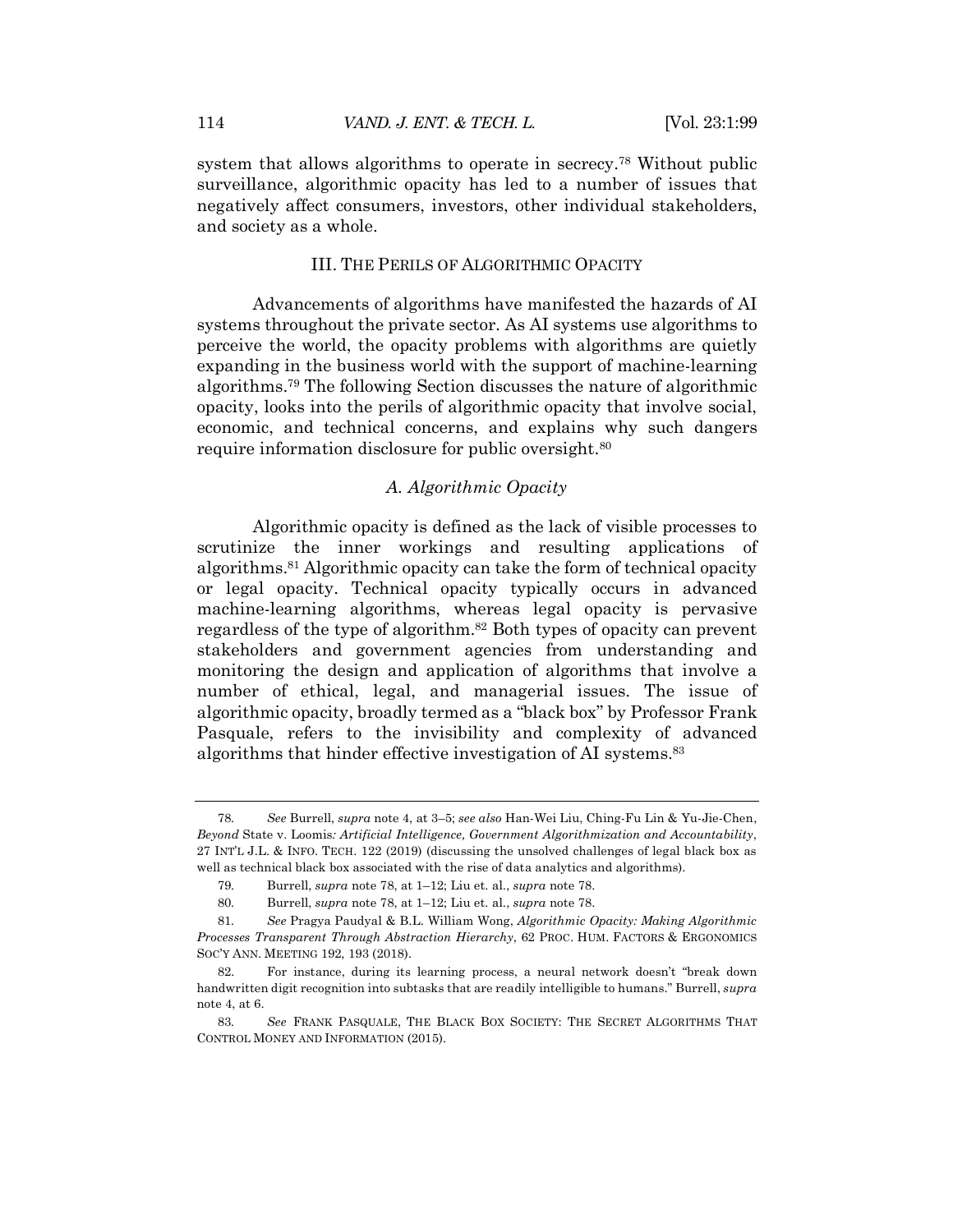#### 1. Technical Opacity

Technical opacity occurs in machine-learning algorithms in which evolving computational processes are too complicated for humans to understand.84 Because the data structure of machine-learning algorithms continually evolves, the inner workings of algorithms are difficult to analyze, particularly in terms of how results are reached.85 For example, in a deep-learning algorithm, the neuron network is composed of layers of neurons working in a loose manner to reach a decision.86 Here, the algorithm's structure can be incomprehensible to human cognition. At the same time, the neural network learns from experience, making its decision-making process even more intuitive, complex, and thus unpredictable.<sup>87</sup> The technical opacity inherent in machine-learning algorithms thus allows algorithms to learn and adapt without human understanding or control.88 Accordingly, as "the Godfather of Deep Learning" Geoffrey Hinton observes, "[a] deep-learning system doesn't have any explanatory power . . . the more powerful the deep-learning system becomes, the more opaque it can become." <sup>89</sup>

## 2. Legal Opacity

Unlike technical opacity in machine-learning algorithms, legal opacity occurs across a wider range of algorithms, regardless of the subset of algorithms involved. The origin of legal algorithmic opacity is the result of legal structures that provide overlapping intellectual

<sup>84</sup>*. See* IAN GOODFELLOW, YOSHUA BENGIO & AARON COURVILLE, DEEP LEARNING 1–4 (2016) (explaining how the tasks undertaken by AI projects, such as image recognition, data pattern identification, or language processing, may be easy for humans to perform, but hard to describe); *see also* Davide Castelvecchi, *Can We Open the Black Box of AI?*, NATURE (Oct. 5, 2016), https://www.nature.com/news/can-we-open-the-black-box-of-ai-1.20731 [https://perma.cc/K42N-YBM8].

<sup>85</sup>*. See* GOODFELLOW ET AL., *supra* note 84, at 1–2; *see also* Castelvecchi, *supra* note 84.

<sup>86</sup>*. See* GOODFELLOW ET AL., *supra* note 84, at 13–16. Currently, a neuron network may, at the high end, consist of hundreds of thousands of interconnected artificial neurons working to reach a decision. *See id.* at 21–22.

<sup>87.</sup> Yavar Bathaee, *The Artificial Intelligence Black Box and the Failure of Intent and Causation*, 31 HARV. J.L. & TECH. 889, 897 (2018) (noting that advanced machining-learning algorithms are capable of learning from data and experiences that produce unforeseeable decision-making process and results).

<sup>88</sup>*. See* Ryan Calo, *Robotics and the Lessons of Cyberlaw*, 103 CALIF. L. REV. 513, 532, 539 (2015) (discussing the unpredictable behaviors of robots that "can lead to solutions no human would have come to on her own").

<sup>89.</sup> Siddhartha Mukherjee, *A.I. Versus M.D.*, NEW YORKER (Apr. 3, 2017).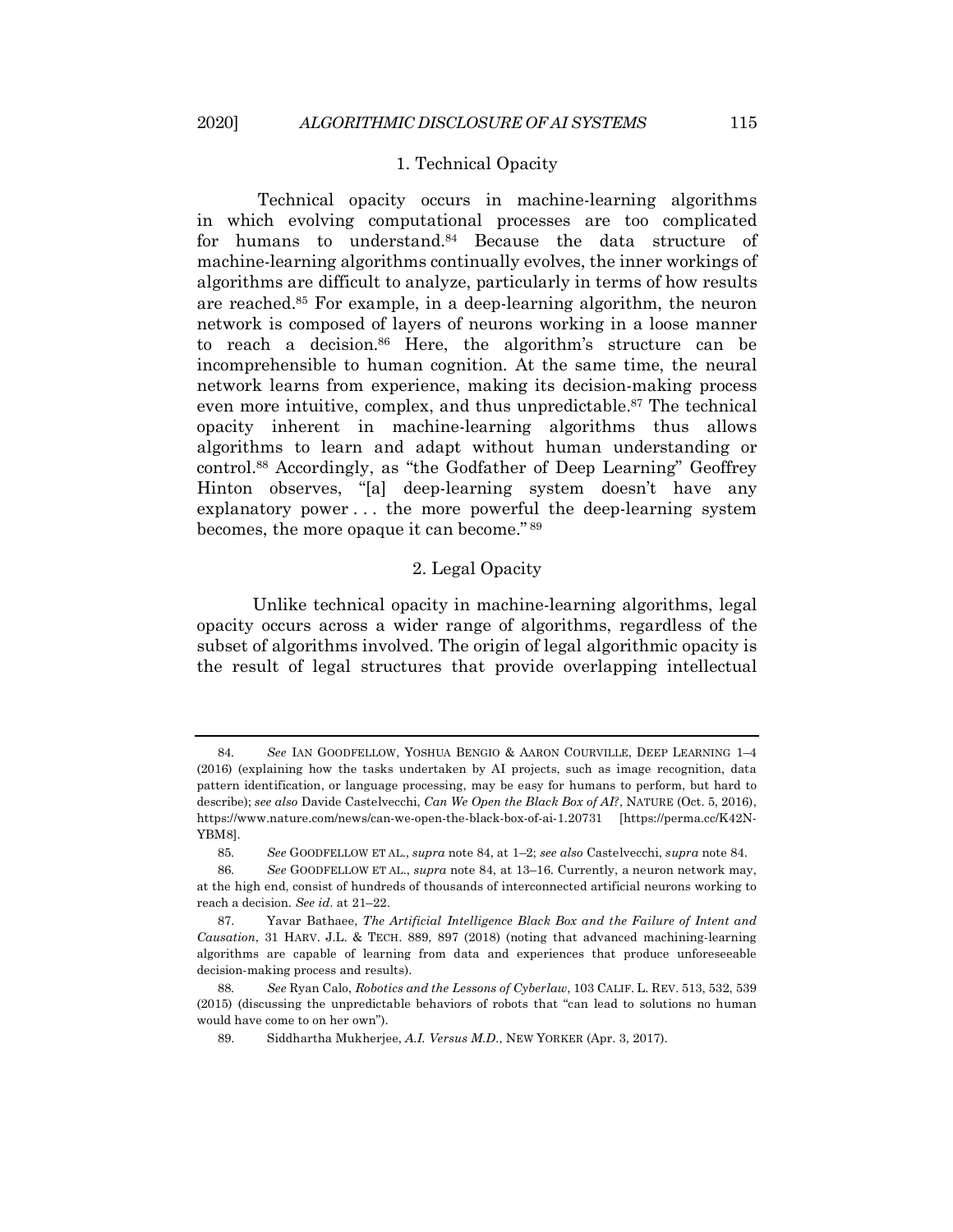property protection in algorithms.90 Currently, the inner workings and applications of algorithms are generally protected by firms as trade secrets, and thus hidden from public scrutiny.<sup>91</sup> As Professor Sonia Katyal recently observed, this current state is the result of a drawback of intellectual property law that incentivizes trade secrecy of algorithms.92

For decades, algorithms were independently protected by three intellectual property regimes—copyright law, patent law, and trade secret law.93 At different periods, each regime has dominated the protection in algorithms, but the law of trade secrecy has most consistently reigned. Firms have relied on trade secret law since the early years of software development, as it provided necessary protection against misappropriation.94 Later, despite the subsequent rises and falls of both copyrightability and patentability for algorithms,  $95$  courts became reluctant to provide patent protection for algorithms.<sup>96</sup> While the copyright regime tends to protect the secrecy of source code, courts have limited copyrightability in algorithms due to their functionality;  $97$ trade secret law thus continues to dominate the landscape of algorithms protection.98

94*. Id.* at 1190, 1227; *see also* Richard Raysman, *Protection of Proprietary Software in the Computer Industry: Trade Secrets as an Effective Method*, 18 JURIMETRICS J. 335, 344 (1978).

95*. See* Pamela Samuelson, *Staking the Boundaries of Software Copyrights in the Shadow of Patents*, 71 FLA. L. REV. 243 (2019).

96. Even though there has been a rise of open-source movement, trade secrets remain developers' primary avenue for software protection. In the 1980s, courts in the United States began to admit copyrightability of algorithms and attempted to broaden the scope of copyright protection, but at the same time struggled to limit copyrightability in algorithms due to their functionality. Katyal, *supra* note 4, at 1203–07, 1216–25; *see also* Philip J. Weiser, *Law and Information Platforms*, 1 J. ON TELECOMMS. & HIGH TECH. L. 1, 6–16, 22–31 (2002) (discussing the open-source movement).

97. During the 1960s, the United States Patent Office refused patents for algorithms. It was not until the 1981 case of *Diamond Diehr* that courts decided to acknowledge software patentability. Since then, the courts further extended the boundary of software patentability in several cases, such as *Alappat*, *State Street*, and *AT&T*. In response to the overbroad boundaries of software protection, the courts and Congress began to narrow software patentability in cases including *In re Bilski* and *Alice*. After *Alice*, courts tended to oppose granting patents for software, which were often characterized as abstract ideas. Katyal, *supra* note 4, at 1216–25.

98*. Id.* at 1225.

<sup>90.</sup> Katyal, *supra* note 4, at 1190 ("[S]oftware garnered a unique position within the law: it remains one of the few spheres to enjoy concurrent protections from trade secrecy, copyright law, and patent law.").

<sup>91</sup>*. Id.* at 1236. ("As a result of these shortcomings of intellectual property protection to incentivize disclosure and access, source code remains entirely secluded from outside view, maximizing the developer's control, irrespective of whether the goals of third party access lie in innovation, competition, or investigation.").

<sup>92</sup>*. Id.* at 1227, 1236.

<sup>93</sup>*. Id.* at 1190.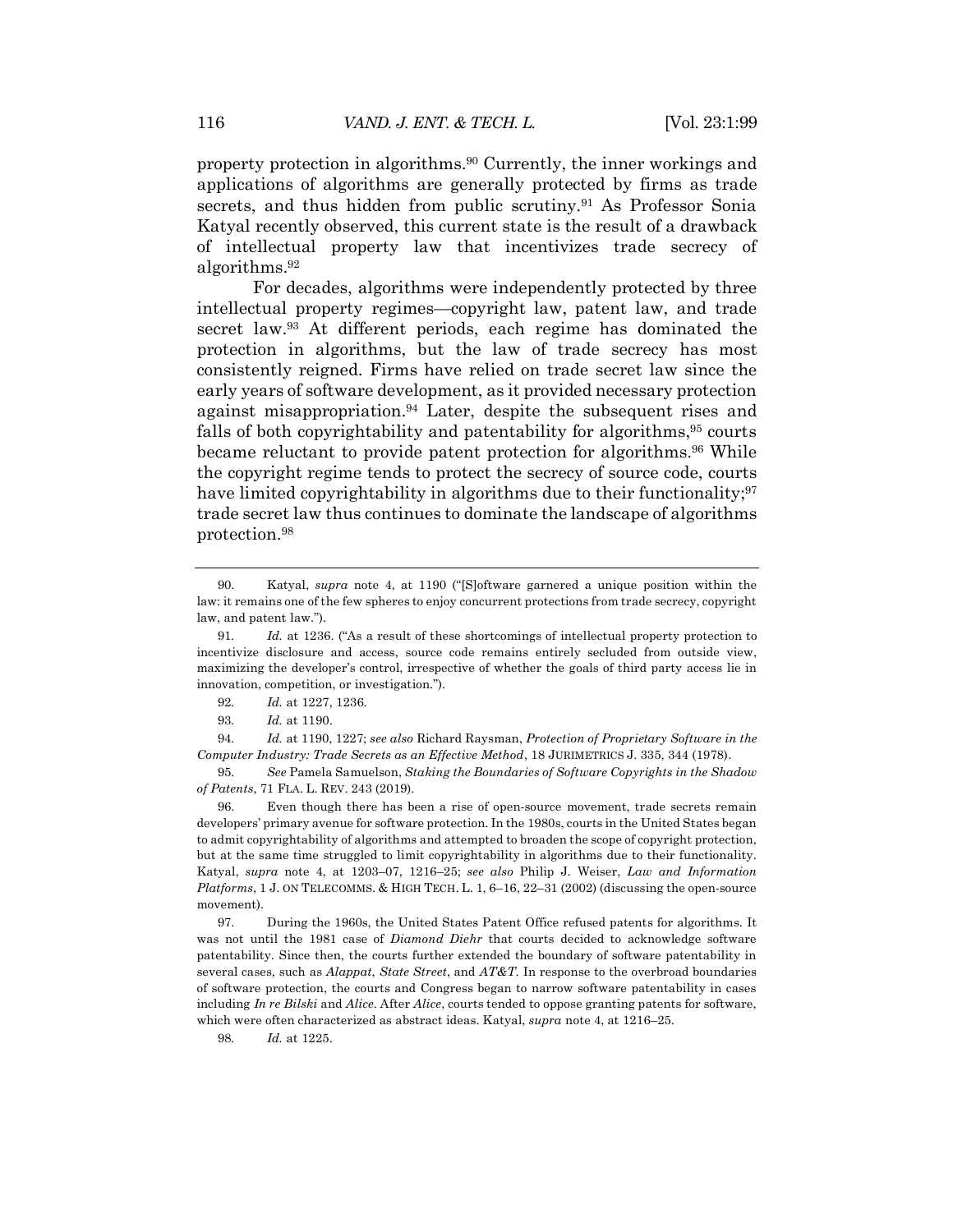There are several reasons for the domination of trade secret protection of algorithms over patent and copyright law. First, compared to the changing and uncertain boundaries of patent and copyright, trade secret law provides more stable protection for developers to secure their legal rights and averts risks of losing protection.99 Second, while both patent and copyright law encourage a certain extent of information disclosure, trade secret law promotes opacity that is more aligned with firms' strategic and marketing needs.100 Third, an algorithm is a form of specialized information that can be naturally free from public interpretation and difficult to reverse engineer,<sup>101</sup> which allows firms to maintain their secrecy at a lower cost.102 Fourth, copyright and patent regimes are less beneficial to algorithms, as copyright law does not provide an exclusive right prohibiting others from independently creating similar algorithms, and patent law fails to protect algorithms once the functional architecture of an algorithm is modified and falls outside the original claims of the patent.103 For these reasons, trade secret law has become the most favorable avenue for firms to protect algorithms, and even those derived from the public domain have been claimed as trade secrets.

Furthermore, algorithms can maintain core secrecy at all times, even if they only fall under the protection of patent or copyright law.104 As Professor Katyal observes, although copyright and patent law encourage dissemination of information, neither require "disclosure of much of the source code."105 Accordingly, under the protection of intellectual property law, firms are incentivized to keep the process and business applications of algorithms secret, raising a number of concerns for larger stakeholders in the context of business applications.

## *B. The Values Compromised by Algorithmic Opacity: Privacy, Equality, and Safety*

Algorithmic opacity has led to a number of harmful outcomes to society that threaten democratic norms and stakeholder interests.

<sup>99</sup>*. Id.* at 1216.

<sup>100.</sup> James Gibson, *Once and Future Copyright*, 81 NOTRE DAME L. REV. 167, 177–78 (2005).

<sup>101</sup>*. See* Mark A. Lemley, *The Surprising Virtues of Treating Trade Secrecy as IP Rights*, 61 STAN. L. REV. 311, 338–41 (2008).

<sup>102.</sup> Katyal, *supra* note 4, at 1214; Lemley, *supra* note 101, at 333–34.

<sup>103.</sup> INT'L TECH. L. ASS'N, RESPONSIBLE AI: A GLOBAL POLICY FRAMEWORK 263 (2019), https://www.itechlaw.org/sites/default/files/Responsible\_AI.pdf [https://perma.cc/A8TS-SB4P].

<sup>104.</sup> Katyal, *supra* note 4, at 1226 ("[S]ource code remains secret at all times, irrespective of whatever regime it falls under.").

<sup>105</sup>*. Id.* at 1188.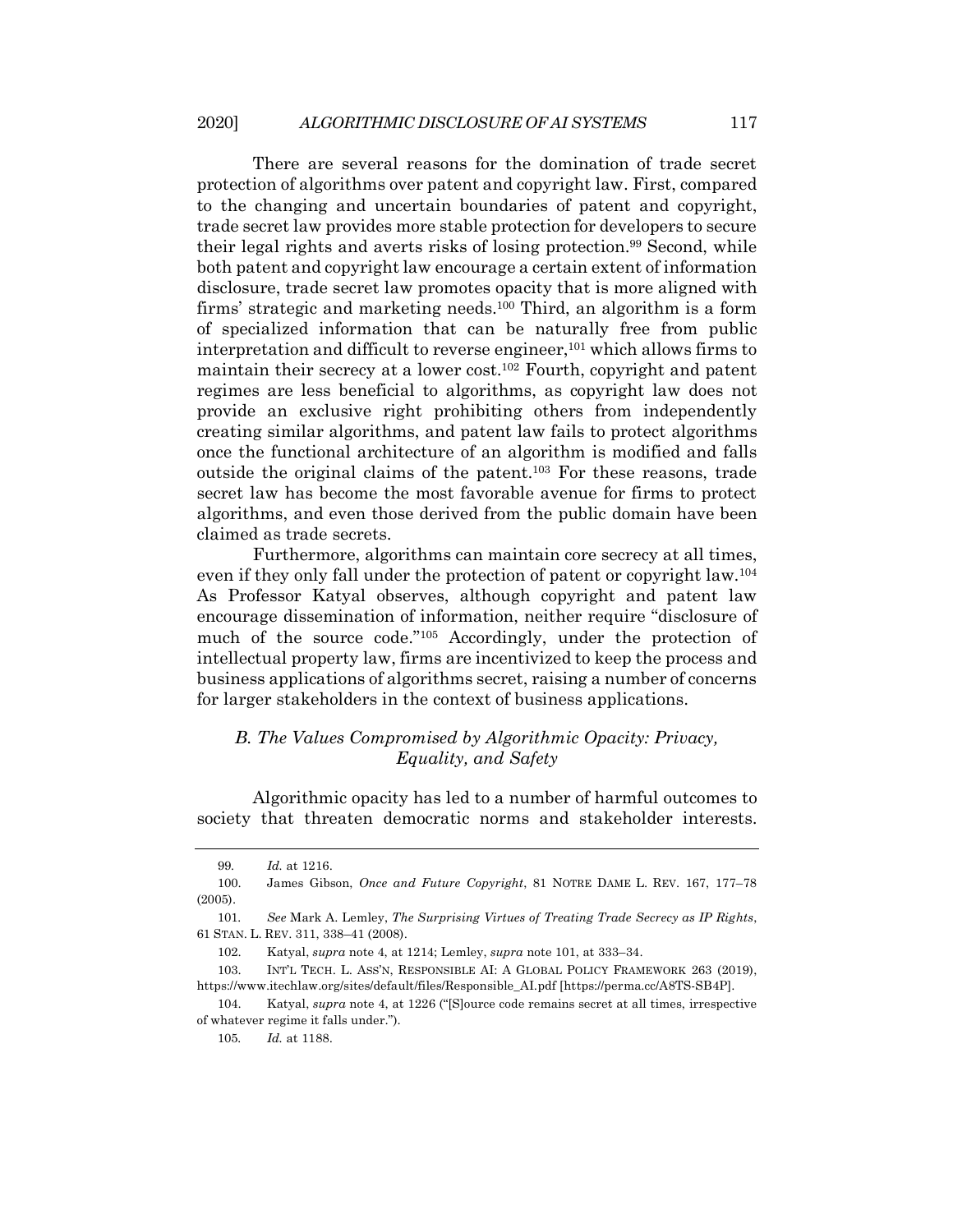There are three concrete, fundamental rights of citizens endangered by algorithmic opacity: privacy, equality, and safety. Based on the increasing pervasiveness of machine-learning-based business applications in financial services, transportation services, and medical services, the following Sections use these services as representative examples to discuss how existing laws and regulations respond to the emerging problems posed by algorithmic opacity.

## 1. Trading Privacy for Opacity

In AI firms, algorithms crafted to further consumer interests can simultaneously sacrifice consumer privacy if they operate without adequate oversight. The foundation of powerful algorithms is access to data. The more relevant information there is in an accessible data set, the more capable algorithms are of performing a task or making an effective decision.106 However, incentivized by current legal structures, firms often collect and use consumer data without supervision when building AI systems. For example, IoT technologies allow firms to obtain large quantities of data in numerous databases and are often used to facilitate the collection and analysis of consumer data.107 Once a massive amount of consumer data has been collected, algorithms can use that data to influence or control consumers in AI systems.108 Despite the IoT providing virtually every movement of consumers to firms, the collection and use of consumer data remains opaque.109 This opacity leads to significant information asymmetry with consumer privacy as the unknowing victim.

Similarly, in the case of financial services, consumers unknowingly trade their private information for AI services. Digital lenders often require borrowers to install cell phone applications that constantly track and collect data in users' digital devices, including information concerning social media profiles, website visit history, and shopping preferences, among others.<sup>110</sup> Landlords and retailers use

<sup>106</sup>*. See Artificial Intelligence: What It Is and Why It Matters*, SAS INST., https://www.sas.com/en\_us/insights/analytics/what-is-artificial-intelligence.html [https://perma.cc/8KWK-HJ3H] (last visited Oct. 3, 2020).

<sup>107.</sup> Manheim & Kaplan, *supra* note 16, at 123 (discussing how IoT is being utilized in the private sector and how the application of IoT produces information asymmetry).

<sup>108.</sup> Dirk Helbing, Bruno S. Frey, Gerd Gigerenzer, Ernst Hafen, Michael Hagner, Yvonne Hofstetter, Jeroen van den Hoven, Roberto V. Zicari & Adrej Zwitter, *Will Democracy Survive Big Data and Artificial Intelligence?*, SCI. AM. (Feb. 25, 2017), https://www.scientificamerican.com/article/will-democracy-survive-big-data-and-artificial-intelligence/ [https://perma.cc/PZL6-ABBQ].

<sup>109.</sup> Manheim & Kaplan, *supra* note 16, at 123.

<sup>110</sup>*. See also* Jennifer Valentino-Devries, Natasha Singer, Michael H. Keller & Aaron Krolik, *Your Apps Know Where You Were Last Night, and They're Not Keeping It Secret*, N.Y. TIMES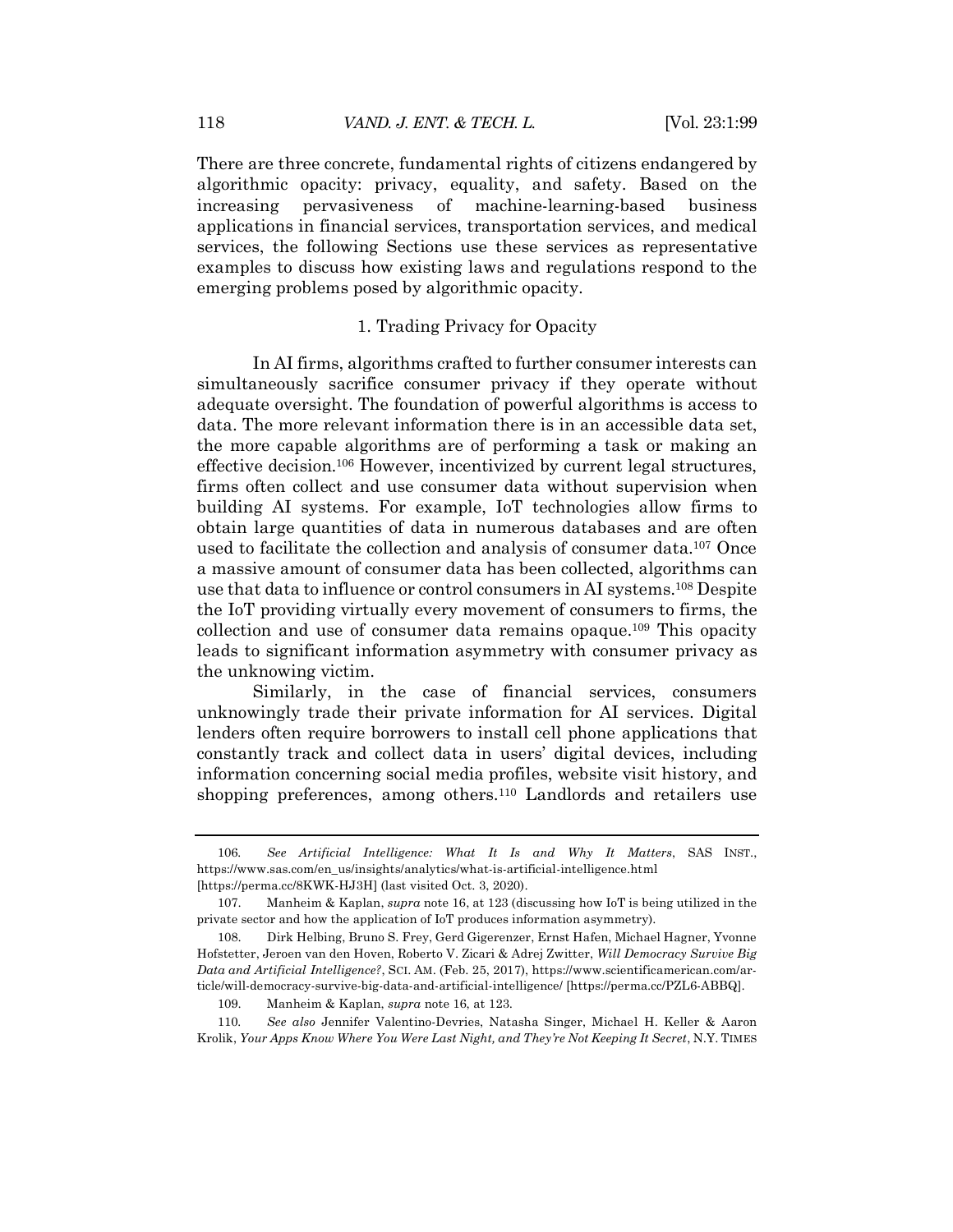data collected from mobile phones to pinpoint their target customers.<sup>111</sup> Moreover, Amazon sells facial-scan technology that analyzes customers' faces to detect their reactions to and interests in displays and products.112 US shopping centers have started to adopt technology that collects information on consumers' behavior patterns, facial features, and lengths of stay.113

The large-scale collection and use of data can erode information privacy and even manipulate decisional privacy—the autonomy to make decisions about private actions without intrusion or intervention.114 Firms collect consumer data to examine the behavior patterns of consumers, feed their algorithms, and use them to tailor products, services, and advertisements that target consumers' income levels for private benefit.115 Retailers use algorithms to track consumers' moves and reactions in shopping malls to improve product displays and marketing.116 Firms increasingly use consumers' private information for their commercial profits, often secretly.117 The way firms use algorithms to target consumers according to their income levels, desires, and needs constitutes a subtle form of manipulation known as "behavioral marketing."118 Behavioral marketing covertly surrenders informational privacy; such manipulation may gradually erode individuals' free will to make decisions.<sup>119</sup>

113. Esther Fung, *Shopping Centers Exploring Facial Recognition in Brave New World of Retail*, WALL ST. J. (July 2, 2019, 8:00 AM), https://www.wsj.com/articles/shopping-centers-exploring-facial-recognition-in-brave-new-world-of-retail-11562068802 [https://perma.cc/K4C3-EMSY].

114*. See* ROGER J.R. LEVESQUE, *Decisional Privacy*, *in* ADOLESCENCE, PRIVACY, AND THE LAW: A DEVELOPMENTAL SCIENCE PERSPECTIVE 16 (2016).

115*. See* Eden Gillespie, *Are You Being Scanned? How Facial Recognition Technology Follows You, Even as You Shop*, GUARDIAN (Feb. 23, 2019, 9:11 PM), https://www.theguardian.com/technology/2019/feb/24/are-you-being-scanned-how-facial-recognition-technology-followsyou-even-as-you-shop [https://perma.cc/U7WR-25NH]; DANIEL J. SOLOVE & PAUL SCHWARTZ, INFORMATION PRIVACY LAW 803–04 (6th ed. 2018).

<sup>(</sup>Dec. 10, 2018), https://www.nytimes.com/interactive/2018/12/10/business/location-data-privacyapps.html [https://perma.cc/F58L-AD93].

<sup>111.</sup> James Green, *3 Ways Customer Data Allows for Pinpoint Marketing*, ENTREPRENEUR (July 24, 2015), https://www.entrepreneur.com/article/247372 [https://perma.cc/7NAN-2ARZ].

<sup>112.</sup> Kate Fazzini, *Amazon's Facial Recognition Service Is Being Used to Scan Mugshots, but It's Also Used to Track Innocuous Things Like Soccer Balls*, CNBC (Dec. 6, 2018, 11:13 PM), https://www.cnbc.com/2018/12/06/how-amazon-rekognition-works-and-what-its-used-for.html [https://perma.cc/KE4V-ZASN].

<sup>116.</sup> Fung, *supra* note 113.

<sup>117</sup>*. See* Gillespie, *supra* note 115.

<sup>118.</sup> For a discussion of legal issues surrounding online behavioral advertising, see Steven C. Bennett, *Regulating Online Behavioral Advertising*, 44 J. MARSHALL L. REV. 899 (2011).

<sup>119.</sup> Manheim & Kaplan, *supra* note 16, at 130 (arguing that online behavioral advertising subverts consumers' free will and erodes consumers' autonomy to make decisions).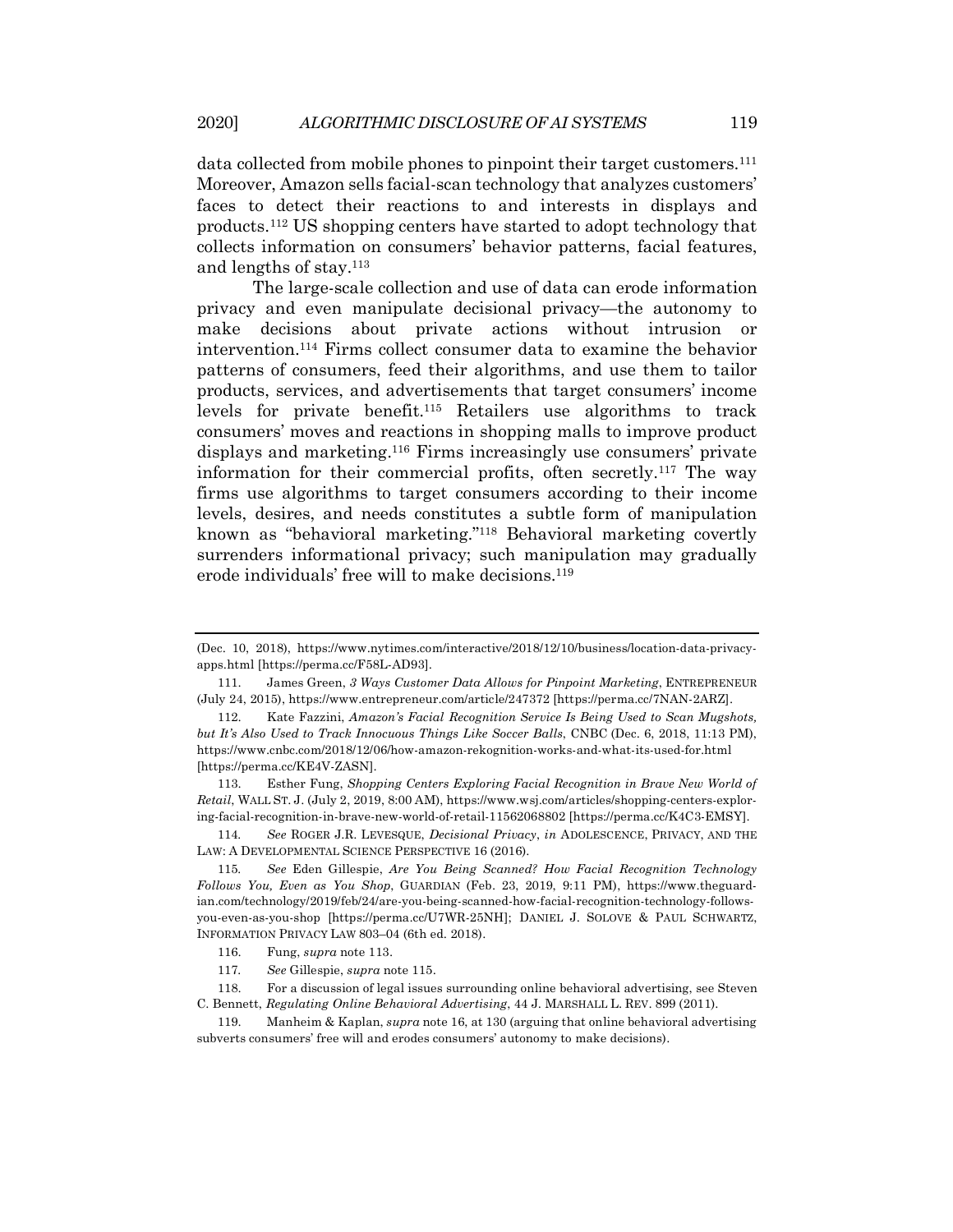In the United States, the government has not enacted federal legislation that regulates how much firms should disclose concerning their usage of algorithms and how to obtain consent in terms of individual data collection.120 At the federal level, although numerous statutes provide privacy protection, different statutes regulate different industries, forming a complex regulatory landscape.121 For instance, the Health Insurance Portability and Accountability Act (HIPAA) is the primary act that requires protection of patient privacy, which limits the types of medical records that can be utilized in algorithms to some extent.122 However, as Professors Daniel Solove and Paul Schwartz describe, there is no federal statute directly regulating personal information collected by most businesses.123 Currently, the FTC is the primary agency regulating privacy in the United States, with the power to prohibit "unfair or deceptive acts or practices in or affecting commerce."124 Although the FTC has issued a set of principles on the use of online behavioral marketing,<sup>125</sup> without binding regulations in place, only firms conducting unfair or deceptive business practices can be investigated.126 This is inadequate because such a regulatory sanction does not apply to firms' large-scale collection and use of data that may ultimately surrender consumers' information privacy or decisional privacy. While Congress has held hearings on the subject, no bills have been passed to fill the void.<sup>127</sup>

On the other hand, some states have stricter privacy statutes than federal laws, $128$  such as California, which passed the strongest privacy protections in the United States so far.129 Recently,

<sup>120.</sup> For the US system of consumer data privacy regulation, see SOLOVE & SCHWARTZ, *supra* note 115, at 786–90.

<sup>121</sup>*. Id.* at 786.

<sup>122.</sup> Health Insurance Portability and Accountability Act of 1996, Pub. L. No. 104-191, § 262(a), 110 Stat. 1936 (codified in scattered sections of 26, 29, and 42 U.S.C.).

<sup>123.</sup> SOLOVE & SCHWARTZ, *supra* note 115, at 786–87.

<sup>124.</sup> Federal Trade Commission Act, Pub. L. No. 93-637, sec. 201(a), § 5(a), 88 Stat. 2193, 2193 (1914) (codified as amended at 15 U.S.C.  $\S$  45(a)). For a further discussion of the FTC's approach to policing the marketplace, see Paul M. Schwartz, *Transatlantic Data Privacy Law*, 106 GEO. L.J. 115, 147–50 (2017).

<sup>125</sup>*. See* FED. TRADE COMM'N, SELF-REGULATORY PRINCIPLES FOR ONLINE BEHAVIORAL ADVERTISING 46–47 (2016), https://www.ftc.gov/sites/default/files/documents/reports/federaltrade-commission-staff-report-self-regulatory-principles-online-behavioral-advertising/p085400 behavadreport.pdf [https://perma.cc/TKP2-K56W].

<sup>126</sup>*. See* Federal Trade Commission Act, *supra* note 124.

<sup>127.</sup> Manheim & Kaplan, *supra* note 16, at 131.

<sup>128.</sup> SOLOVE & SCHWARTZ, *supra* note 115, at 789.

<sup>129.</sup> Passed in 2018, the California Consumer Privacy Act provides consumer protection for residents of California, regardless of where the data is processed. *See* CAL. CIV. CODE § 1798.140(c) (2018).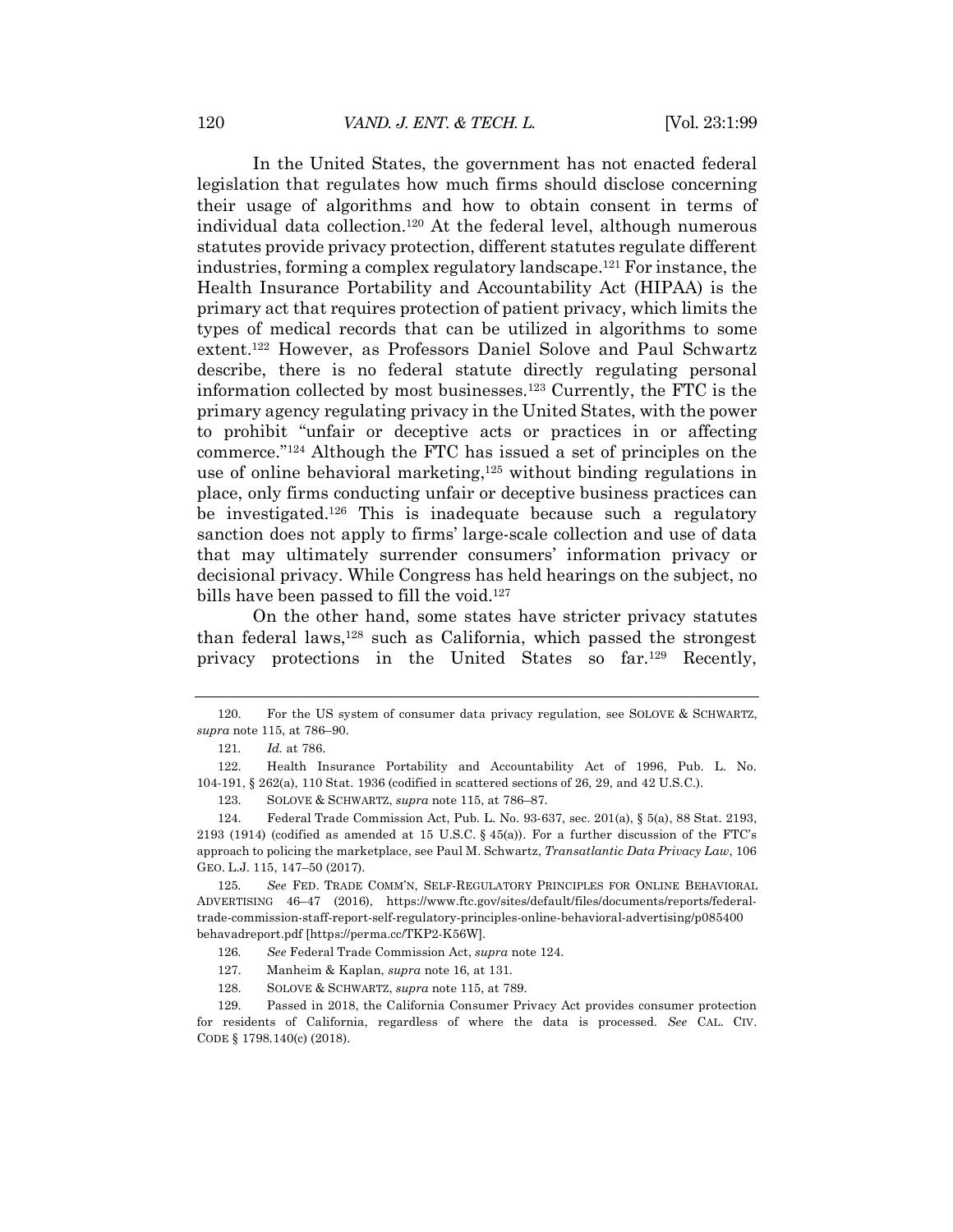Washington, Texas, and Illinois passed bills to protect privacy with respect to biometric information, followed by others considering measures that would protect faces and other physical attributes.130 Although some states have attempted to regulate firms' controversial business practices, few laws and regulators are given power to regulate borderless digital practices that may erode privacy norms.131 Accordingly, AI firms are only self-regulated, which means in some contexts few or no sanctions combat the increasing privacy invasions arising from opaque commercial applications.132

## 2. Trading Equality for Opacity

The health care industry has been one of the industries that has witnessed the growing number of AI business applications and their extending harms to equality produced by algorithmic opacity.133 From predicting who will be diagnosed with cancer to deciding who will receive medical treatment, algorithms are increasingly making decisions that humans would have made.134 However, since the ways in which the health care industry collects and uses data are kept from public oversight, algorithms have been found to replicate systemic discrimination present in the data and perpetuate disparities.<sup>135</sup>

Algorithm-based health care systems can replicate bias in a number of ways. Risk-prediction algorithms built on patient health records can reproduce discrimination already deeply rooted in society. Machine-learning algorithms may underrepresent or overrepresent patient cohorts, creating discriminatory AI systems and inferior treatment of minorities. Racial discrimination has been replicated by algorithms in the health care industry, affecting access to medical treatment for millions of Americans.136 Recently, a study published in

<sup>130</sup>*.* Molly K. McGinlyey & Kenn Brotman, *The Biometric Bandwagon Rolls On: Biometric Legislation Proposed Across the United States*, NAT'L L. REV. (Mar. 25, 2019), https://www.natlawreview.com/article/biometric-bandwagon-rolls-biometric-legislation-proposed-across-united-states [https://perma.cc/5DJB-KGWL].

<sup>131</sup>*. See* Manheim & Kaplan, *supra* note 16, at 161.

<sup>132.</sup> SOLOVE & SCHWARTZ, *supra* note 115, at 787.

<sup>133</sup>*. See* Daley, *supra* note 70.

<sup>134.</sup> Yanisky-Ravid & Hallisey, *supra* note 56, at 431–32 (illustrating "[m]any decisions previously determined by humans are now made by autonomous AI systems").

<sup>135</sup>*. See* Ziad Obermeyer, Brian Powers, Christine Vogeli & Sendhil Mullainathan, *Dissecting Racial Bias in an Algorithm Used to Manage the Health of Populations*, 366 (6464) SCIENCE 447, 447 (2019); Irene Dankwa-Mullan, *Examining Health Disparities in Precision Medicine*, IBM (Oct. 14, 2019), https://www.ibm.com/blogs/watson-health/examining-health-disparities-in-precision-medicine/ [https://perma.cc/KQ82-KNR3].

<sup>136.</sup> Kara Manke, *Widely Used Health Care Prediction Algorithm Biased Against Black People*, BERKELEY NEWS (Oct. 24, 2019), https://news.berkeley.edu/2019/10/24/widely-used-health-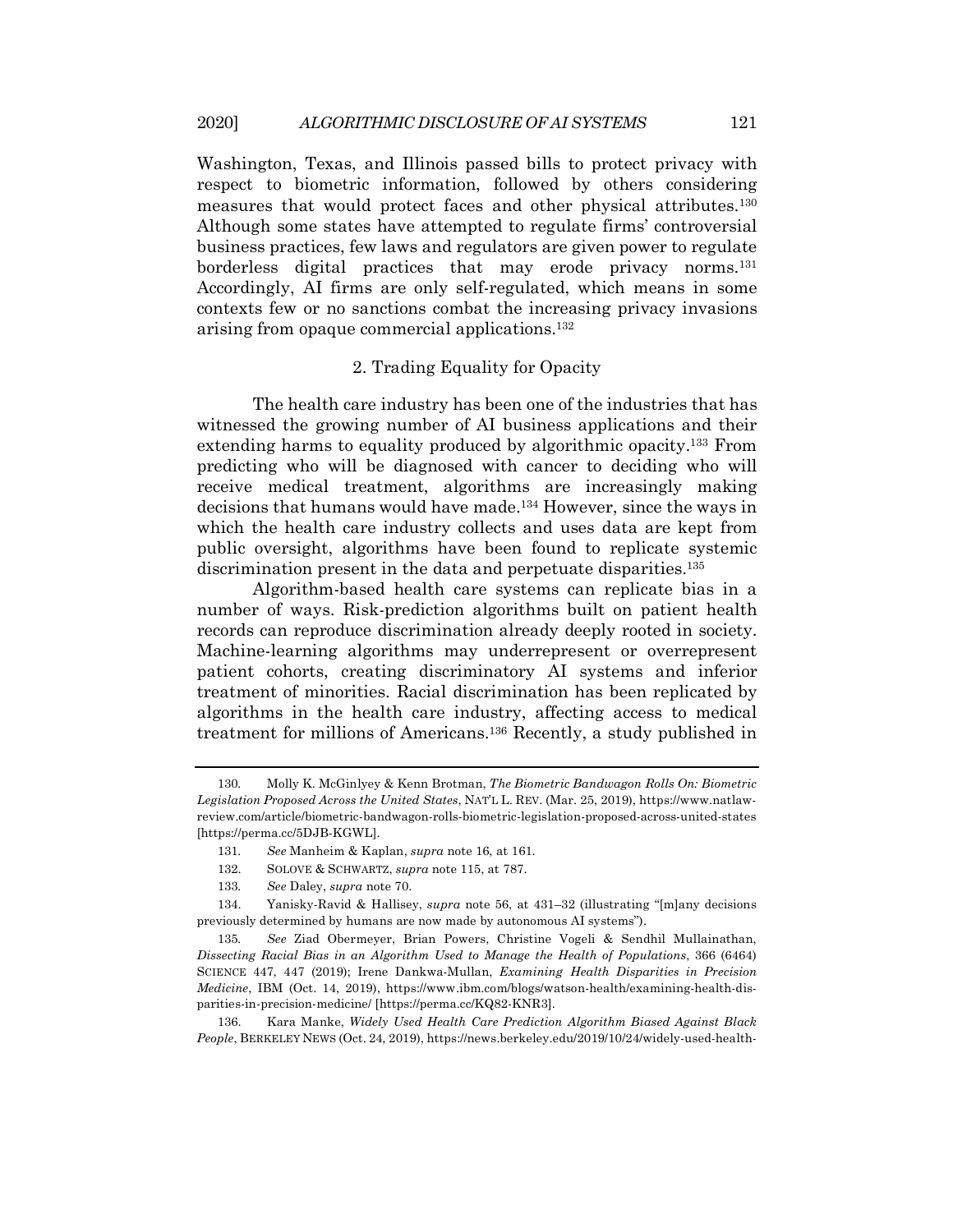*Science* found that the Impact Pro program—an AI system developed by a health care firm—prioritizes white patients over black patients by giving black patients unreasonably low risk scores despite their poorer health conditions.137 This study showed that bias in algorithms has affected over half of the black patients who should have access to high-risk health care management programs and that these algorithms have been found to discriminate against at least a hundred million US citizens in their health care decisions.138 In another example, a study on hypertrophic cardiomyopathy revealed that genetic misdiagnoses can cause health disparities.139 In research on a cardiac disease commonly caused by gene mutations, Black Americans were more frequently misclassified as pathogenic, although they received positive reports for the genetic variants.140 During the COVID-19 Pandemic, structural racism replicated by advanced algorithms also contributed to unequal treatment in the health care industry and consequently increased the risks COVID-19 poses for people of color.141 As the Black Lives Matter movement brings the issue of biases to the forefront, more and more research indicates that black people are more likely to suffer serious illness and death from COVID-19 than white people, in part due to their limited access to medical treatment.142 In all these cases, because firms develop their AI systems in a black box, the hidden bias embedded in firm-owned algorithms has been difficult to detect and eliminate. As a result of these discriminatory AI health care services operating in opacity, minorities end up receiving inferior health care

care-prediction-algorithm-biased-against-black-people/?fbclid=IwAR21ND23XtA6GZXKLBe15 SajborPwJaGi2gksEek7o5Ju1Kea9JM1lf3IiE [https://perma.cc/DUN6-AZMR].

<sup>137</sup>*. See* Obermeyer et al., *supra* note 135.

<sup>138</sup>*. Id.* at 447–49.

<sup>139.</sup> Arjun K. Manrai, Birgit H. Funke, Heidi L. Rehm, Morten S. Olesen, Bradley A. Maron, Peter Szolovitz, David M. Margulies, Joseph Loscalzo & Isaac S. Kohane, *Genetic Misdiagnoses and the Potential for Health Disparities*, 375 NEW ENG. J. MED. 655, 656 (2016).

<sup>140</sup>*. Id.*

<sup>141</sup>*. US: Covid-19 Disparities Reflect Structural Racism, Abuses: Human Rights Watch Testimony to US House of Representatives Ways and Means Committee*, HUM. RIGHTS WATCH (June 10, 2020), https://www.hrw.org/news/2020/06/10/us-covid-19-disparities-reflect-structural-racismabuses [https://perma.cc/5NAJ-FSDG].

<sup>142.</sup> Kristen MJ Azar, Zijun Shen, Robert J. Romanelli, Stephen H. Lockhart, Kelly Smits, Sarah Robinson, Stephanie Brown & Alice R. Pressman, *Disparities in Outcomes Among COVID-19 Patients in a Large Health Care System in California*, 39 HEALTH AFFS. 1253 (2020); Roni Caryn Rabin, *Black Coronavirus Patients Land in Hospitals More Often, Study Finds*, N.Y. TIMES (May 23, 2020), https://www.nytimes.com/2020/05/23/health/coronavirus-black-patients.html [https://perma.cc/8Q2V-C5UK]; Sherita Hill Golden, *Coronavirus in African Americans and Other People of Color*, JOHNS HOPKINS MED., https://www.hopkinsmedicine.org/health/conditions-and-diseases/coronavirus/covid19-racial-disparities [https://perma.cc/SCR3-XHQ8].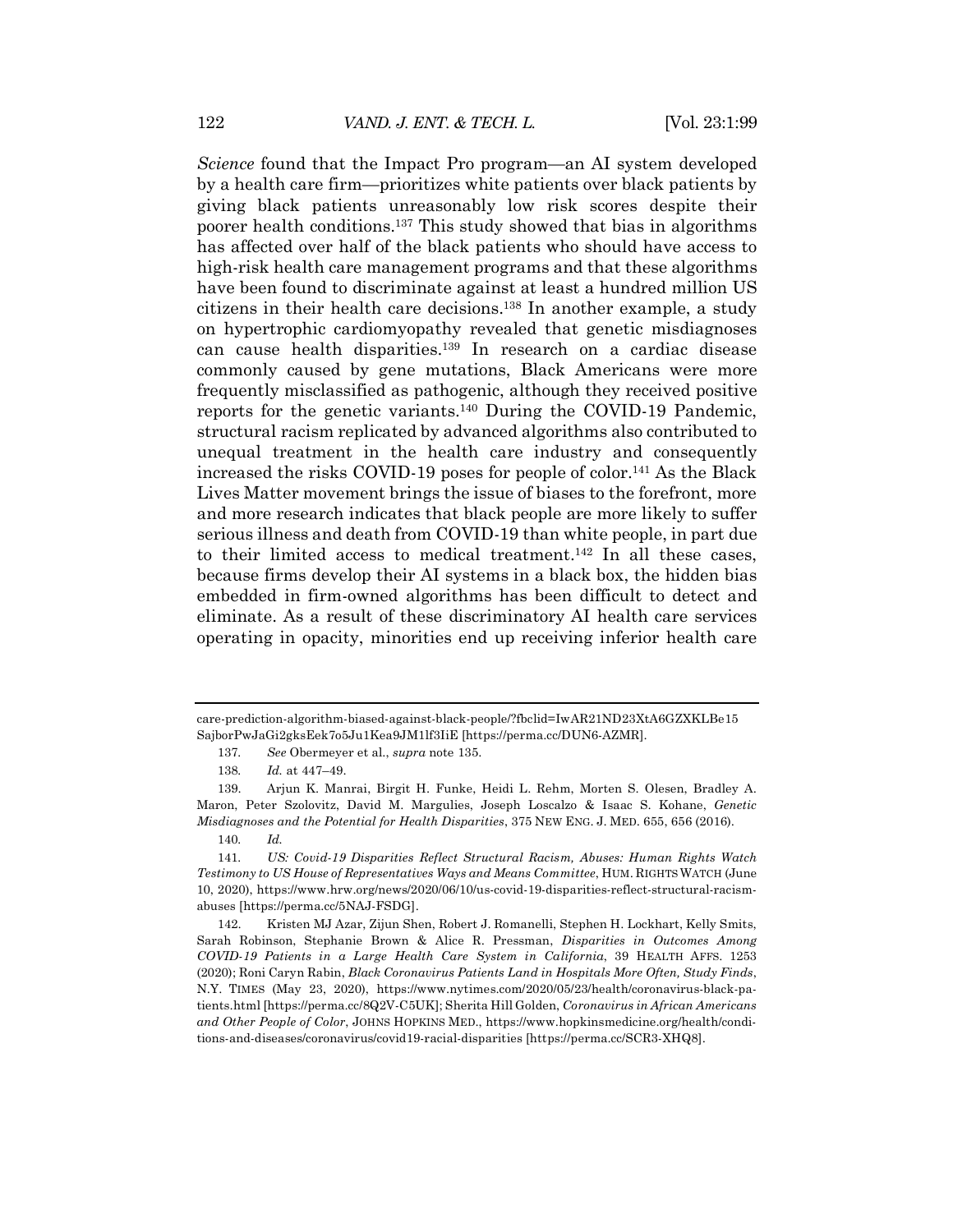treatment and become sicker due to inequalities reproduced by algorithms.

Even in the health care industry, the US government has adopted a conservative approach to regulating inequality. To date, there are few nondiscrimination rules applying to the development of machine-learning algorithms and the use of AI systems.143 The Genetic Information Nondiscrimination Act (GINA) prohibits insurance firms from using genetic information to deny employment.144 However, regulations designed for AI medical services that require continual review are lacking.145 Currently, the Food and Drug Administration (FDA) has been hesitant to approve innovative health care AI systems because of the underlying safety risks and unknown cost-benefit trade-offs of AI systems.146

Even in such a strict regulatory environment, algorithmic opacity derived from algorithm-based medical services brings consistent dangers of inequality, which are difficult to investigate and are not necessarily illegal.147 As Optum, an AI health care company, has admitted, algorithms empowered to make medical decisions for humans should be continually reviewed, refined, and provided with socioeconomic information.<sup>148</sup> Yet without binding legislation and regulations, industry standards that prioritize profit over the public

<sup>143.</sup> For the paucity of the principle of nondiscrimination that applies to algorithms, see Katyal, *supra* note 3, at 100–03.

<sup>144</sup>*. See* Genetic Information Nondiscrimination Act of 2008, Pub. L. No. 110-233, 122 Stat. 881 (codified in scattered sections of 29 and 42 U.S.C.).

<sup>145</sup>*. See* AI NOW INST., AI NOW REPORT 2018, at 23–24, 30–32.

<sup>146</sup>*. See* Charles Aunger, *Should the FDA Regulate AI?*, FORBES (Aug. 14, 2019, 9:45 AM), https://www.forbes.com/sites/forbestechcouncil/2019/08/14/should-the-fda-regulate-

al/#3088165c39a0 [https://perma.cc/PSM5-MZKQ] ("In 2014, the FDA approved AI-based algorithms for medical use, and in 2018, it issued its first approval of an AI system for diagnosis without human clinical input."); *see also* Conor Hale, *FDA Delivers Regulatory Guidance on AI Software and Clinical Decision-Making Aids*, FIERCEBIOTECH (Sept. 26, 2019), https://www.fiercebiotech.com/medtech/fda-delivers-regulatory-guidance-ai-software-and-clinical-decisionmakingaids [https://perma.cc/SBW4-D4KN] ("[T]he FDA said it plans to focus oversight on higher-risk software functions, including those used in serious or critical situations—as well as machine learning-based algorithms, where the program's logic and inputs may not be fully explained to the user.").

<sup>147.</sup> Katyal, *supra* note 3, at 97.

<sup>148.</sup> Carolyn Y. Johnson, *Racial Bias in a Medical Algorithm Favors White Patients over Sicker Black Patients*, WASH. POST (Oct. 24, 2019, 1:00 PM), https://www.washingtonpost.com/health/2019/10/24/racial-bias-medical-algorithm-favors-white-patients-over-sickerblack-patients/ [https://perma.cc/V44Q-L893] ("'Predictive algorithms that power these tools should be continually reviewed and refined, and supplemented by information such as socio-economic data, to help clinicians make the best-informed care decisions for each patient,' Optum spokesman Tyler Mason said.").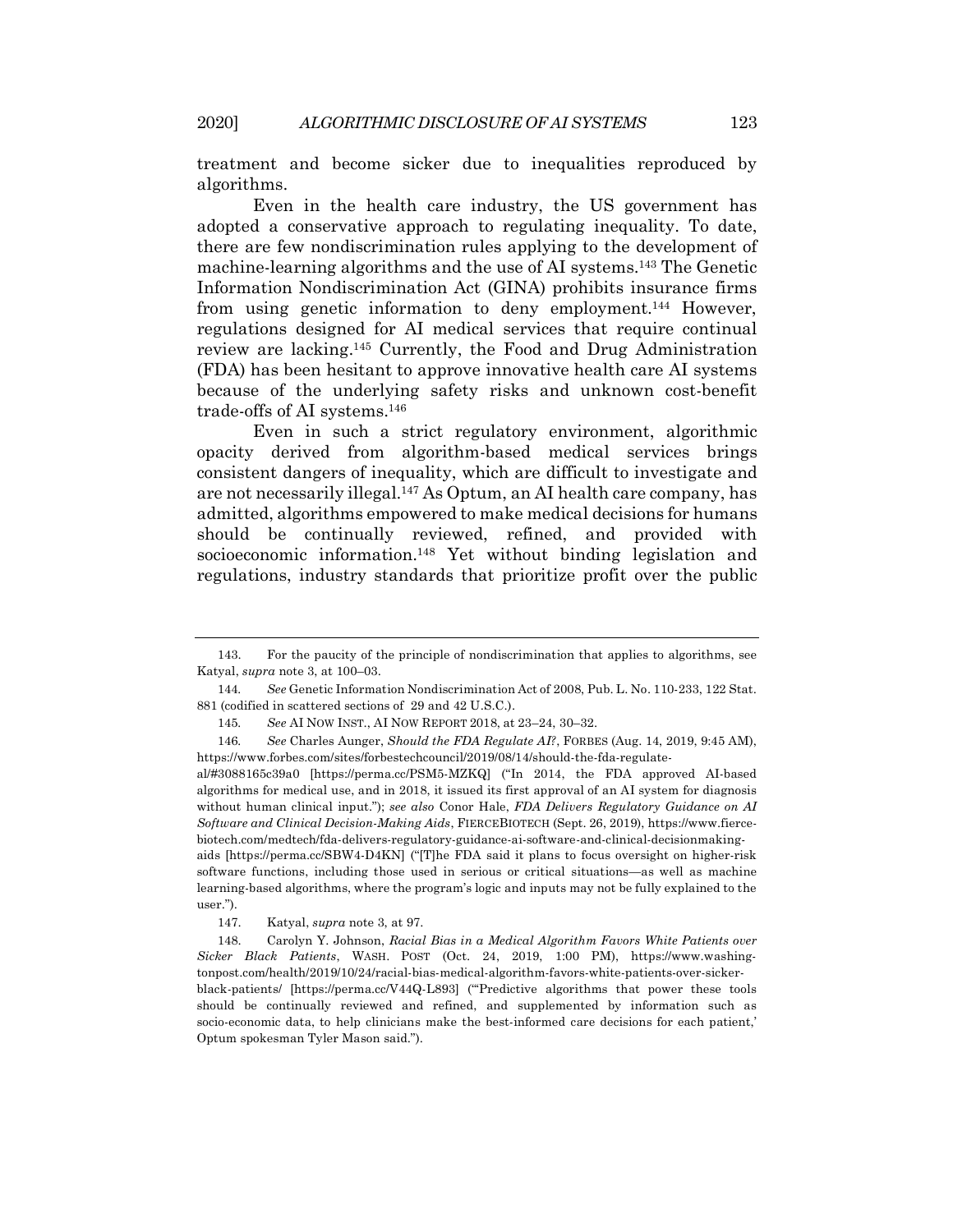good are unlikely to change.149 Accordingly, algorithms can reproduce and deepen inequities in health care or other industries as long as they are owned by firms and are proprietary in nature, making it difficult for stakeholders and governments to monitor them.150

## 3. Trading Safety for Opacity

Algorithms develop rapidly to serve humans. However, without adequate surveillance, their misbehaviors or malfunctions may cause injury or death, either because hurting humans can achieve their set goal, or they are simply miscalculated.151

Concerns about safety can be traced to the invisible use of data, the unknown programming of algorithms, and the unforeseeable and uncontrolled features of some machine-learning algorithms. As stated above, the workings of algorithms depend heavily on the input of data.152 When the input of data is ambiguous, biased, or falsified, output becomes erroneous and unreliable.153 If the veracity and neutrality of data go unverified, algorithms can amplify wrong information when utilized in a business context, similar to the discrimination problem seen in algorithm-based medical services.154

When the algorithms of an AI system are deficient, risks will inevitably arise, as AI systems are only as good as the quality of their algorithms.155 In a business context, algorithms may struggle when reacting to scenarios unanticipated by their programming or when the data input is insufficient for them to reach effective solutions. In the case of robot advisory services, if market environments are uncertain, algorithms may risk offering suboptimal or harmful operating results.

<sup>149</sup>*. Id.*

<sup>150.</sup> Katyal, *supra* note 3, at 59 (discussing how inequalities replicate existing bias through machine learning and adversely impact minorities).

<sup>151</sup>*. See, e.g.*, Faiz Siddiqui, *Tesla Floats Fully Self-Driving Cars as Soon as This Year. Many Are Worried About What That Will Unleash*, WASH. POST (July 17, 2019, 9:16 PM), https://www.washingtonpost.com/technology/2019/07/17/tesla-floats-fully-self-driving-cars-soonthis-year-many-are-worried-about-what-that-will-unleash/ [https://perma.cc/97PA-74RT].

<sup>152</sup>*. See, e.g.*, Solon Barocas & Andrew D. Selbst, *Big Data's Disparate Impact*, 104 CALIF. L. REV. 671, 680, 688 (2016).

<sup>153</sup>*. Id.*

<sup>154.</sup> Kroll et al., *supra* note 3, at 680 ("These decision rules are machine-made and follow mathematically from input data, but the lessons they embody may be biased or unfair nevertheless.").

<sup>155.</sup> Willem Sundblad, *Data Is the Foundation for Artificial Intelligence and Machine Learning*, FORBES (Oct. 18, 2018, 10:30 AM), https://www.forbes.com/sites/willemsundbladeurope/2018/10/18/data-is-the-foundation-for-artificial-intelligence-and-machine-learn-

ing/#65bca29451b4 [https://perma.cc/X8BG-FN2F] ("Any application of AI and ML will only be as good as the quality of data collected.").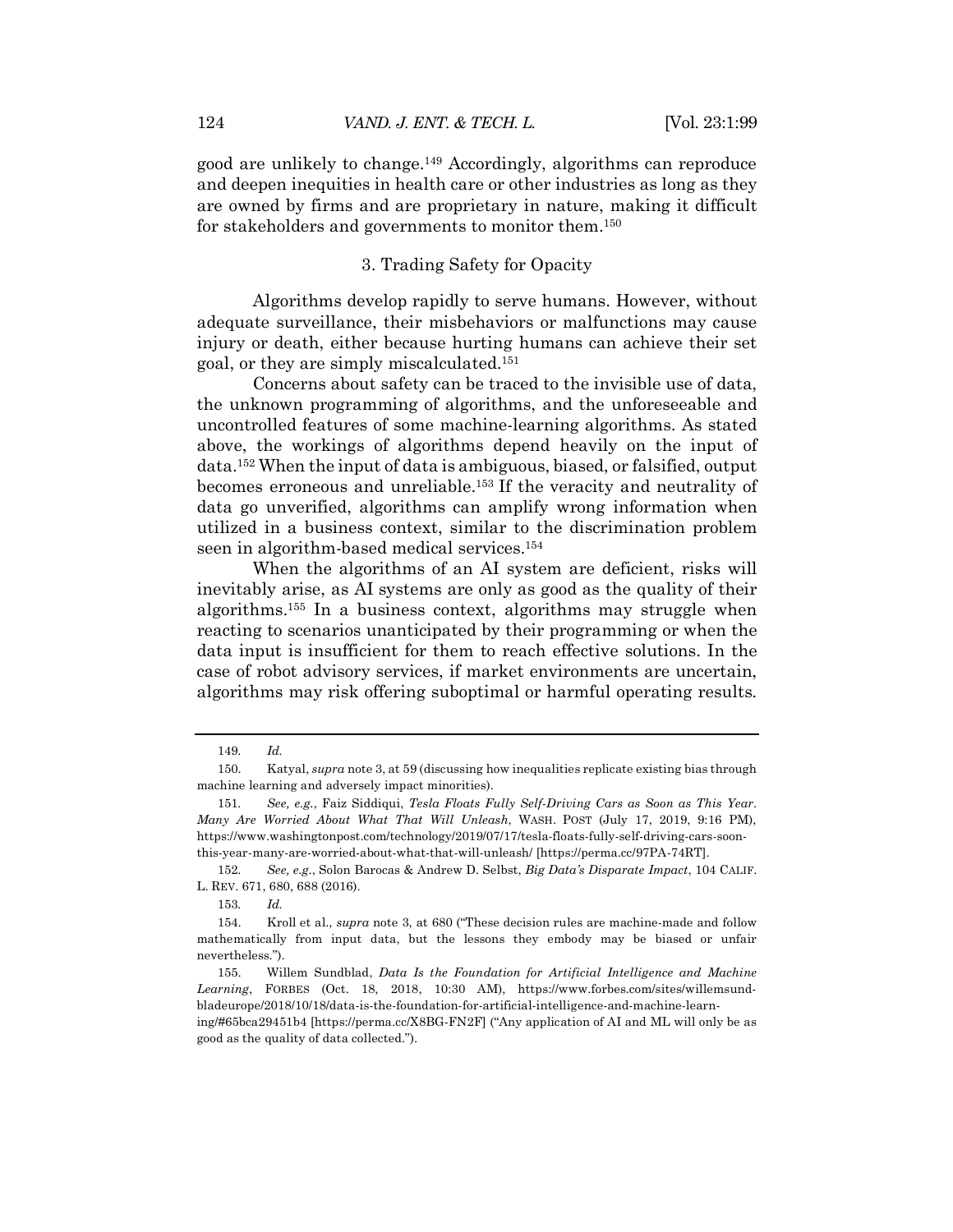Accordingly, such algorithms may increase risks rather than further consumer interests and business efficiency.

Furthermore, machine-learning algorithms are designed with features that implicate their unpredictability and the inability to control them because their solutions are based on subsequent experiences and not limited by preset rules.156 Even if the programming of algorithms is clear and understandable, the interplay between massive data and that programming creates complexity beyond human comprehension.<sup>157</sup> Additionally, because the decision logic of machine-learning systems changes according to their post-design experiences, even the human that develops the algorithms can neither control nor predict their actions.158 In this context, control is difficult to maintain, as machine-learning algorithms adapt and learn based on their subsequent experiences.159

Given the invisible operation of data and algorithms that hinders the surveillance of AI systems, a number of safety concerns have been identified in the private sector. As exemplified by autonomous vehicle incidents, algorithms have caused several serious injuries. In the driverless car industry, algorithms performing decision-making tasks are privately designed and tested on humans, often with little public surveillance.160 In 2018, Uber confirmed that a woman was killed by one of its self-driving cars, which failed to "see" her when navigating the Phoenix suburbs.161 Tesla's autonomous vehicle killed a driver in an accident caused by its autopilot

<sup>156</sup>*. See* Matthew U. Scherer, *Regulating Artificial Intelligence Systems: Risks, Challenges, Competencies, and Strategie*s, 29 HARV. J.L. & TECH. 353, 365 (2016); Burrell, *supra* note 4, at 5.

<sup>157.</sup> Anjanette H. Raymond, Emma Arrington Stone Young & Scott J. Shackelford, *Building a Better HAL 9000: Algorithms, the Market, and the Need to Prevent the Engraining of Bias*, 15 NW. J. TECH. & INTELL. PROP. 215, 220–21 (2018) ("Machine learning, by contrast, is used to analyze patterns and then apply results to decision making and actions. All computing processes, from mining to learning, in some sense rely on algorithms, but their scope, complexity, and conceptual accessibility varies widely.").

<sup>158.</sup> Scherer, *supra* note 156, at 365–66.

<sup>159</sup>*. See id.* at 366.

<sup>160.</sup> Faiz Siddiqui, *Silicon Valley Pioneered Self-Driving Cars. But Some of Its Tech-Savvy Residents Don't Want Them Tested in Their Neighborhoods*, WASH. POST (Oct. 3, 2019, 10:16 AM), https://www.washingtonpost.com/technology/2019/10/03/silicon-valley-pioneered-self-drivingcars-some-its-tech-savvy-residents-dont-want-them-tested-their-neighborhoods/ [https://perma.cc/MCL8-E5XG] ("California has awarded permits to 63 different companies to test

self-driving vehicles on state roads, according to state figures from Aug. 9.").

<sup>161.</sup> Sam Levin & Julia Carrie Wong, *Self-Driving Uber Kills Arizona Woman in First Fatal Crash Involving Pedestrian*, GUARDIAN (Mar. 19, 2018, 6:48 PM), https://www.theguardian.com/technology/2018/mar/19/uber-self-driving-car-kills-woman-arizona-tempe [https://perma.cc/ZH2D-XEQQ].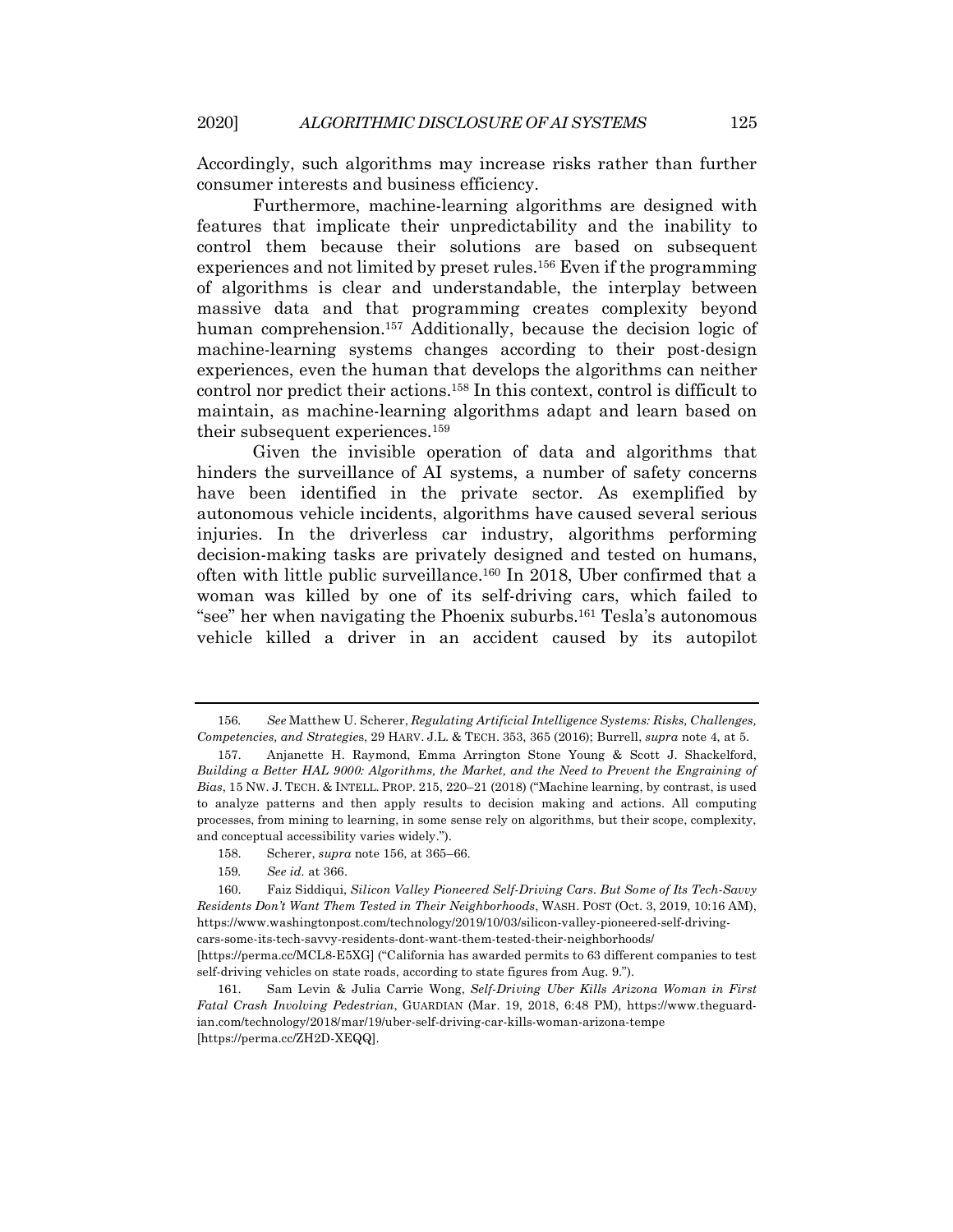technology.162 Neither firm substantially suffered from these incidents. In the Uber incident, although Uber had disabled the car's automatic-brake systems, the assisting driver was found liable for the incident.163

In spite of these fatal incidents, few federal laws have been enacted to monitor the development of these algorithms.164 Recently, Waymo, a self-driving car company, launched new plans for an "early rider program," which invites volunteer residents to be driverless car test subjects.165 The National Transportation Safety Board (NTSB) is the lead US governmental agency responsible for the investigation of civil transportation accidents, but it has no legal authority to require firms to implement its recommendations.<sup>166</sup> Some scholars suggest that self-driving cars should be regulated under the existing legal system, where car incidents occur without the engagement of machine-learning algorithms. Alternatively, some argue that legal doctrines and liability rules should treat humans and AI systems differently.167 Currently, self-driving car accidents have not been classified into a specific

163. David Shepardson, *Update 3-NTSB Cites Uber, Distracted Backup Driver in Fatal Self-Driving Crash*, YAHOO! FIN. (Nov. 19, 2019), https://finance.yahoo.com/news/1-u-safety-boardchair-192153357.html [https://perma.cc/W8HW-U5QE].

164. AI NOW INSTIT., *supra* note 145, at 23.

165. Ellice Perez, *Getting Ready for More Early Riders in Phoenix*, WAYMO (Aug. 21, 2018), https://blog.waymo.com/2019/08/getting-ready-for-more-early-riders-in.html [https://perma.cc/ 95L6-YVWV].

166*. See Safety Recommendations*, NAT'L TRANSP. SAFETY BD., https://www.ntsb.gov/safety/safety-recs/\_layouts/ntsb.recsearch/RecTabs.aspx [https://perma.cc/ FT57-B8ZR] ("Safety recommendations are issued by the NTSB following the investigation of transportation accidents and the completion of safety studies. Recommendations usually address a specific issue uncovered during an investigation or study and specify how to correct the situation.").

167. For further discussions, see Edmond Awad, Sohan Dsouza, Richard Kim, Jonathan Schulz, Joseph Henrich, Azim Shariff, Jean-François Bonnefon & Iyad Rahwan, *The Moral Machine Experiment*, 563 NATURE 59 (2018); Jason Millar, *Ethics Settings for Autonomous Vehicles*, *in* ROBOT ETHICS 2.0: FROM AUTONOMOUS CARS TO ARTIFICIAL INTELLIGENCE 20 (Patrick Lin et al. eds., 2017); Jeffrey Gurney, *Imputing Driverhood: Applying a Reasonable Driver Standard to Accidents Caused by Autonomous Vehicles*, *in* ROBOT ETHICS 2.0: FROM AUTONOMOUS CARS TO ARTIFICIAL INTELLIGENCE 51 (Patrick Lin et al. eds., 2017); Bryan Casey, *Amoral Machines, or: How Roboticists Can Learn to Stop Worrying and Love the Law*, 111 NW. U. L. REV. 231 (2017); Andrea Renda, *Ethics, Algorithms and Self-driving Cars–A CSI of the 'Trolley Problem*,*'* CEPS POL'Y INSIGHT (Ctr. for Eur. Pol'y Stud., Brussels, Belg.), Jan. 2018.

<sup>162.</sup> Sean O'Kane, *Tesla Hit with Another Lawsuit over a Fatal Autopilot Crash*, VERGE (Aug. 1, 2019, 5:59 PM), https://www.theverge.com/2019/8/1/20750715/tesla-autopilot-crash-lawsuit-wrongful-death [https://perma.cc/QP7C-S6WC] ("Tesla is being sued by the family of a 50-year-old man who died in a crash while using the company's Autopilot advanced driver assistance system. . . . Banner is the fourth known person to die while using Autopilot, and his family is the second to sue Tesla over a fatal crash involving the technology. . . . The similarities [of Tesla's fatal Autopilot crashes] suggest that Tesla didn't address this issue with Autopilot's ability to recognize a crossing tractor-trailer, regardless of the potential fault of the driver.").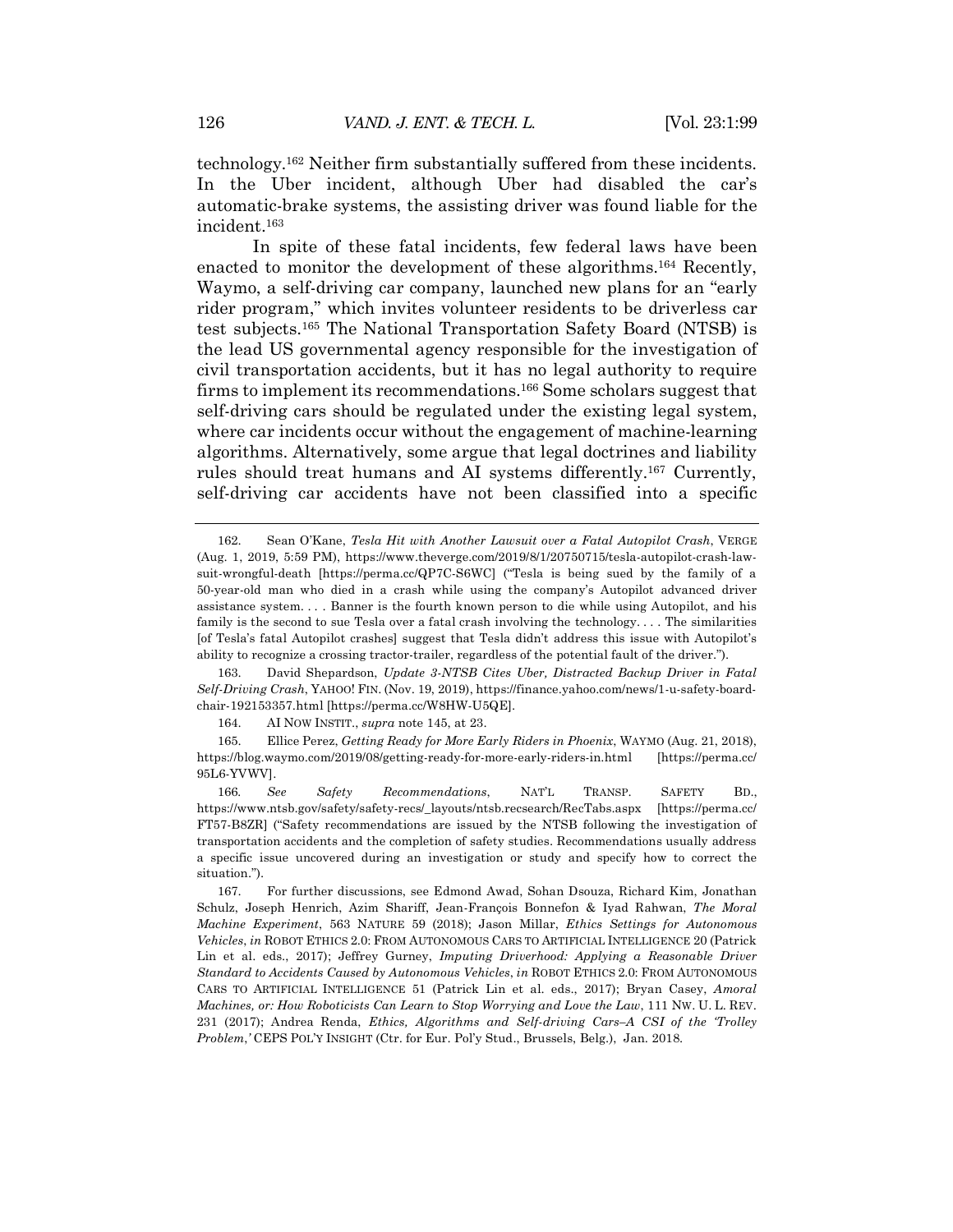regulatory category.168 In 2018, Democratic senators refused to pass legislation establishing a federal standard for autonomous vehicles, as they worried that the technology remains immature and underdeveloped.169 At the state level, a majority of states have considered, but still have not enacted, rules for autonomous vehicles. Four states issued rules for testing driverless cars in public, but none address the disclosure of algorithms, nor the liability assignment for self-driving and semi-self-driving car accidents.170 Due to the paucity of safety regulations that monitor the design and development of machine-learning algorithms, the miscalculations, misbehaviors, and malfunctions of algorithms deviating from the expectations of programmers can be difficult to correct, posing risks and injuries to the larger public as a result.

#### *C. Information Disclosure for Public Oversight as a Solution*

With the increasing frequency and magnitude of hazards associated with algorithmic opacity, machine-learning algorithms are having a major impact on firms' reputation, financial condition, and long-term development. Algorithms can also disrupt the operating results of public firms or their commercial alliances due to defects in the AI systems that firms cannot find or repair in the development process.171 Firms involved in AI incidents may bear enormous costs and face damaging outcomes, such as lost revenues from system failures, liability to class-action lawsuits and litigation, and the destruction of reputation and shareholder value. Accordingly, firms should be required to inform corporate shareholders about material risks and incidents derived from advanced algorithms.172 Corporate shareholders should be able to monitor firms to prevent the appearance of improper

<sup>168</sup>*. See* Andrew J. Hawkins, *Congress Takes Another Stab at Passing Self-Driving Car Legislation*, VERGE (July 28, 2019, 10:00 AM), https://www.theverge.com/2019/7/28/8931726/congress-self-driving-car-bill-redo-2019 [https://perma.cc/4H4A-M59Y] (Congress is attempting to pass new rules for driverless cars, but whether the new bill will be passed is still uncertain.).

<sup>169.</sup> Daniel Araya, *The Big Challenges in Regulating Self-Driving Cars*, FORBES (Jan. 29, 2019, 9:00 AM), https://www.forbes.com/sites/danielaraya/2019/01/29/the-challenges-with-regulating-self-driving-cars/#71e7514cb260 [https://perma.cc/5R7Z-XCVY].

<sup>170.</sup> Sebastian Blanco, *Florida Will Allow Autonomous Cars with No Safety Drivers on Public Roads Starting July 1*, CAR & DRIVER (June 18, 2019), https://www.caranddriver.com/news/a28073922/florida-autonomous-cars-driverless/ [https://perma.cc/8FE5-WUFX].

<sup>171.</sup> Sam Ransbotham, Shervin Khodabandeh, Ronny Fehling, Burt LaFountain & David Kiron, *Winning with AI: Pioneers Combine Strategy, Organizational Behavior, and Technology*, MIT SLOAN MGMT. REV. (Oct. 15, 2019), https://sloanreview.mit.edu/projects/winning-with-ai/ [https://perma.cc/37CP-QZBA] (pointing out that a growing number of AI firms perceive strategic risks from using AI technologies).

<sup>172.</sup> AUTORITÉ DE LA CONCURRENCE & BUNDESKARTELLAMT, *supra* note 2, at 77.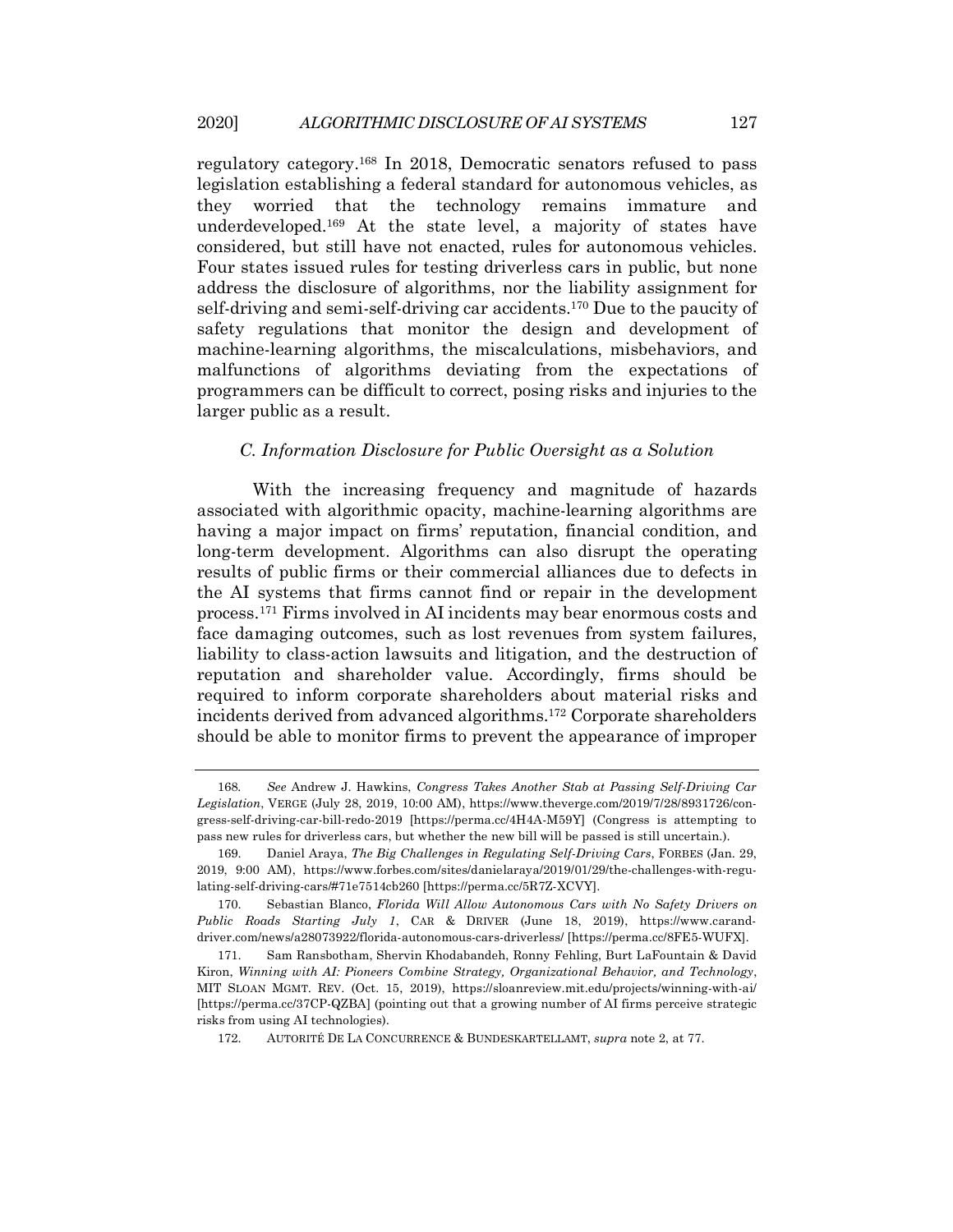trading and require consideration of preventative measures in the context of AI business applications. Without disclosure requirements, corporate insiders could trade their firms' securities while hiding material, nonpublic information that concerns the concrete risks faced by firms due to algorithms. With mandatory disclosure requirements, firms could help corporate shareholders and other stakeholders understand the material impact of algorithms on firms' economic profits and sustainability.173 Moreover, the disclosure framework would encourage firms to develop a management approach for addressing AI incidents that the firm has experienced or is likely to experience.

To address the problem of algorithmic opacity that endangers customers, investors, and other stakeholder interests, compelling information disclosure is necessary to control risks created by the operation of algorithms. As previous AI incidents have indicated, in a digital world, algorithmic opacity presents increasing risks and dangers to customers and to firms utilizing algorithms.174 As firms increasingly rely on algorithms, society faces an evolving landscape of algorithmic threats in which algorithms penetrate individuals' lives through manipulation, invasion of privacy, and racist classification, among other ways. The threats associated with algorithmic opacity, in turn, incur a substantial risk to the financial condition of firms, the interests of shareholder benefits, the stability of capital market, and require SEC regulatory instruments to decrease the acute danger posed by advanced algorithms.

#### IV. SEC REGULATORY INSTRUMENTS OF INFORMATION DISCLOSURE

Although algorithmic opacity seems to be a newly debated issue, opacity as a threat to investors and modern capital markets has existed in corporations for decades.175 Historically, mainstream public discussion has long acknowledged the risks of opacity associated with

<sup>173.</sup> Vox Creative, *How AI Can Help Us Clean Up Our Land, Air, and Water*, RECODE (Oct. 26, 2018, 11:34 AM), https://www.recode.net/ad/18027288/ai-sustainability-environment [https://perma.cc/QKZ6-WEEN] (suggesting that AI should be used to facilitate sustainability).

<sup>174.</sup> S.P. Kothari, Chief Economist & Dir., Div. of Econ. & Risk Analysis, SEC. EXCH. COMM'N, Policy Challenges and Research Opportunities in the Era of Big Data (July 13, 2019) (stating that the unpredictability of some machine-learning algorithms deployed in industries is inherently challenging for the SEC to monitor and regulate).

<sup>175</sup>*. See* Joel Seligman, *The Historical Need for a Mandatory Corporate Disclosure System*, 9 J. CORP. L. 1, 1 (1983); Frank H. Easterbrook & Daniel R. Fischel, *Mandatory Disclosure and the Protection of Investors*, 70 VA. L. REV. 669, 669 (1984); John C. Coffee, Jr., *Market Failure and the Economic Case for a Mandatory Disclosure System*, 70 VA. L. REV. 717, 722 (1984).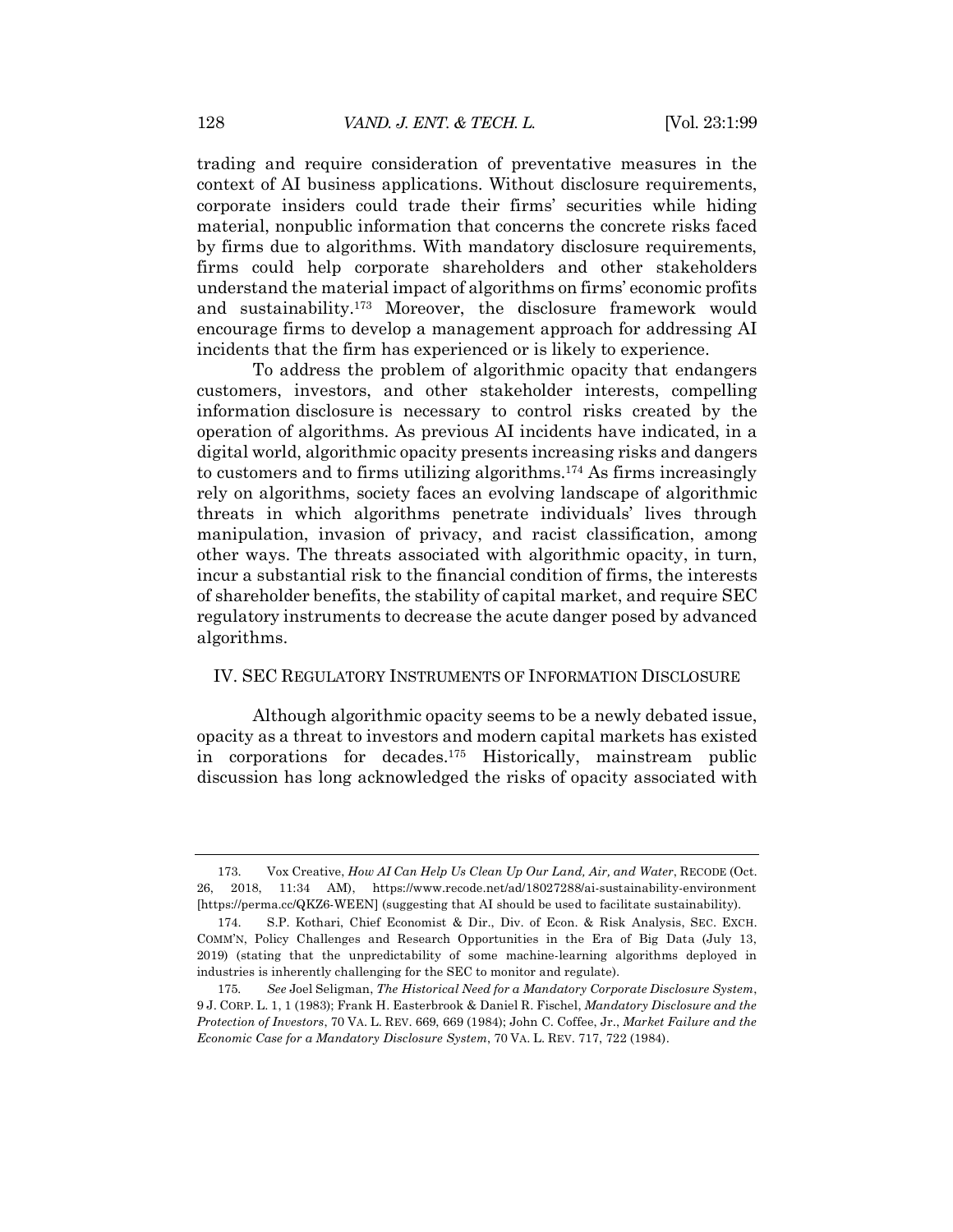corporate accountability.176 More recently, with the rise of corporate social responsibility (CSR), also termed "environmental, social and governance,"177 corporations are increasingly required to promote social policies by disclosing information in response to social issues under corporate and securities laws.178 In the United States, the amalgamation of disclosure obligations with public goals is evidenced by a number of regulations issued by the SEC. From the 2010 guidance on climate change disclosure to the recent conflict mineral reporting rules,179 the SEC has established a disclosure framework that combines key elements of CSR and risk-related reporting.180 Under the current SEC disclosure framework, several industry-specific guides have been issued for firms to fulfill its requirements.181

However, the SEC has not yet established any public rules that specifically address AI systems and disclosures. In this vein, a firm is not required to disclose its use of machine-learning algorithms in a timely and specific manner. Currently, very few firms are known to submit systematic and substantial algorithmic disclosures in their reports filed to the SEC. Since little attention has been paid to how firms disclose their use of algorithms under the current disclosure framework, the following Section introduces an SEC disclosure framework for public firms, discusses how it would apply to firms using AI systems, points out its practical deficiencies in addressing algorithmic opacity, and then proposes new disclosure requirements that fix the problems surrounding algorithmic opacity.

#### *A. A Brief Introduction to the SEC Disclosure Framework*

The principal purpose of the Securities Exchange Act of 1934 was to ensure public availability of reliable and adequate information about firms with publicly traded stocks.182 To achieve this objective, the Act required a number of periodic and current reports to be filed with the SEC. All firms subject to the Act must provide disclosure through

<sup>176.</sup> For an introduction to corporate mandatory disclosure, see DAVID KERSHAW, COMPANY LAW IN CONTEXT: TEXT AND MATERIALS 13–21 (2012).

<sup>177.</sup> Corporate social responsibility refers to a business enterprise's voluntary actions to create its long-term value not only for its economic profits but also for the interests of stakeholders affected by its commercial practices or policies. *See* Marrewijk, *supra* note 32, at 102.

<sup>178</sup>*. Corporate Social Responsibility Disclosure Efforts by National Governments and Stock Exchanges*, HAUSER INST. FOR CIV. SOC'Y (Harv. Kennedy Sch., Cambridge, Mass.), Mar. 27, 2015. 179*. See* SEC Guidance on Climate Change Disclosure, *supra* note 28.

<sup>180.</sup> Business and Financial Disclosure Required by Regulation S-K, Exchange Act Release

No. 34-77599, 81 Fed. Reg. 23,916 (Apr. 22, 2016). 181*. See* 17 C.F.R. §§ 229.802(a)–(g) (2018).

<sup>182.</sup> THOMAS HAZEN, THE LAW OF SECURITIES REGULATION 135 (7th ed. 2017).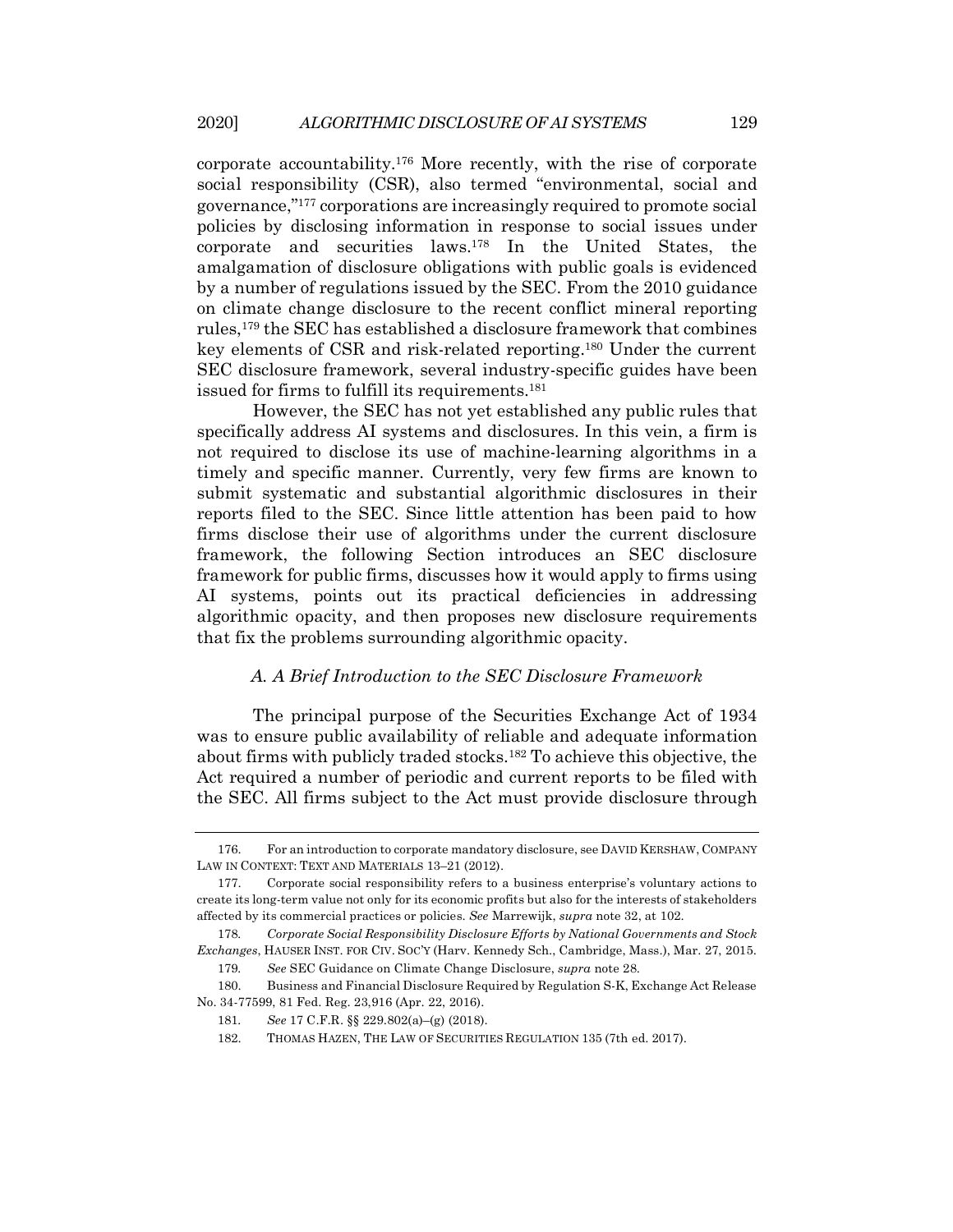annual, quarterly, and current reports.183 When a firm is required to file a disclosure document with the SEC, the requisite form generally refers to the disclosure requirements of Regulation S-K, which lays out a disclosure framework for nonfinancial disclosure filings.184 This, in turn, creates a set of topics, principles, and standards for mandatory disclosure. Specifically, the information provided should be clear, comparable to competitors' performance, and timely for investors to make informed decisions. Pursuant to the regulation, public firms should disclose relevant information that is likely to influence a reasonable investor when voting or making investment decisions, which is dubbed "material" information.<sup>185</sup> The materiality standard applies to key topics of disclosure, including business descriptions, legal proceedings, risk factors, and so forth.186

The current SEC disclosure framework is inadequate to address algorithmic opacity problems. Complex and opaque AI systems, particularly those built with machine-learning algorithms, can impose high informational costs on any group of stakeholders, be they investors, customers, regulators, policy makers, or the public. The invisible inner workings and applications of machine-learning algorithms pose a formidable obstacle for regulators seeking to reduce the risks entailed by algorithms. Despite this, firms' filing reports to the SEC barely describe the use of algorithms. Among those firms disclosing AI services, most only mention algorithms and their risks without providing technical and practical details. Under current practices, outsiders are not allowed to understand, surveil, or evaluate the inner workings and operating results of firms' algorithms, the substantial risks therein, and how firms are controlling those risks. Under this regulatory gap, risks derived from opaque algorithms are difficult to detect, preventing corporate shareholders and other stakeholders from monitoring firms or gaining sufficient information to make investment decisions.

<sup>183</sup>*. Id.* at 136.

<sup>184</sup>*. Id.*

<sup>185</sup>*. See* TSC Indus., Inc. v. Northway, Inc., 426 U.S. 438, 446–47 (1976).

<sup>186.</sup> On August 8, 2019, the SEC proposed an amended rule for the purpose of modernizing several Items under the Regulation S-K, including the description of business, legal proceedings, and risk factor disclosures. For a detailed introduction to the SEC's recent proposal, see Gerald J. Guarcini, Franc Del Fosse & Joanna Jiang, *SEC Proposes to Modernize, Improve, and Simplify Disclosure Framework Under Regulation S-K*, NAT'L L. REV. (Aug. 15, 2019), https://www.natlawreview.com/article/sec-proposes-to-modernize-improve-and-simplify-disclosure-framework-underregulation [https://perma.cc/4E96-7K7Y].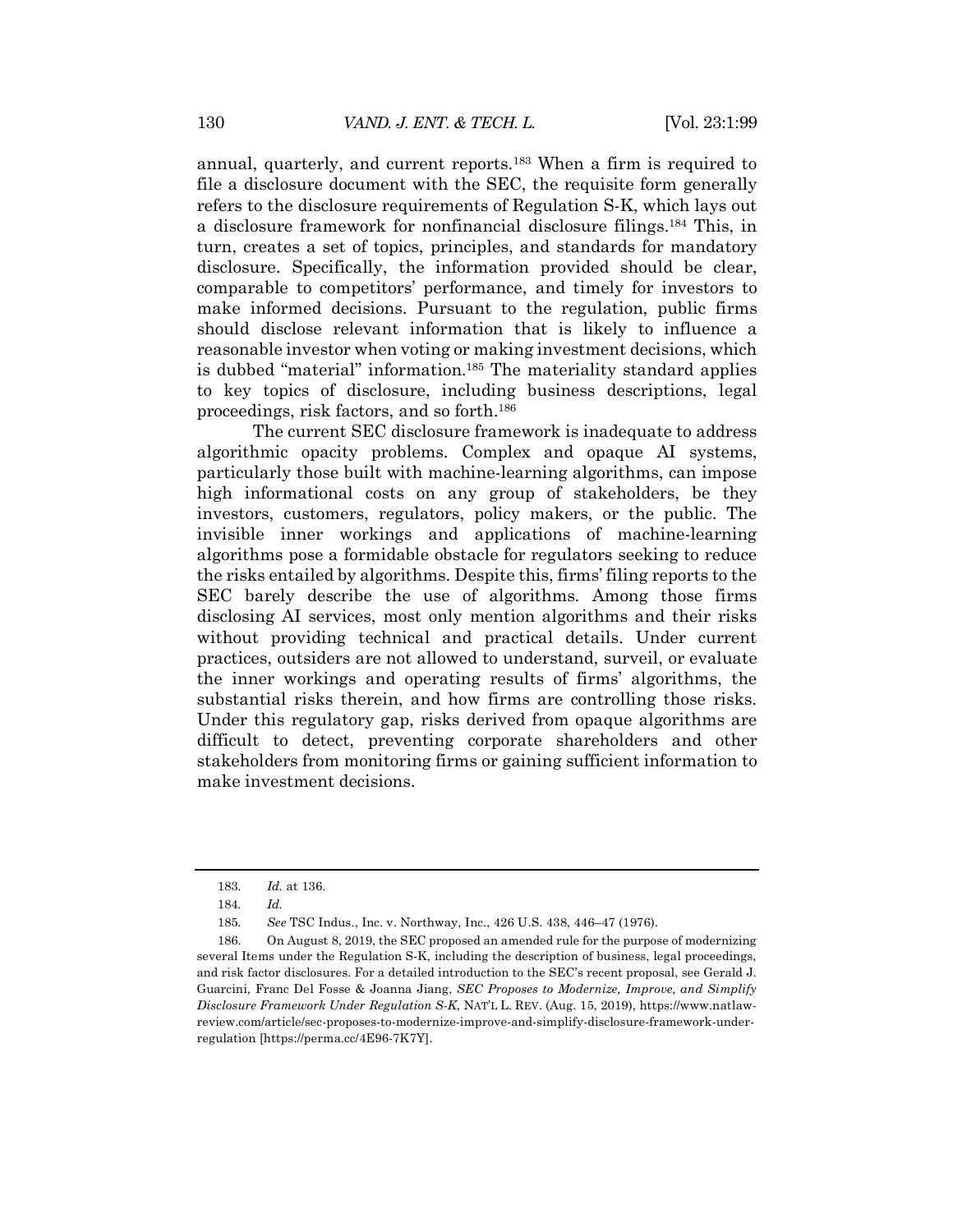#### *B. Towards an Algorithmic Disclosure Framework*

After an introduction to crucial components of the SEC disclosure requirements, the Sections below outline how current practices have furthered algorithmic opacity, causing the erosion of democratic norms and damage to financial profits. Then, through the lens of the SEC disclosure framework, this Article argues for a more nuanced approach to requiring algorithmic disclosures that addresses new perils derived from algorithmic opacity.

## 1. Materiality Standard

Materiality is the standard that establishes what information a public firm is obligated to impart under securities laws. The basic concept of "materiality" was formulated by the US Supreme Court in *TSC Industries v. Northway, Inc.*, where the Court decided that information is material if there is a strong probability that a reasonable investor would have considered such information "as having significantly altered the 'total mix' of information available" to the public.187 Assessing materiality requires an evaluation of all the relevant facts and circumstances at the time of reporting.188 Firms are expected to consider both quantitative material and qualitative information,189 as well as quantitatively small misstatements that may be considered material.190

Under the current disclosure framework, the SEC has not established an industry-specific materiality standard for AI systems. Firms must decide whether the expressed requirements impose an obligation to disclose certain topics. When firms prepare reports to be filed with the SEC, they must consider the materiality of risks and incidents caused by their algorithms and disclose any information that a reasonable investor might consider crucial in voting or making investment decisions. However, given the cost of disclosures and the resulting concerns about their AI services, firms have a strong motive to not disclose algorithm operations that are potentially deficient, unequal, or harmful, making the risks posed by their algorithms

<sup>187</sup>*. TSC Indus*., 426 U.S. at 449; *see also* 17 C.F.R. §§ 240.12b-2, 240.12b-20.

<sup>188.</sup> Ganino v. Citizens Utils., 288 F.3d 154, 161–62 (2d Cir. 2000).

<sup>189</sup>*. See* SEC Staff Accounting Bulletin No. 99 (Aug. 12, 1999). *But see* Kenneth C. Fang & Brad Jacobs, *Clarifying and Protecting Materiality Standards in Financial Statements: A Review of SEC Staff Accounting Bulletin* 99, 55 BUS. LAW. 1039, 1039 (2000) (noting that historically, materiality determinations often referenced a quantitative standard).

<sup>190</sup>*.* SEC Staff Accounting Bulletin No. 99, *supra* note 189. *But see* Fang & Jacobs, *supra*  note 189, at 1039.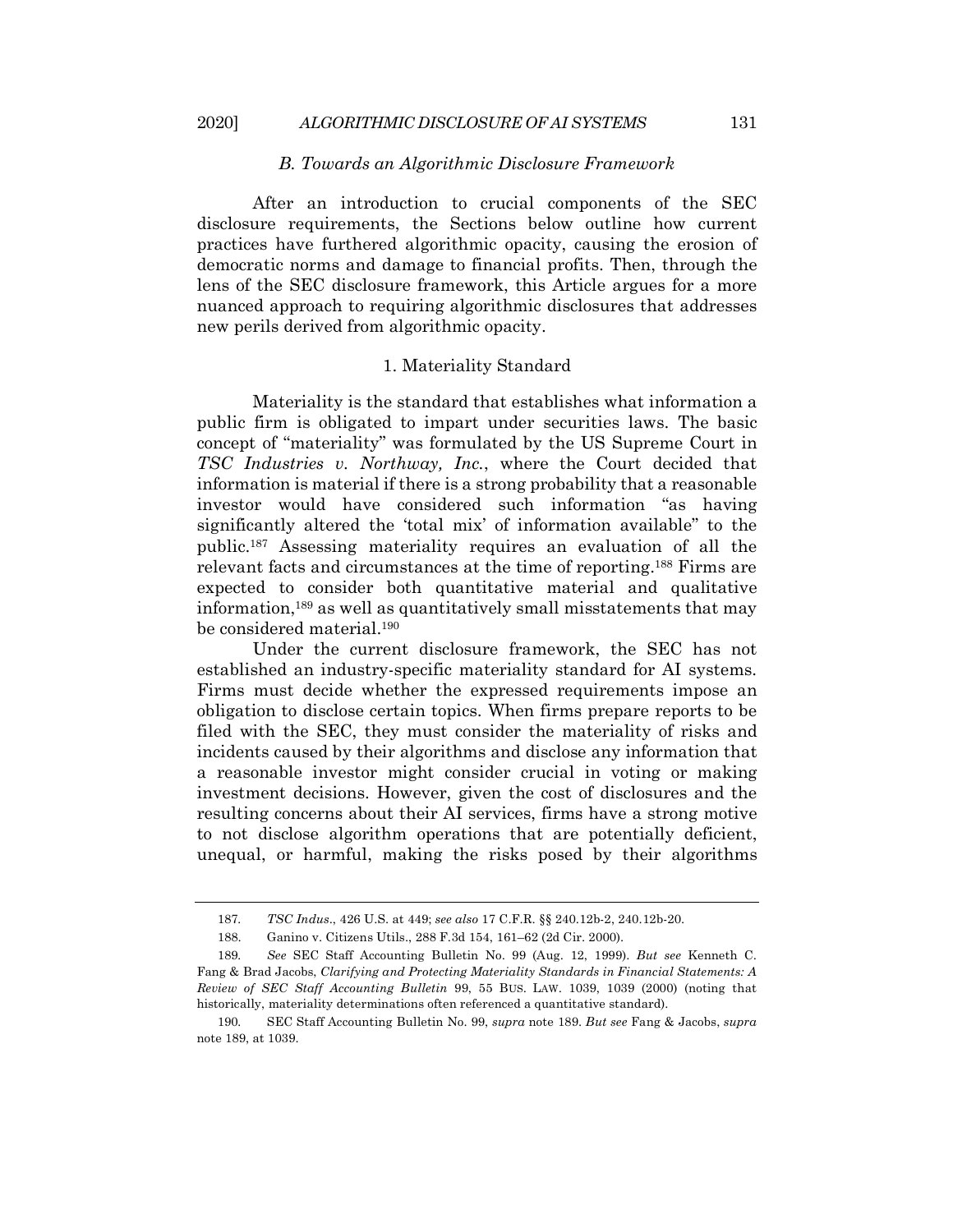difficult to detect by outsiders. Because the SEC does not specifically require algorithmic disclosure, firms can omit information that involves problematic operation of algorithms without being fined.

In addition, under the current materiality standard, firms are only obligated to consider the interests of corporate shareholders. The operating results may implicate broader concerns for the larger public that are closely connected with firms' reputation and profits and are easy to conceal from public view. Although the use of algorithms may be considered material to firms' business, firms can argue that the technicalities of algorithms are not material to a reasonable investor. In cases like that of robo-advisors, some of the technicalities of the model may be material to investors,<sup>191</sup> yet for other far-reaching business applications of algorithms, firms can avoid disclosure by arguing that their algorithms are immaterial to investors. As a result, under the protection of trade secrecy, crucial information on algorithmic designs and operations cannot be taken from firms and further scrutinized by corporate shareholders, resulting in no safeguard against firms developing unreliable algorithms.192 Given the limits of the existing materiality standard that allows problematic AI business practices to escape from shareholder and public scrutiny, reforming the current disclosure standard is of immense significance.

#### *a. Proposed Algorithmic Disclosure Considerations*

Considering the nature and impacts of algorithmic opacity, this Article proposes a new materiality standard that integrates certain paramount disclosure considerations, such as stakeholder interests, sustainability, comprehensibility, and minimum necessary principles, for algorithmic disclosures.

#### i. Stakeholder Interests

Similar to current practices, to build an effective disclosure framework that helps control risks associated with algorithmic opacity, firms would be required to disclose clear, complete, comparable, and timely information about AI developments, operating results, and perils for investors to measure the firms' performances.

However, unlike the current materiality standard, which allows firms to determine items that may reasonably be considered important for influencing the decisions of investors, this Article argues that in

<sup>191</sup>*. IM Guidance Update*, SEC. EXCH. COMM'N (Feb. 2017), https://www.sec.gov/investment/im-guidance-2017-02.pdf [https://perma.cc/Z85Y-XH88].

<sup>192</sup>*. See supra* Section III.A.2.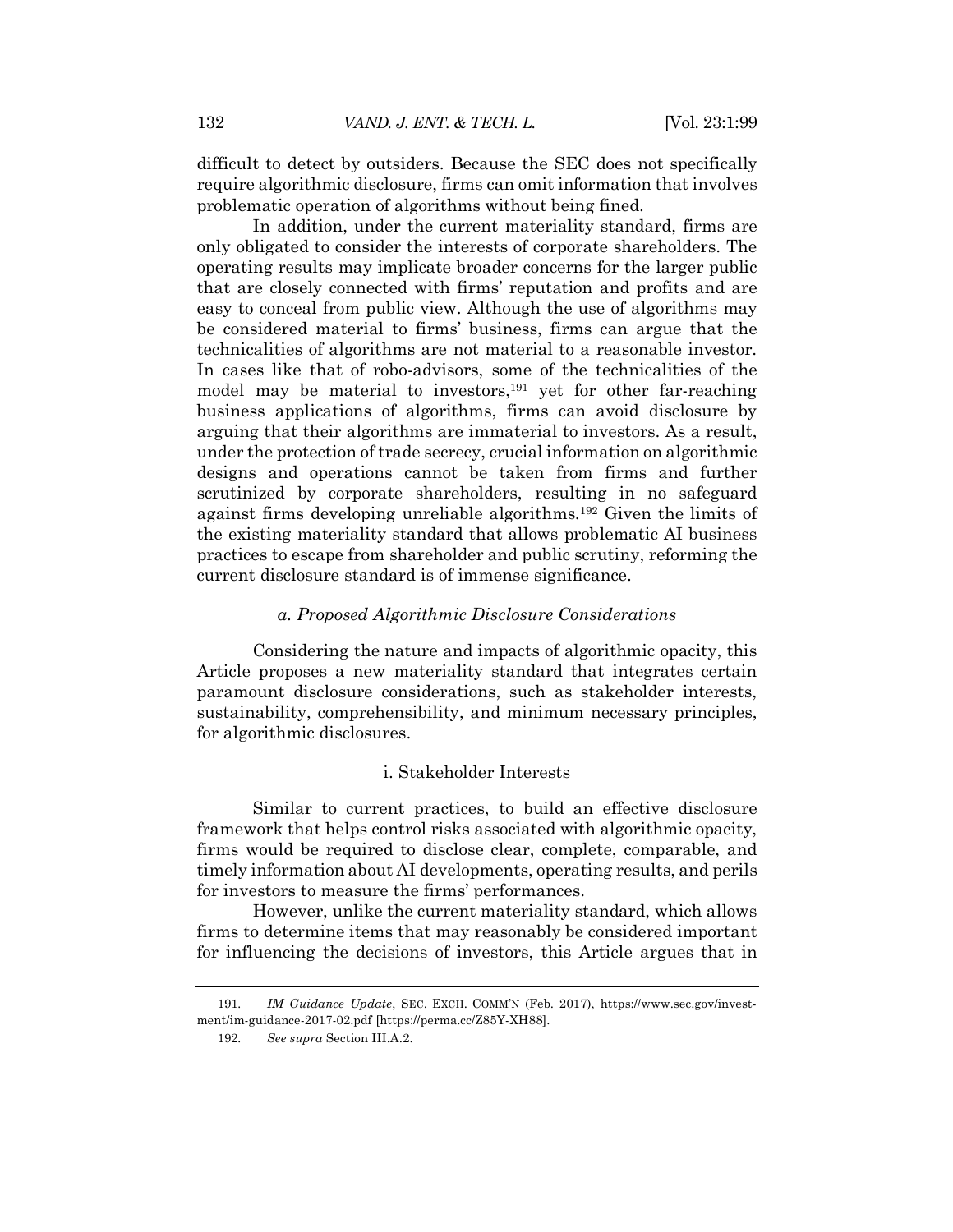algorithmic disclosure, firms should include items not only concerning the interests of their investors but also those of other stakeholders in AI systems. Stakeholders play a key role in deciding the value of AI systems, including but not limited to investors, employees, algorithm developers, suppliers, and local communities. Systematic stakeholder consideration will help strengthen algorithmic accountability across firms, corporate shareholders, and the public, decreasing dangers posed by algorithms and false suspicions against opaque applications. Hence, when determining the materiality of a topic, firms should consider the impacts of their AI services on all stakeholders and disclose information they reasonably expect. When facing conflicting expectations among stakeholders, firms are encouraged to describe how they balance them in their reports. Whenever information implicates material stakeholder concerns, it should no longer be shielded by the protection of trade secrecy and hidden from public scrutiny.

#### ii. Sustainability Consideration

Second, given that algorithmic opacity is causing unprecedented perils that penetrate human lives,193 firms have a duty to develop sustainable algorithms that protect humans and their environments. Sustainability is defined as a business enterprise's creation of long-term value not only for its economic profits but also for the benefits of stakeholders affected by its commercial practices.194 Without a sustainability consideration, not only would individuals potentially be affected, but the larger public may suffer from unexpected damage to financial profits and democratic norms. A sustainability standard would require firms to mitigate problems surrounding algorithmic opacity that implies far-reaching consequences for the larger public.195 This element in the proposed disclosure framework encourages corporate long-term thinking and encouragement of performance in the wider context of sustainability, which is absent in the current

<sup>193</sup>*. See supra* Section III.B.

<sup>194</sup>*. See supra* note 32.

<sup>195</sup>*. See generally* Florian Möslein & Karsten Engsig Sørensen, *Nudging for Corporate Long*-*Termism and Sustainability? Regulatory Instruments from a Comparative and Functional Perspective*, 24 COLUM. J. EUR. L. 391 (2018); *see also* Stavros Gadinis & Amelia Miazad, *Sustainability in Corporate Law*, HARV. L. SCH. F. CORP. GOVERNANCE (Sept. 24, 2019), https://corpgov.law.harvard.edu/2019/09/24/sustainability-in-corporate-law/#:~:text=Stavros%20Gadinis%20is%20professor%20of,based%20on%20their%20recent%20paper [https://perma.cc/4QK9-CLF3].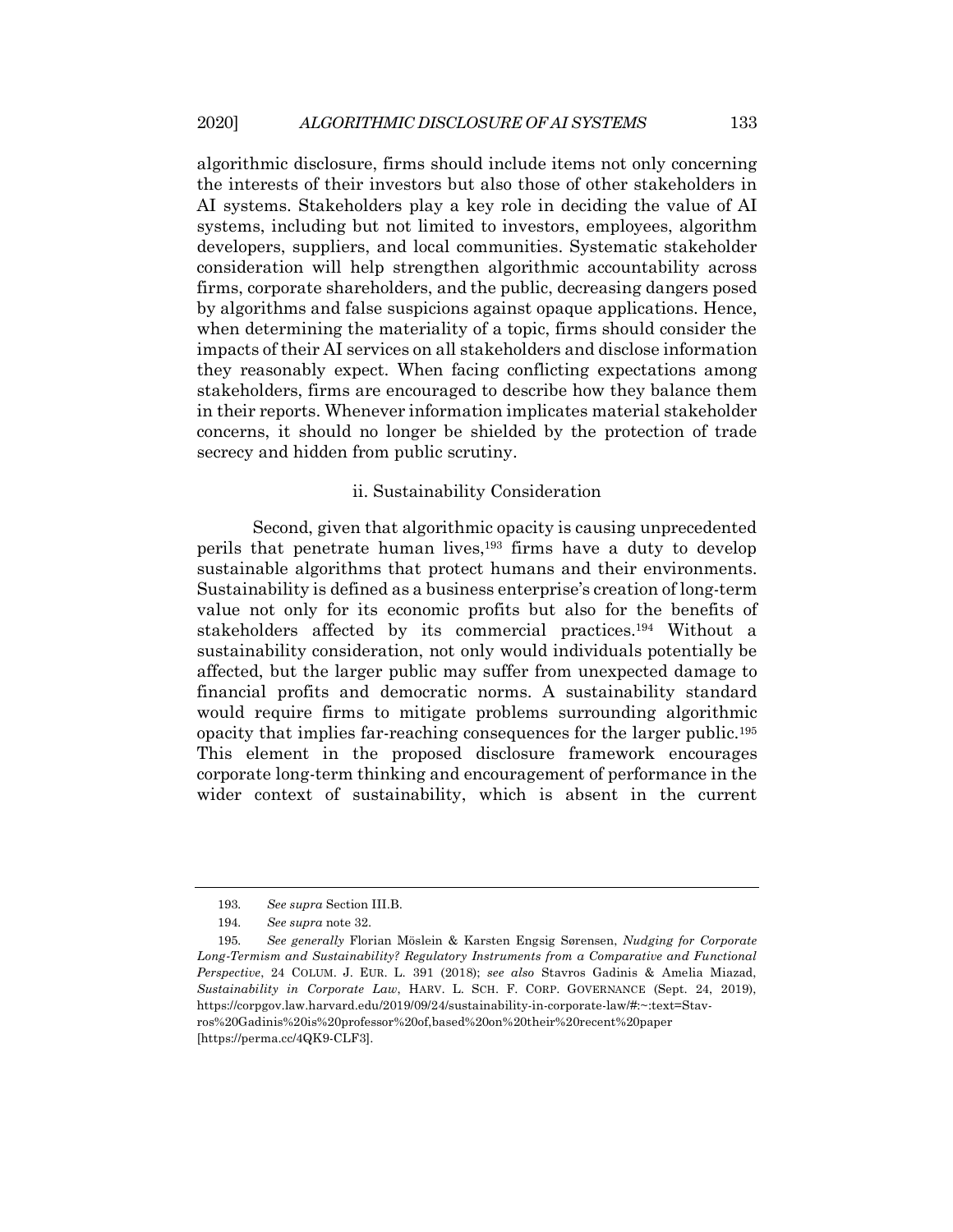framework.196 In this regard, firms using machine-learning algorithms would be required to describe their strategies, risks, and goals relating to safe algorithms that benefit the larger public in the long term. Further, firms would need to describe whether and how their AI systems could create negative impacts on communities in different locations.

#### iii. Comprehensible Disclosure

Third, with the technical opacity involved in advanced algorithms, stakeholders cannot understand the inner workings and applications of algorithms without sufficient explanations.197 To mitigate technical opacity, firms would need to make explanations of their AI systems comprehensible to people with all levels of expertise.198 Using supporting reasons and illustrations, an adequate explanation should provide sufficient information that allows stakeholders to consider the operating results of machine-learning algorithms and their potential risks.199 Adequate explanations also require firms to open a legal black box to describe the design and behaviors of AI systems for stakeholders to measure the perils generated by machine-learning algorithms.200 Under this requirement, both technical and legal opacity will be reduced through meaningful explanations that illuminate the algorithmic design, operating process, performance, and associated risks previously hidden from public view.

<sup>196</sup>*. Cf*. Barnali Choudhury, *Social Disclosure*, 13 BERKELEY BUS. L.J. 183, 183 (acknowledging "a growing interest in using disclosure rules in corporate and securities law to achieve social policy goals").

<sup>197.</sup> This is also a core principle proposed by a group of researchers promoting principles (responsibility, explainability, accuracy, auditability, and fairness) for accountable algorithms*. See* Nicholas Diakopoulos, Sorelle Friedler, Marcelo Arenas, Solon Barocas, Michael Hay, Bill Howe, H.V. Jagadish, Kris Unsworth, Arnaud Sahuguet, Suresh Venkatasubramanian, Christo Wilson, Cong Yu & Bendert Zevenbergen, *Principles for Accountable Algorithms and a Social Impact Statement for Algorithms*, FAT/ML, https://www.fatml.org/resources/principles-for-accountable-algorithms [https://perma.cc/LGM5-RMBH] (last visited Oct. 3, 2020).

<sup>198.</sup> Mike Ananny & Kate Crawford, *Seeing Without Knowing: Limitations of the Transparency Ideal and Its Application Algorithmic Accountability*, 20 NEW MEDIA & SOC'Y 1, 9 (2018) ("Learning about complex systems means not simply being able to look inside systems or take them apart. Rather, it means dynamically interacting with them in order to understand how they behave in relation to their environments.").

<sup>199.</sup> Marco Tulio Ribeiro, Sameer Singh & Carlos Guestrin, *"Why Should I Trust You?" Explaining the Predictions of Any Classifier* 1–2 (2016), https://arxiv.org/pdf/1602.04938.pdf [https://perma.cc/9UDA-6GSL]; Finale Doshi-Velez & Been Kim, *Towards A Rigorous Science of Interpretable Machine Learning* 1 (Mar. 2, 2017), https://arxiv.org/pdf/1702.08608.pdf [https://perma.cc/SH78-K36C].

<sup>200</sup>*.* Ribeiro, et. al., *supra* note 199; Mukherjee, *supra* note 89.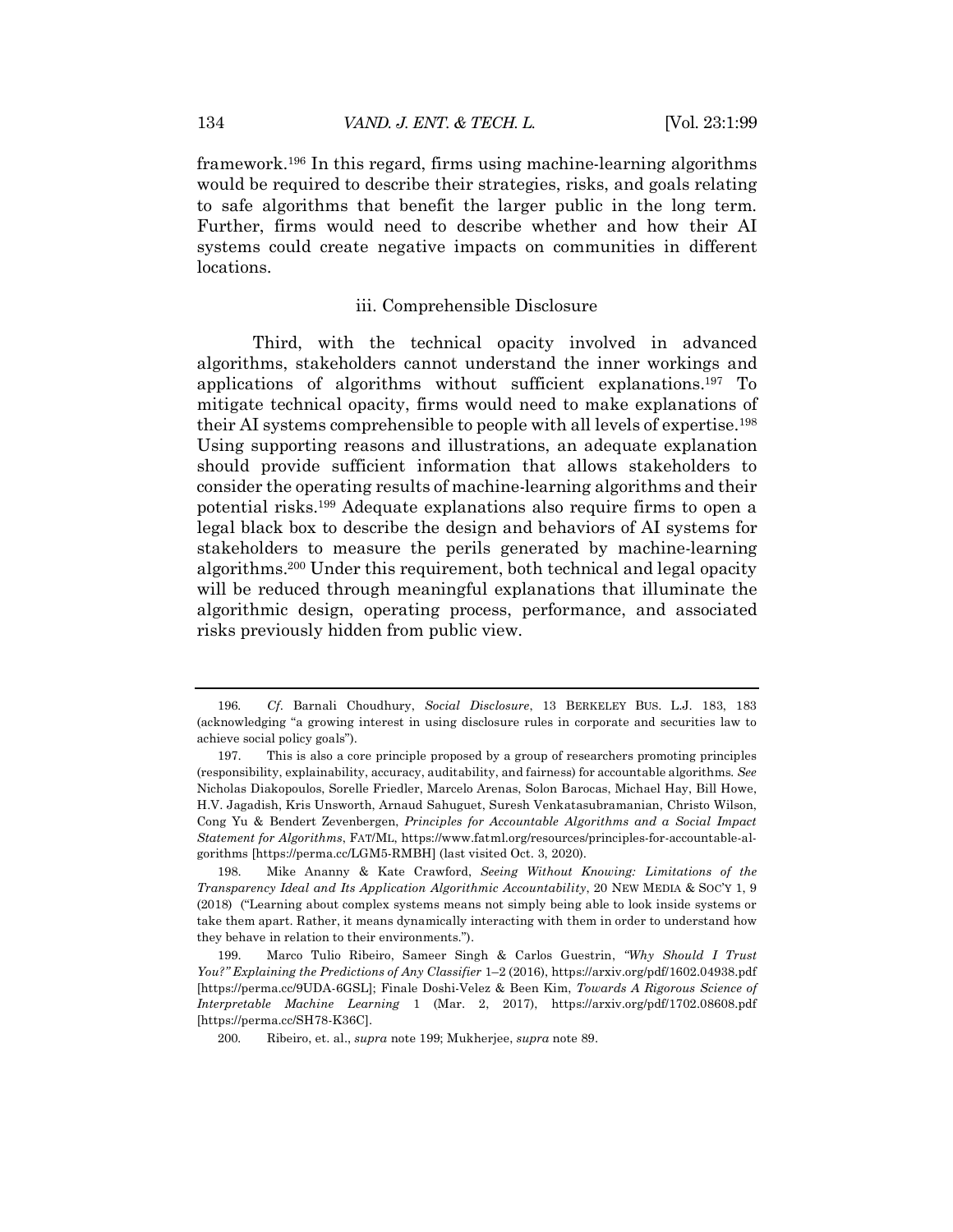#### iv. Minimum Necessary Disclosure

Finally, considering the tensions between democratic transparency and commercial competition, the proposed framework requires only minimum necessary disclosure—information unnecessary for public oversight is not required, thus appropriately protecting firms' trade secrets. In this vein, this Article presents a two-layered disclosure framework. The first layer is mandatory disclosure, which consists of items that are most pertinent to producing risks. Mandatory disclosure requires firms to provide information originally protected by the legal black box because the very solution to algorithmic opacity is more knowledge—more knowledge of how firms are building and using algorithms that make decisions for humans, and more information about the perils that arise for stakeholders. Not all information has to be disclosed, but information pertaining to public interests, such as an unexpected machine-learning-algorithm malfunction occurring in a driverless car system, should be disclosed. The second layer is recommending disclosure, which includes items that firms are encouraged to disclose. For instance, firms using machine-learning-based AI systems would be encouraged but not compelled to disclose a test data set for model assessment. Recommending disclosure is a middle ground that mixes government regulation with self-regulation. In this way, costly and controversial requirements will not be imposed on firms. Firms using AI systems can choose the optimal means by which they will reach their expected goals. The two-layered disclosure framework adds flexibility and adaptability for firms to fulfill algorithmic disclosure requirements without unnecessary government intervention. Although firms are compelled to satisfy only mandatory disclosure, they are recommended to disclose additional information, particularly concerning the financial, legal, or reputational operating consequences of algorithms.

#### 2. Disclosure Topics

The above-mentioned disclosure principles can be integrated into the existing four disclosure topics of business description, legal proceedings, risk factors, and management's discussion and analysis of financial condition and results of operations (MD&A), which are the most pertinent nonfinancial factors with respect to algorithmic disclosure. In the following discussion of these four disclosure topics, this Article first introduces the current state of regulation, including Regulation S-K and the SEC sustainability disclosures that can be used as a conceptual model for algorithmic social disclosures. Next, this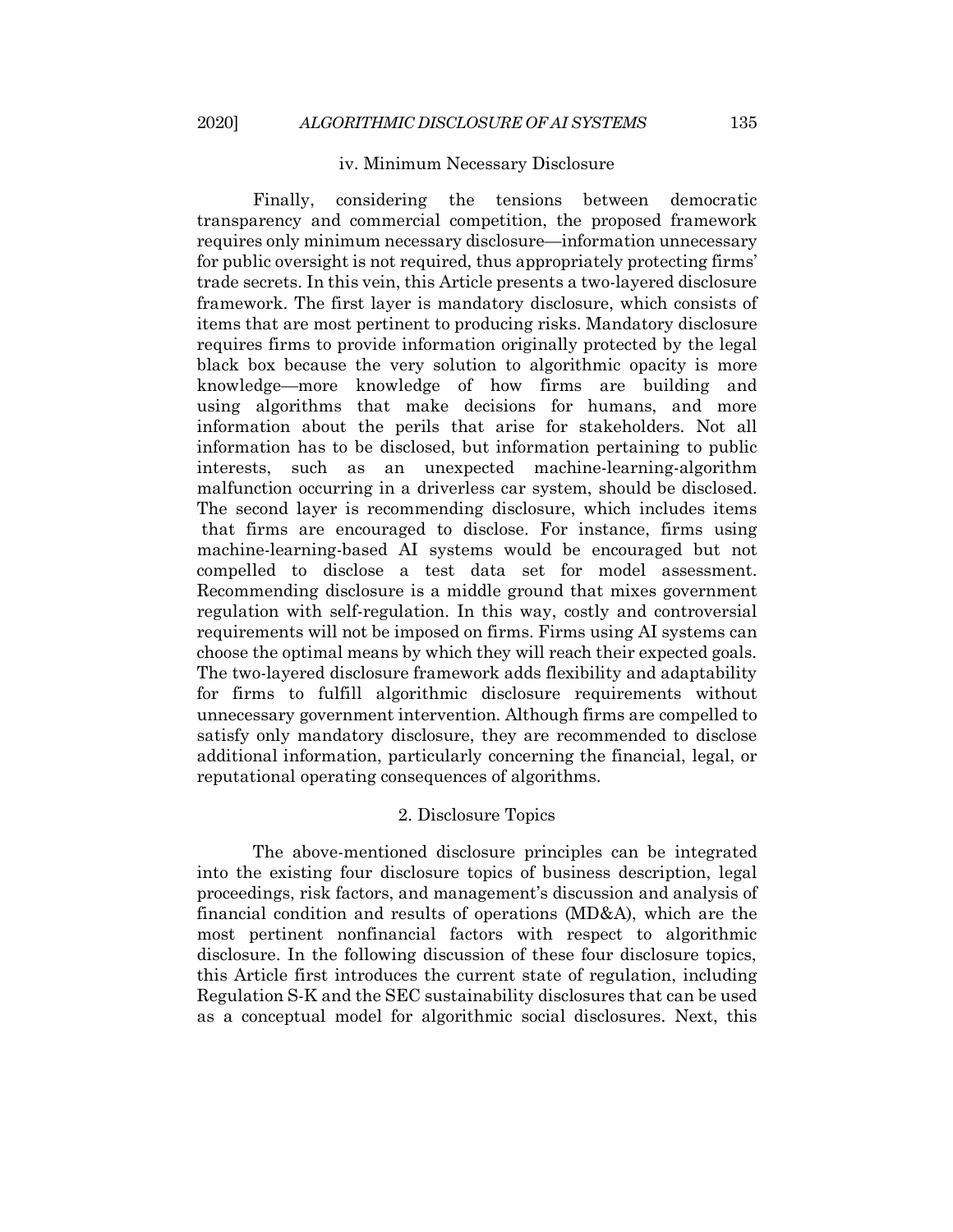Article uses filing reports from Artificial Intelligence Technology Solutions (AITX),<sup>201</sup> a firm that extensively uses advanced AI systems it has developed to automate various intelligent security, concierge and operational tasks,202 to illustrate the current practices of algorithmic disclosures under the existing regulatory framework and highlight deficiencies in disclosure. Then, this Article proposes algorithmic disclosure requirements for each of these four disclosure topics.

## *a. Description of Business*

#### i. Current State of Regulation

Currently, Item 101 of Regulation S-K requires firms to describe their business development over the last five years.203 In the disclosure documents, firms must address items such as their organizational structures, major products and services, relationships with business partners, and competitive situations.204 In general, firms are often required to explain in detail how they generate revenue. This includes describing and distinguishing between current business activities and planned business activities. Because the nature of firms may be altered by subsequent transactions, the SEC often asks firms to provide additional essential details about their post-transaction business. Sometimes, firms are asked to provide clearer disclosure about their structure and control arrangements.205

With respect to sustainability disclosure, firms should disclose the compliance costs associated with enacted environmental laws. The regulation also requires a description of any predicted substantial expenses for environmental control facilities.206 Firms must pay attention to legal, technological, and political developments relevant to climate change.207 If any developments create challenges or

<sup>201.</sup> A.I. Tech. Sols. Inc., Annual Report (Form 10-K) 1–2 (Aug. 28, 2019) [hereinafter AITX Form 10-K]; A.I. Tech. Sols. Inc., Annual Report (Form 10-K/A, Amendment No. 1) 1–2 (Aug. 29, 2019) [hereinafter AITX Form 10-K(A1)]; A.I. Tech. Sols. Inc., Annual Report (Form 10-K/A, Amendment No. 2) 1–2 (Nov. 4, 2019) [hereinafter AITX Form 10-K(A2)].

<sup>202.</sup> AITX Form 10-K(A2), *supra* note 201, at 1.

<sup>203.</sup> 17 C.F.R. § 229.101.

<sup>204</sup>*. Id.*; *see also* Wilson v. Great Am. Indus., Inc., 661 F. Supp. 1555 (N.D.N.Y. 1987); Levine v. NL Indus., Inc., 926 F.2d 199 (2d Cir. 1991); *In re* Seagate Tech. II Sec. Litig., [1989 Transfer Binder] Fed. Sec. L. Rep. (CCH) ¶ 94,502 (N.D. Cal. May 3, 1989); SEC Guidance on Climate Change Disclosure, *supra* note 28, at 6293.

<sup>205.</sup> SEC Guidance on Climate Change Disclosure, *supra* note 28.

<sup>206.</sup> This requirement applies to the remaining and succeeding fiscal year as well as any further material periods. *Id.* at 6295–96.

<sup>207</sup>*. See id.* at 6296.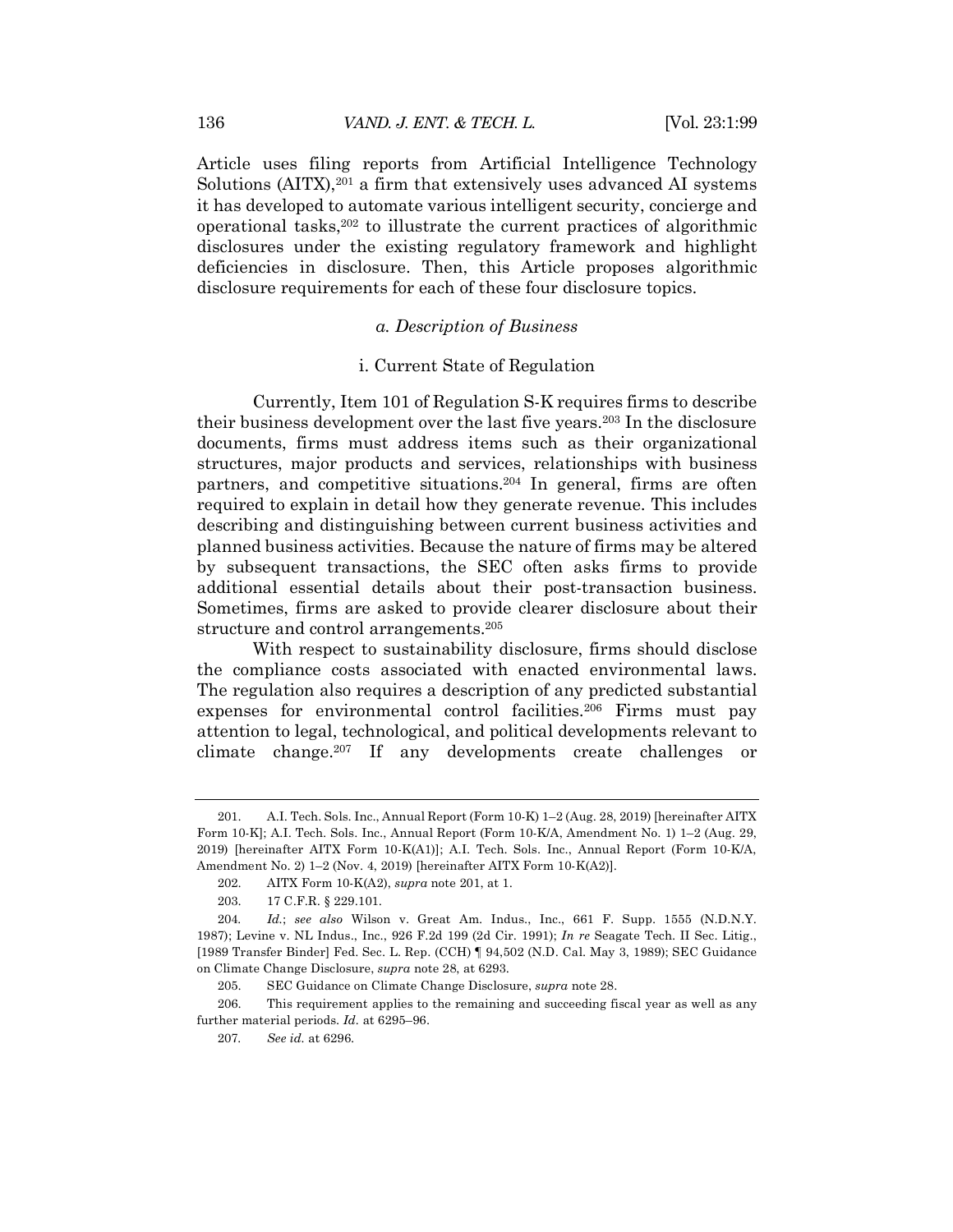opportunities for firms and significantly impact their business, firms must provide further explanations.208 For example, the SEC expects firms to explain if there is increased or decreased demand for certain products or services.209 Firms should also disclose shifts in operating plans whenever they intend to seize new opportunities, including proposed acquisitions of equipment or plants.210 With respect to these matters, the SEC asks firms to consider their own particular facts and circumstances in evaluating the materiality of these opportunities and obligations.211

## ii. Current Practices and Their Deficiencies

Under current regulations, if the use of algorithms may materially influence a firm's organizational structures, major products and services, relationships with business partners, or competitive situations, the firm must provide further information on the use of algorithms. In practice, according to filing reports from AITX, disclosure of its AI service was described in very general terms.212 AITX briefly outlined its mission of using AI technology as addressing costly and difficult problems, omitting several pieces of information that are material to stakeholders.213 First, to fulfill that mission, it described several critical AI techniques used in its service, including "facial recognition," "cloud services," and "integrated AI software/hardware,"214 but it did not specify the types of algorithms it used. Second, although it explained that its service employed AI-based software to simulate solutions and developed automated access control functions through facial recognition, it did not describe the unpredictability of that software.215 Third, AITX claimed that these AI technologies helped it to outperform its competitors in its target market; however, it did not readily explain its competitive conditions, major customers, or business strategies to address changing market demands.216 Fourth, in the description of its previous business, AITX mentioned that its first version of a commercial rugged outdoor security

<sup>208</sup>*. See id.*

<sup>209</sup>*. Id.*

<sup>210</sup>*. See id.*

<sup>211</sup>*. See id.*

<sup>212</sup>*. See* AITX Form 10-K, *supra* note 201, at 1–6; AITX Form 10-K(A2), *supra* note 201, at 14.

<sup>213</sup>*. Id.* at 1.

<sup>214</sup>*. Id.*

<sup>215</sup>*. Id.*

<sup>216</sup>*. Id.* at 5.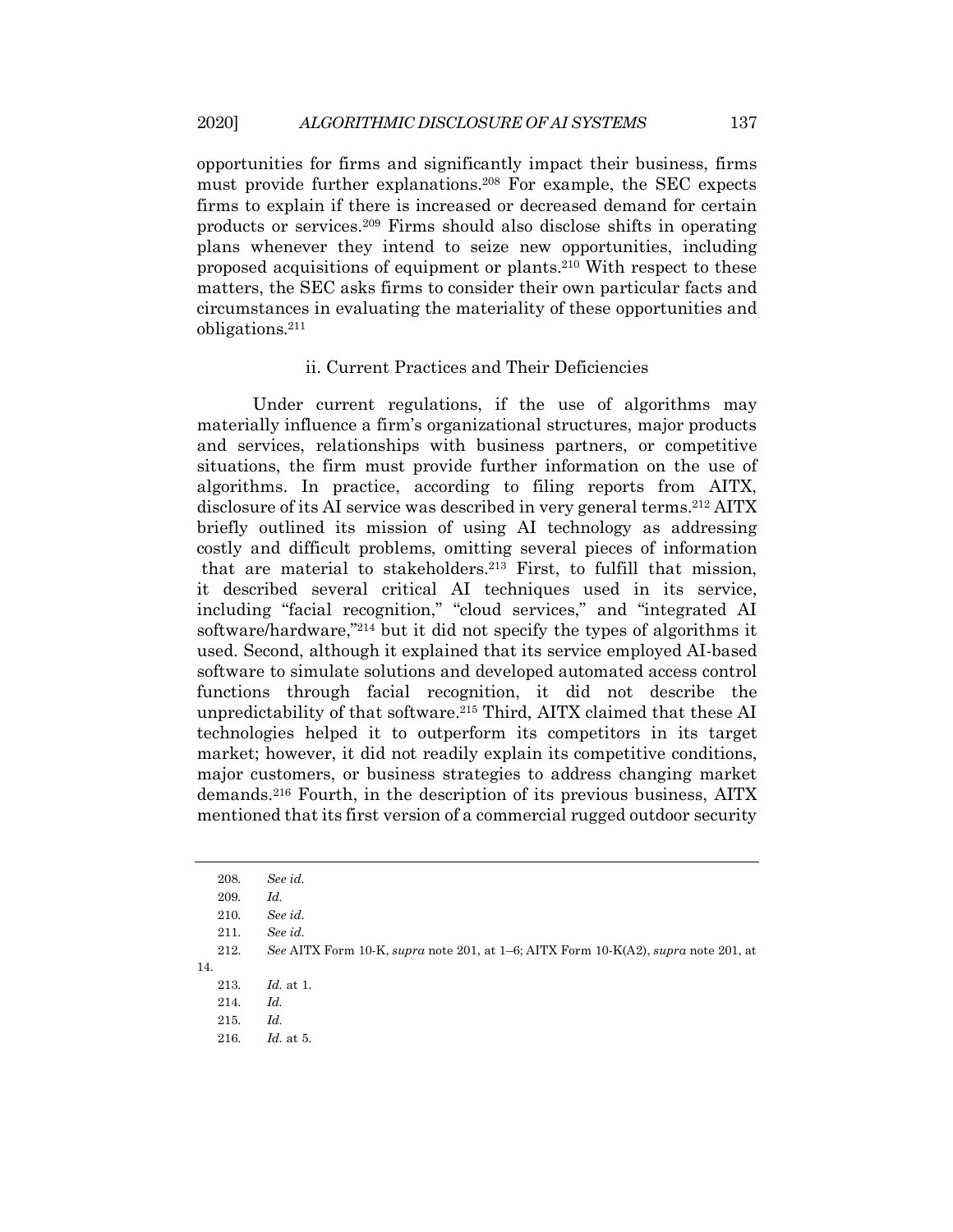robot was "rejected by customers due to unsatisfactory reliability and some technical flaws that could not be solved."217 However, AITX did not provide additional information on such flaws, and it omitted any description of the efforts to address previous flaws and how the second version of mobile robots achieved the desired outcome.<sup>218</sup> Instead, AITX briefly described its available software solutions by mentioning that the service "has created a variety of front-end and back-end software solutions to power their ecosystem."<sup>219</sup> Fifth, for manufacturing and assembly, AITX merely mentioned where it purchased raw materials, without discussing the organization for and process of building the algorithm systems.220 Finally, regarding customer acceptance, AITX stated that its service had been used in a number of industries, including logistics, real estate, medical service, and retail industries, to emphasize its service's practicality, without further discussion of the material effects of its AI service.221 Based on AITX's disclosure of business description, stakeholders are unable to understand any material information related to the AI system, such as the role of algorithms in its service, algorithmic design and performance, the business organization for developing algorithms, and how its AI service performs in the market.

#### iii. Proposed Algorithmic Disclosure Requirements

To address algorithmic opacity, effective disclosures in the description of the business must include firms' AI products and services, the institutional framework for developing a machine-learning AI system, major targeted customers, and competitive conditions. Unlike the current framework, where firms can choose not to disclose their AI systems, the proposed framework requires that whenever firms release a new product based on machine-learning algorithms, they are compelled to disclose information on that product or service. In order to help readers understand the workings of algorithms, the disclosure must explain the desired outcome of the algorithms, what types of algorithms they are using, and how those algorithms operate in selected platforms.222 Accordingly, the design concept, crucial components, and expected outcomes of the algorithms can be understood and scrutinized by stakeholders.

<sup>217</sup>*. Id.* at 3.

<sup>218</sup>*. Id.*

<sup>219</sup>*. Id.* at 4.

<sup>220</sup>*. Id.* 

<sup>221</sup>*. Id.* at 6.

<sup>222.</sup> Mukherjee, *supra* note 89.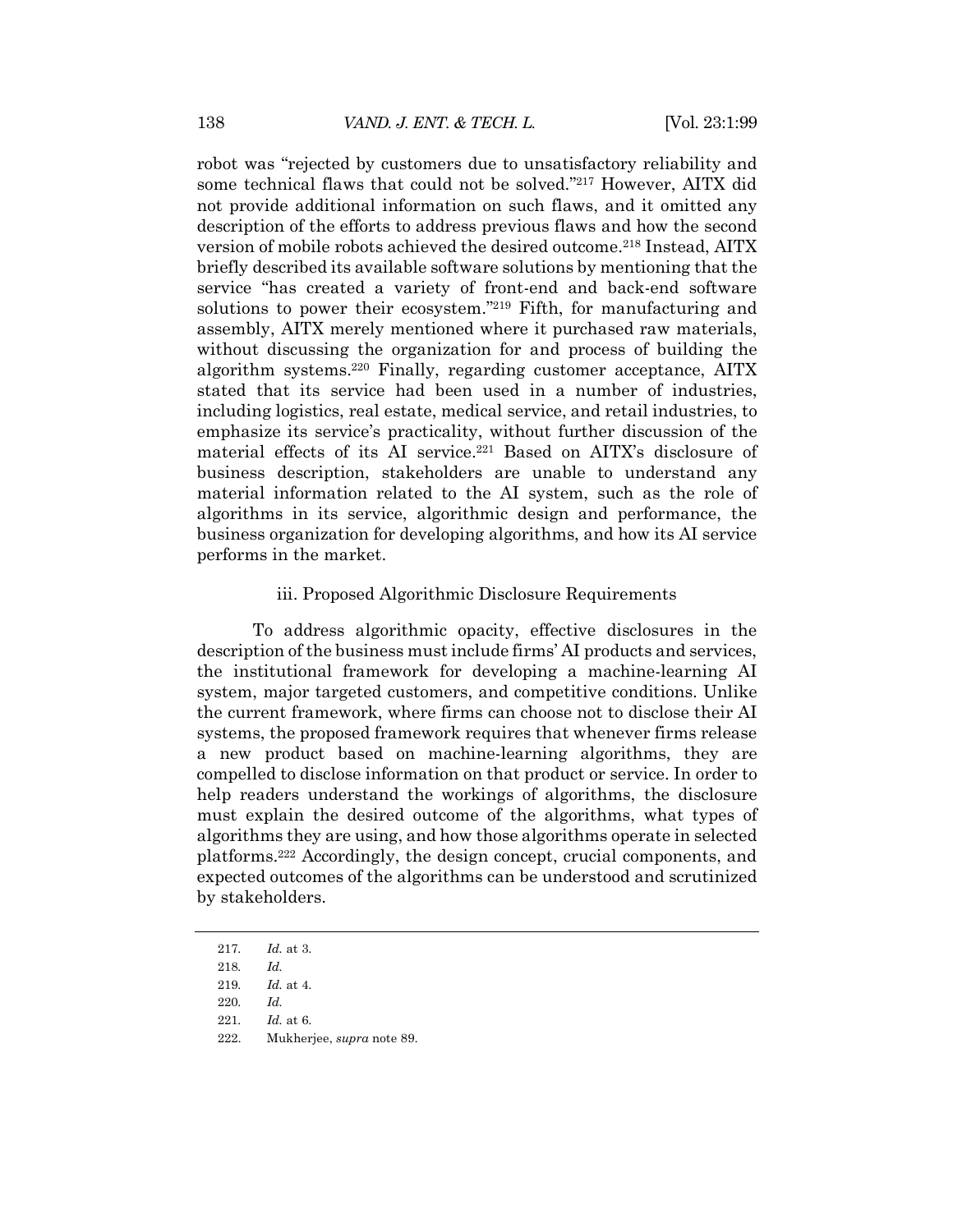In response to potential misbehaviors of algorithms that may cause inequality, injury, or even death, firms must describe the unpredictability of machine-learning algorithms. Specifically, they must adequately open the black box by explaining whether and how any machine-learning operation makes an unexpected move. If there is an unexpected move, they must explain whether that move is within the scope of their design function.223 If the actions of an advanced AI system rely partially on experience following its programming, firms must periodically update the stability of its performance in the real world. They are encouraged to prepare a test data set for model assessment.<sup>224</sup>

In terms of the institutional frameworks in developing learning algorithms, firms must give stakeholders the ability to measure the sustainability and maturity of business organizations for their systems. Specifically, firms must adequately describe the interactions among the participants that build an AI system, as well as the hardware and software environments for testing the machine-learning algorithms.<sup>225</sup> Moreover, because the AI market is subject to rapid technological change, firms should to some extent open a commercial black box, such as updating descriptions to reflect any critical changes in post-transaction business and describe its current state of business and future strategies, considering new opportunities or risks that may materially affect demand for AI business.

## *b. Legal Proceedings*

## i. Current State of Regulation

Currently, firms must also disclose all material pending legal proceedings to which they or their subsidiaries are a party. This requirement includes the court in which any proceedings are pending, the date the proceedings are instituted, the principal parties thereto, a description of the factual basis alleged to underlie the litigation, and the relief sought. Firms are also required to disclose if a governmental entity is involved in similar investigations and litigations, $226$  or if their property is the subject of a legal proceeding.227

<sup>223.</sup> Scherer, *supra* note 156, at 365 ("[A] computer chess program might make an unexpected move, but it is still not doing anything other than playing chess.").

<sup>224.</sup> TREVOR HASTIE, ROBERT TIBSHIRANI & JEROME FRIEDMAN, THE ELEMENTS OF STATISTICAL LEARNING: DATA MINING, INFERENCE, AND PREDICTION 222 (2d ed. 2009).

<sup>225</sup>*. Id.*

<sup>226</sup>*. Id.*

<sup>227.</sup> 17 C.F.R. § 229.103.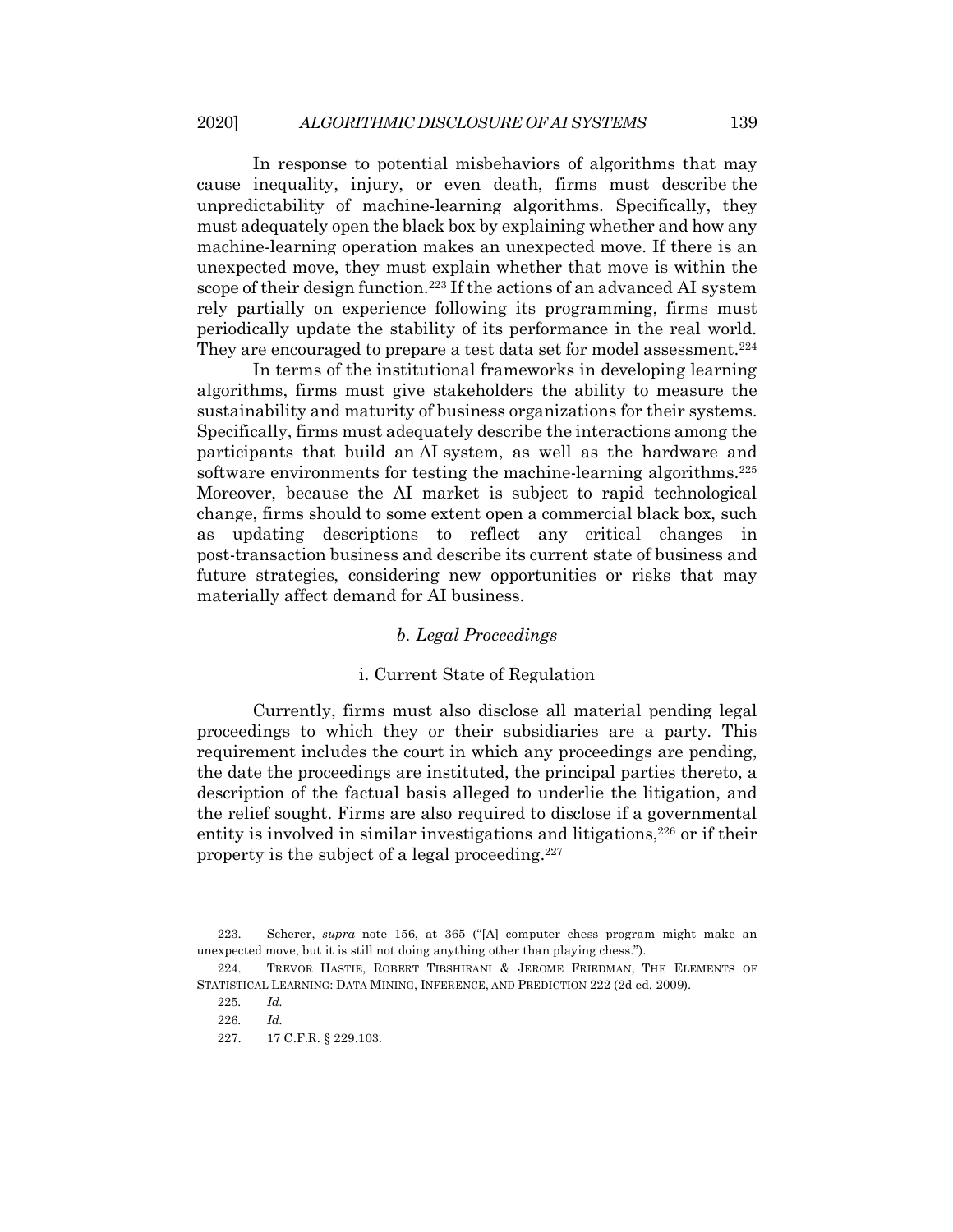Concerning sustainability, Instruction 5 to Item 103 provides some specific requirements that apply to disclosure of certain types of environmental litigation. Firms must describe routine litigation incidental to the business under three scenarios: (1) such proceedings are material to the business condition of the firm; (2) proceedings involve potential charges that exceed 10 percent of the current assets of the firm; or (3) proceedings involve potential monetary sanctions where a governmental authority is a party.228

#### ii. Current Practices and Their Deficiencies

In its filing, AITX did disclose two legal proceedings; however, neither were concerned with issues associated with algorithms.229 In the first proceeding, AITX stated that it was sued in a federal district court for alleged misappropriation of trade secrets through a third party.230 However, AITX omitted several relevant pieces of information in the suit, such as the names of the principal parties, the relief sought, and detailed descriptions of the allegations.231 In the second proceeding, AITX was sued for alleged nonpayment of fees.<sup>232</sup> The firm briefly described the plaintiff, the damage sought, and the resulting settlement.<sup>233</sup> Under current practices, where legal proceeding disclosures typically do not include substantial information on AI-related legal challenges, it is difficult for stakeholders to identify the potential problems derived from a firm's operation and estimate how existing legal proceedings might impact a firm's outlook and future financial condition.

In the era of AI, firms using algorithms to make decisions for people may face an unprecedented number of legal challenges involving competitors, law enforcement, and other regulatory agencies in the United States and beyond. As a representative example, in 2018 alone, Facebook faced numerous state and federal class actions filed against its platform and user data practices. In addition, its platform and user data practices became the subject of the FTC, the SEC, state attorneys general, and other government investigations, not only in the United

<sup>228.</sup> Commission Guidance Regarding Disclosure Related to Climate Change, *supra* note 28, at 6293.

<sup>229.</sup> AITX Form 10-K, *supra* note 201, at 14; AITX Form 10-K(A1), *supra* note 201, at 13–14; AITX Form 10-K(A2), *supra* note 201, at 14.

<sup>230</sup>*.* AITX Form 10-K(A2), *supra* note 201, at 14.

<sup>231</sup>*. Id.*

<sup>232</sup>*.* AITX Form 10-K, *supra* note 201, at 14; AITX Form 10-K(A1), *supra* note 201, at 13–14; AITX Form 10-K(A2), *supra* note 201, at 14.

<sup>233</sup>*.* AITX Form 10-K, *supra* note 201, at 14; AITX Form 10-K(A1), *supra* note 201, at 13–14; AITX Form 10-K(A2), *supra* note 201, at 14.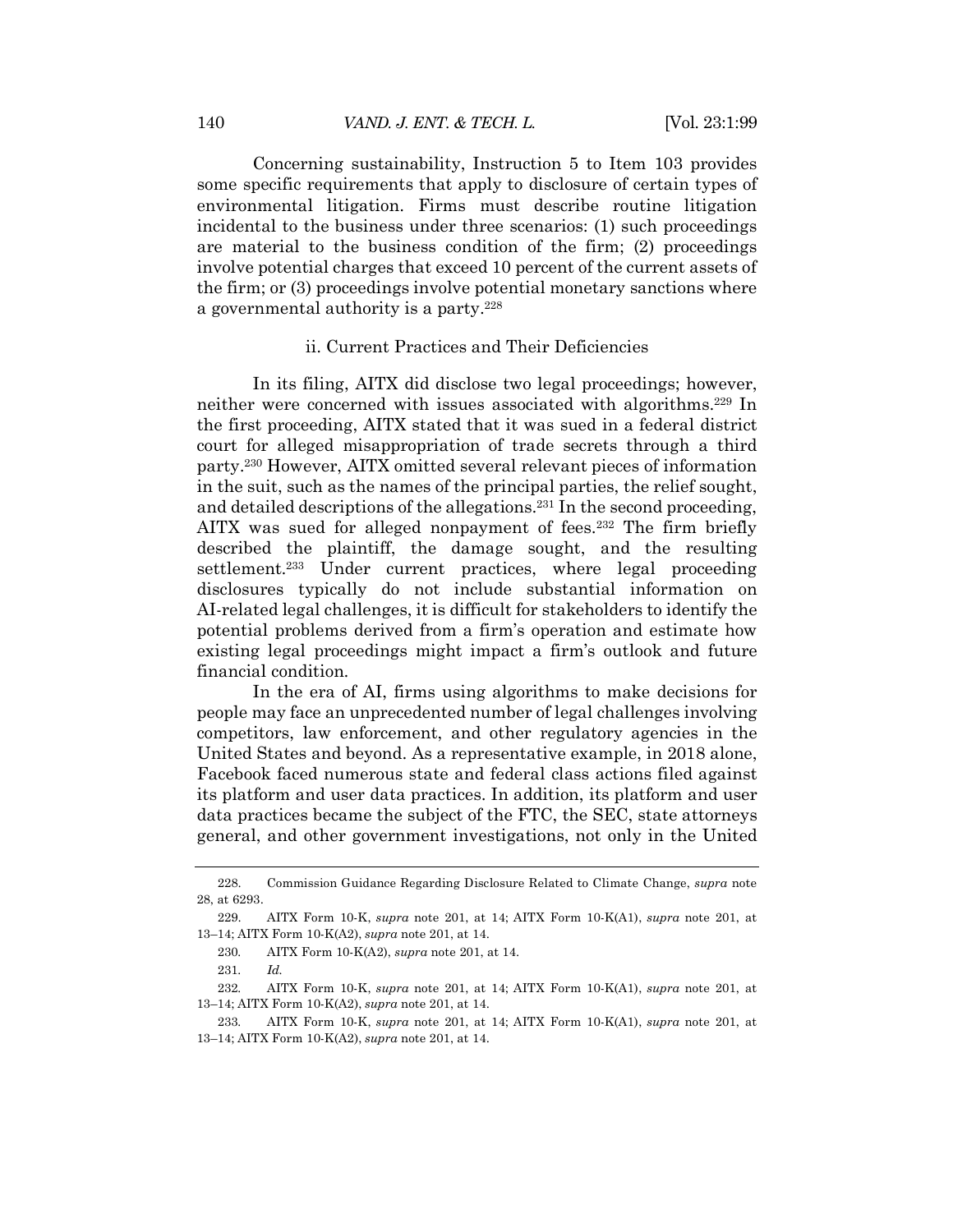States but also in other jurisdictions, including European countries.<sup>234</sup> Any legal challenges could lead to changes in business practices and have a damaging impact on a firm's financial condition.<sup>235</sup> Legal proceeding disclosures serve as a good resource for stakeholders to understand specific misbehaviors hidden by firms under the protection of trade secrecy. Where the current disclosure framework does not require legal proceedings disclosures for algorithms, some key facts associated with the use of advanced algorithms in actions against firms may be regarded as immaterial and thus escape from stakeholders' attention.

#### iii. Proposed Algorithmic Disclosure Requirements

Accordingly, this Article proposes that firms provide information on the legal consequences of their machine-learning AI systems by disclosing all material pending legal proceedings associated with their AI services or products. To reduce algorithmic opacity and strengthen algorithmic accountability, firms would describe pending legal actions if their property or actions became subjects of litigation. For example, if a firm was involved in misuse of consumer data, it should report the number of complaints and lawsuits it faced associated with breaches of customer privacy, along with investigations from regulatory agencies, and the number of estimated losses of customer data. Additionally, it should provide information on the investigators or name of the court where the proceedings are pending, the interested parties in such proceedings, a description of the factual basis alleged that underlies the litigation, and the relief sought. Specifically, suppose that a firm is investigated by the FTC because the collection of information from children's online mobile devices constitutes a violation of the Children's Online Privacy Protection Act (COPPA).236 The firm should disclose the following information: (1) how many children's information was collected; (2) the alleged fact that it collected the data from children and enabled it to disclose their personal information on their social networks without obtaining verifiable parental consent; (3) the date the matter was investigated; and (4) how the case was resolved. With the disclosure of legal proceedings, more information on problematic operating results of algorithms that may have created risks for the larger public can be discovered and monitored by stakeholders, no longer hidden from public view.

<sup>234.</sup> Facebook, Inc., Annual Report (Form 10-K) 30 (Jan. 31, 2019).

<sup>235</sup>*. See id.*

<sup>236.</sup> Children's Online Privacy Protection Act of 1998, Pub. L. No. 105-277, §§ 1301–1308, 112 Stat. 2681 (codified as amended at 15 U.S.C. §§ 6501–6506).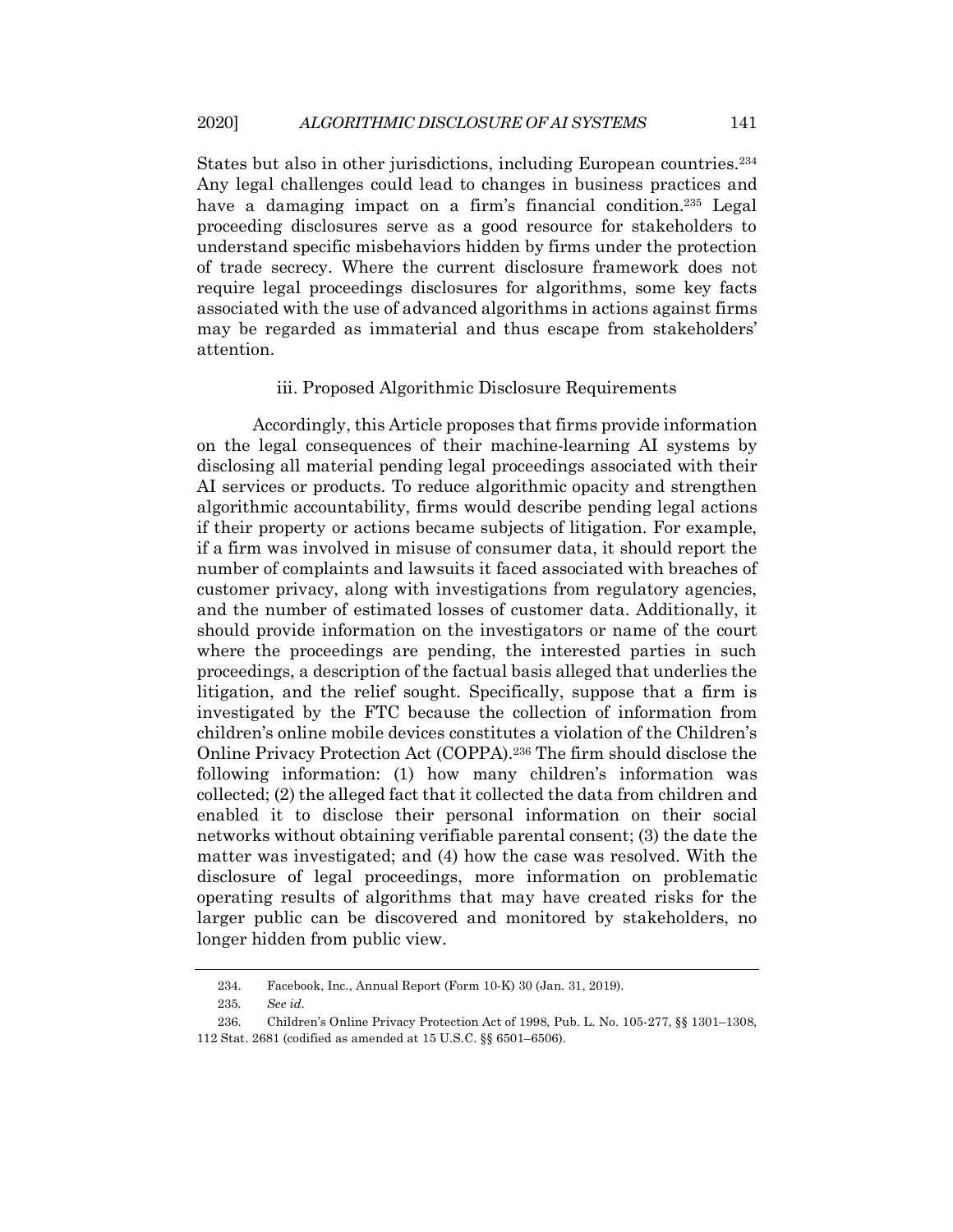## *c. Risk Factor*

#### i. Current State of Regulation

Presently, Item 105 of Regulation S-K requires firms to offer a discussion of the most significant factors that make investment in the firm speculative or risky. The SEC often asks firms to describe their own risks based upon their specific facts and circumstances rather than describing risks that could apply to any firms in the industry.237 Firms must describe the risk in a concise and organized manner and explain the impacts of the risk.238 Past incidents involving stakeholders, such as suppliers or customers, may be necessary when crafting risk factor disclosure. Contextual disclosure should be included if it can effectively communicate risks to investors.

Concerning sustainability disclosure, firms may be required to disclose risk factors with respect to existing or pending legislation or regulation concerning climate change.239 In risk factor disclosure, the SEC requires firms to cover all specific risks associated with climate change legislation or regulation and avoid a generic risk factor disclosure that could apply to any firm.<sup>240</sup> To illustrate, a firm should distinguish the nature and extent of the risks it faces in its industry from its counterparts in other industry sectors.241 The impact of risk on a firm's reputation is another important consideration.242 For example, based upon the nature of a firm's business and its sensitivity to public opinion, a firm may have to consider whether the public's perception of any publicly available information relating to its greenhouse gas emissions could expose the firm to potential adverse consequences to its operation due to reputation damage. $243$  Also, a firm whose businesses may be vulnerable to severe weather or climate-related events should consider disclosing material risks and outcomes associated with such events in its public disclosure documents.244

<sup>237.</sup> 17 C.F.R. § 229.105.

<sup>238</sup>*. Id.*

<sup>239</sup>*. Id.*; *see* SEC Guidance on Climate Change Disclosure, *supra* note 28, at 6296–97.

<sup>240.</sup> 17 C.F.R. § 229.105; *see* SEC Guidance on Climate Change Disclosure, *supra* note 28, at 6296–97.

<sup>241.</sup> SEC Guidance on Climate Change Disclosure, *supra* note 28, at 6296–97.

<sup>242</sup>*. Id.* at 6296.

<sup>243</sup>*. Id.*

<sup>244</sup>*. Id.*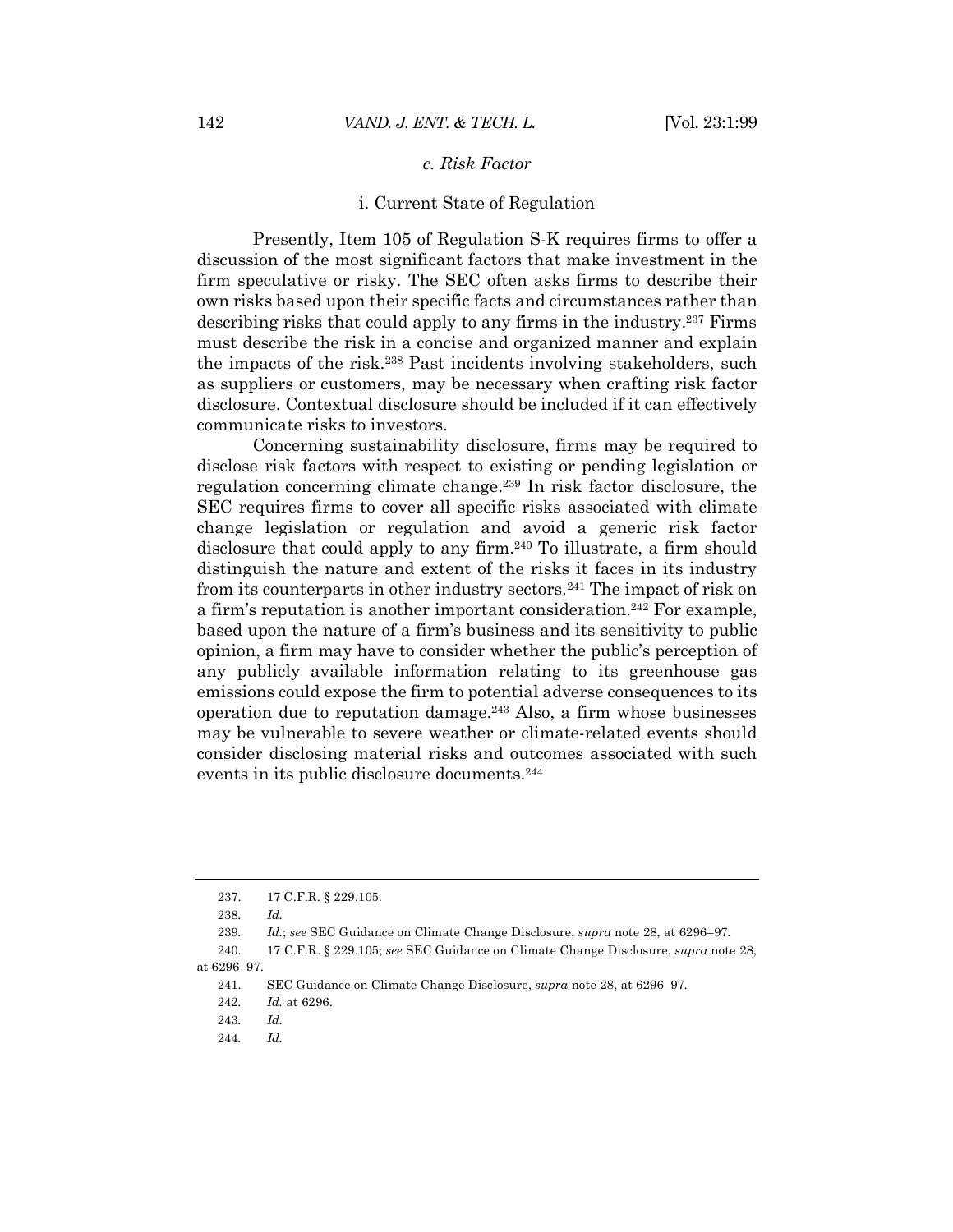#### ii. Current Practices and Their Deficiencies

The disclosure reports filed by AITX barely disclosed AI-related risks in risk factor disclosure.245 The portion that was most pertinent to AI risks concerned firms' use of data and compliance with legislation. Based on the SEC requirement, a firm must state that its AI services are in compliance with existing privacy laws and the corporate policies of clients.246 However, AITX did not address whether privacy laws affected the development and operation of algorithms in detail, nor did it explain the specific regulations that incurred costs.247 In addition, no information about how the firm would respond to changing legislation that may impact its AI-based service was included.

AITX briefly stated that such regulations may limit its development of AI services in its targeted market.<sup>248</sup> Other risks AITX noted included those that may occur in every firm, such as when it stated that "[its] success is not guaranteed and will depend on an unproven market, the efforts to rent its product, and adoption of physical security technology and their products."249 Finally, it described several risks less relevant to algorithms, such as adversely affected intangible assets due to failure to protect intellectual property; the fact that it had "no employment agreement in place with [their] executive officers or directors;"250 "the loss of key personnel," which could harm its business; <sup>251</sup> and "economic factors and financial results [that could] fluctuate and affect the future operation."252 Despite mentioning its failure with a previous version of robot service in its business description, AITX did not mention it in its risk factor disclosure.253 In sum, the firm omitted information about the vulnerable operation and material prior incidents it had experienced, despite admitting to the incident under other disclosure topics.254 It is unknown how many controversial incidents have been hidden from view, how these hidden

<sup>245</sup>*. See* AITX Form 10-K, *supra* note 201, at 8–13; AITX Form 10-K(A1), *supra* note 201, at 7–13; AITX Form 10-K(A2), *supra* note 201, at 8–13.

<sup>246</sup>*. See* AITX Form 10-K, *supra* note 201, at 11; AITX Form 10-K(A2), *supra* note 201, at 11.

<sup>247</sup>*. See* AITX Form 10-K, *supra* note 201, at 11; AITX Form 10-K(A2), *supra* note 201, at 11.

<sup>248</sup>*. See* AITX Form 10-K, *supra* note 201, at 11; AITX Form 10-K(A2), *supra* note 201, at 11.

<sup>249.</sup> AITX Form 10-K, *supra* note 201, at 8; AITX Form 10-K(A2), *supra* note 201, at 8.

<sup>250.</sup> AITX Form 10-K, *supra* note 201, at 9; AITX Form 10-K(A2), *supra* note 201, at 9.

<sup>251.</sup> AITX Form 10-K, *supra* note 201, at 9; AITX Form 10-K(A2), *supra* note 201, at 9.

<sup>252.</sup> AITX Form 10-K, *supra* note 201, at 9; AITX Form 10-K(A2), *supra* note 201, at 9.

<sup>253</sup>*. See* AITX Form 10-K, *supra* note 201, at 9; AITX Form 10-K(A2), *supra* note 201, at 9.

<sup>254</sup>*. See* AITX Form 10-K, *supra* note 201, at 9; AITX Form 10-K(A2), *supra* note 201, at 9.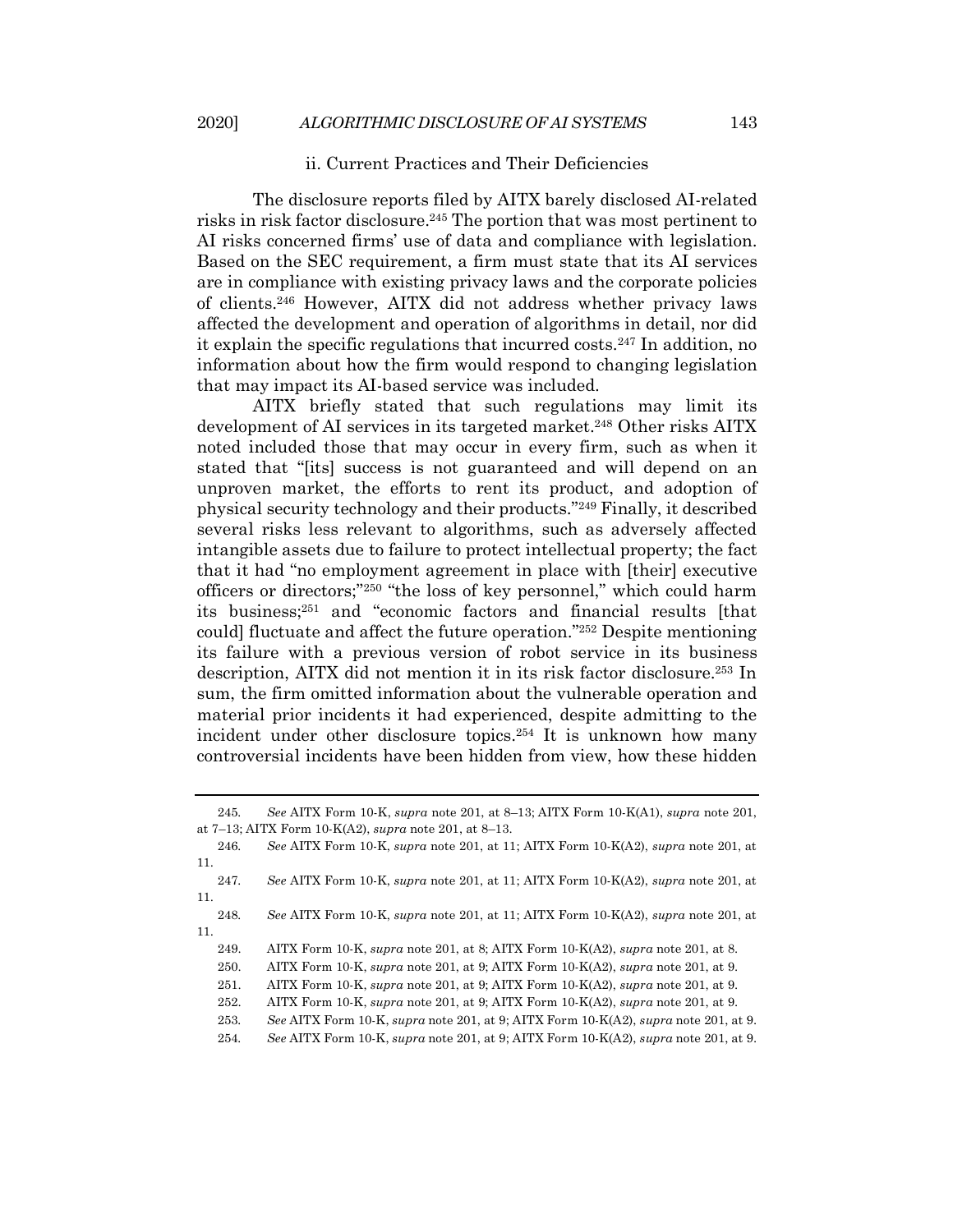incidents might endanger the public, and how AITX actually mitigated the risks of such incidents.255 Additionally, although AITX claimed that it was using several cutting-edge AI technologies, such as facial recognition, cloud service, and integrated AI software, the firm did not mention the control risks associated with advanced algorithms, including how control over advanced algorithms can be lost as they learn new data.256 Accordingly, the risks it disclosed were too vague for stakeholders to detect flaws in the algorithms and the resulting risks. Under current practices, firms are able to conceal critical risks in their AI systems without consequence. As a result, firms can operate their AI services in a black box, trading people's safety, privacy, and equality without being challenged.

The risks posed by algorithms differ from the risks incurred by other kinds of technologies. As mentioned, $257$  algorithmic opacity creates a series of problems that erode fundamental rights and endanger human safety. As the scale of risk posed by algorithms grows, an effective disclosure framework would help control risks associated with algorithmic opacity. The current disclosure framework does not specify what forms of risk are subject to disclosure, leading to firms' omissions of substantial risks posed by algorithms. To promote meaningful algorithmic disclosures, firms using machine-learning systems should take into account the potential materiality of any identified risks and offer a discussion of risk factors that make AI systems or investment in the firm speculative or risky. The impacts of AI-related incidents on firms' operating results and the public should also be considered. There are several items for firms to consider in risk factor disclosures.

#### iii. Proposed Algorithmic Disclosure Requirements

First, to reduce risks associated with firms' failures to respond to the changing landscape of AI regulations, the SEC should require firms to provide information on how they address risks derived from any approved or pending legislation that relates to the building of an AI system. For instance, firms using AI systems in the medical industry should consider the FDA's new guidelines on high-risk machine-learning-based AI systems.258 Likewise, health care providers

257*. See supra* Section III.B.

<sup>255</sup>*. See* AITX Form 10-K, *supra* note 201, at 8–13; AITX Form 10-K(A2), *supra* note 201, at 8–13.

<sup>256</sup>*. See* AITX Form 10-K, *supra* note 201, at 8–13; AITX Form 10-K(A2), *supra* note 201, at 8–13.

<sup>258.</sup> Hale, *supra* note 146.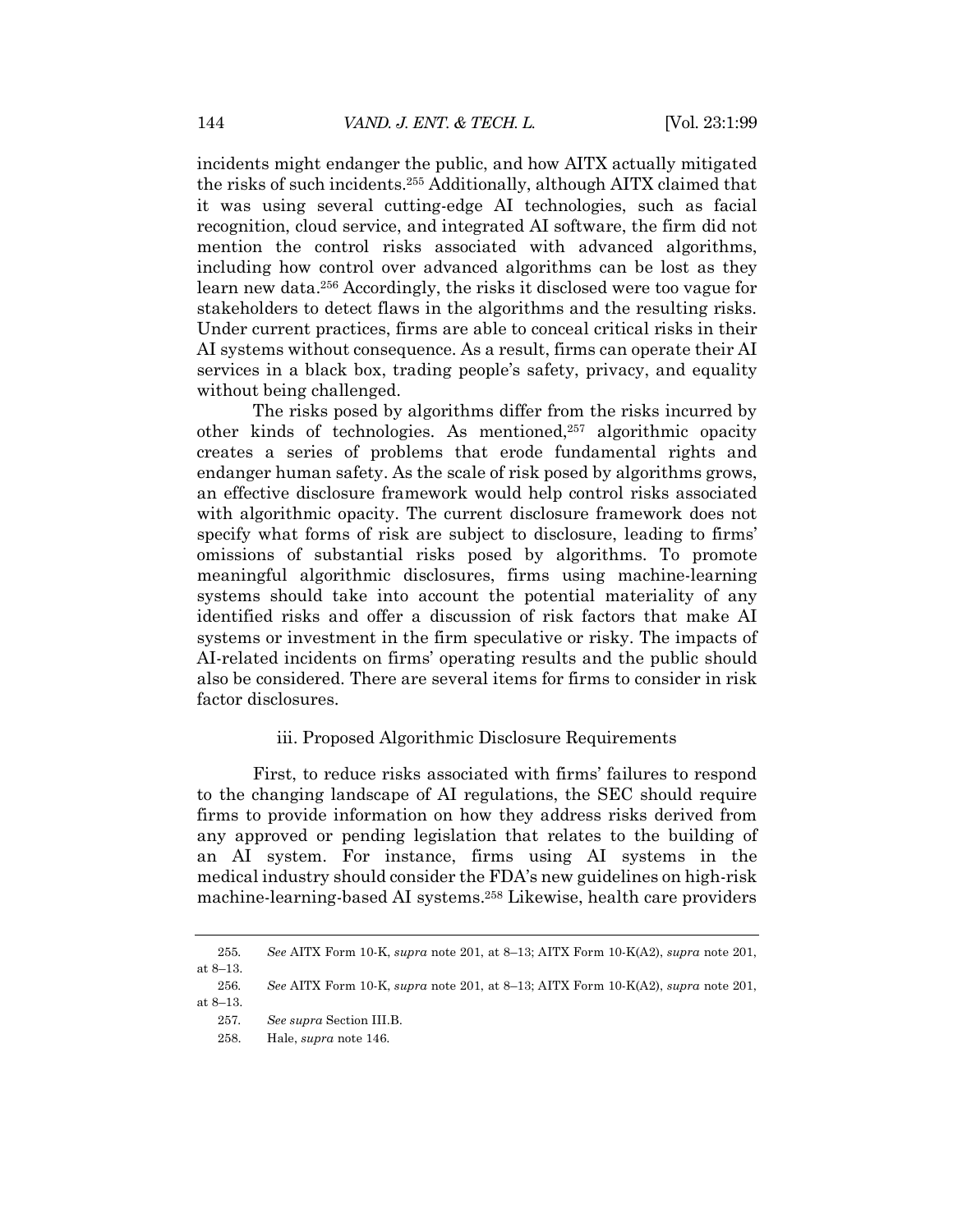that collect data from users should describe the risks from HIPAA data privacy restrictions, which specifically prohibit unauthorized use or disclosure of protected health information.259

Second, there are several risks that accompany opaque machine-learning algorithms that should specifically be disclosed in detail. As mentioned before, machine-learning algorithms not only create problems of unexpectedness but also raise issues of uncontrollability. It is possible that firms could lose control of AI systems designed to learn and adapt continuously.260 Loss of control in AI systems may thus carry a degree of risk that surpasses the risks posed by human behavior.261 For these reasons, firms should provide explanations of risk factors in detail to inform their readers of how their systems maintain effective control of AI systems and serve the public interest.262 When the SEC requires firms to explain the risks posed by opaque machine-learning algorithms, the public can scrutinize the inner workings and operating results of their algorithms. Meanwhile, firms will have a stronger incentive to address the risks derived from the unpredictability of algorithms to avoid being challenged by stakeholders over their AI products and services.<sup>263</sup>

In this regard, the SEC should require firms to consider the following issues when preparing disclosures: (1) prior AI incidents experienced by the firm that are material; (2) the severity and frequency of prior incidents, including a description of the consequences; (3) the business and organizational structure that may create material AI risks, including industry-specific risks and supply chain risks; (4) description of the ongoing risks; (5) how ongoing risks affect the firm, including the potential for reputational harm and litigation and regulatory investigation associated with AI risks; (6) the likelihood of AI incidents occurring; (7) the estimated severity of inherent AI risks; (8) the adequacy of the way the firm addresses those risks, outsources functions that contain material AI risks, and prevents such risks from reoccurring; (9) the limits of the firm's ability to reduce

<sup>259.</sup> 45 C.F.R. § 160.103. To be covered by HIPAA, firms must process and transmit protected health information in a standard HIPAA format, otherwise they are not covered entities regulated by HIPAA. SOLOVE & SCHWARTZ, *supra* note 115, at 513–14.

<sup>260.</sup> Scherer, *supra* note 156.

<sup>261</sup>*. Id.*

<sup>262</sup>*. See id.*

<sup>263</sup>*. See* WIM BARTELS, TERESA FOGELBERG, ARAB HOBALLAH & CORNELIS T. VAN DER LUGT, KPMG ET AL., CARROTS & STICKS: GLOBAL TRENDS IN SUSTAINABILITY REPORTING REGULATION AND POLICY (2016), https://assets.kpmg.com/content/dam/kpmg/pdf/2016/05/carrotsand-sticks-may-2016.pdf [https://perma.cc/3W6N-Z6BK].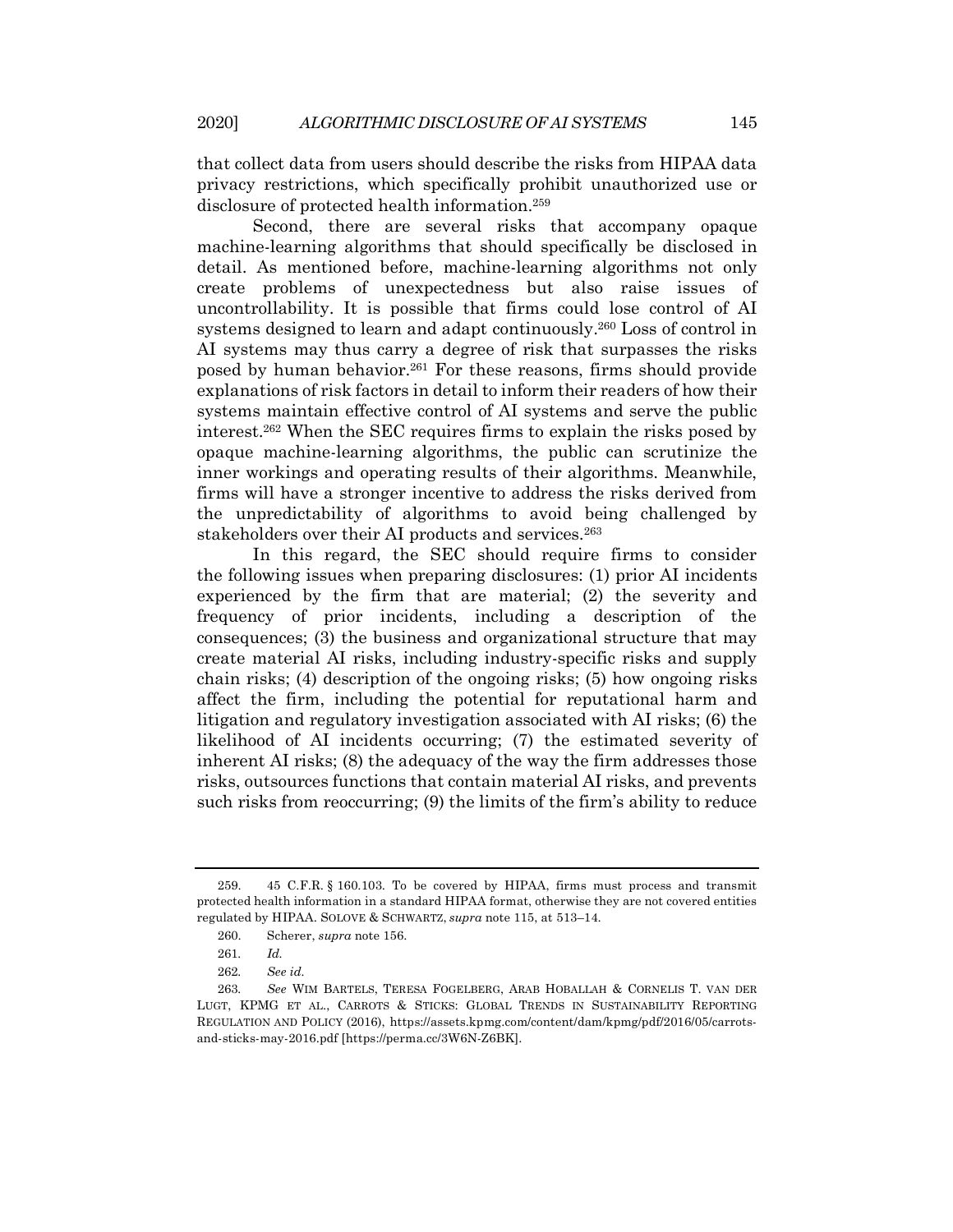AI risks; and (10) any form of undetected AI risks that may emerge in the future.264

Third, the SEC should require firms to disclose indirect risk concerning the impact on firms' reputations that affects firms' shareholder value. Depending on firms' reliance on reputation and vulnerability to criticism, firms may have to consider any public information concerning their AI business that may make their operating results or financial conditions suffer from reputational damage. Consider the case of Facebook: due to a series of controversies associated with its AI system—the Cambridge Analytica scandal, election-manipulating misinformation, anti-conservative bias, security breaches, and charges of privacy violations—its reputation has been severely tarnished.265 Firms should consider this kind of reputational damage and consider whether they may run the risk of losing users, decreasing the time users spend on their service, and impacting how much users are willing to share.

Finally, under the comprehensible disclosure principle, the SEC should require firms to describe their AI risks and relevant AI incidents in context. If a firm experienced an AI incident where an unexpected algorithm malfunction occurred in its self-driving car system and caused a car to drive out of control, the firm must provide sufficient background information on this incident, including possible causes, negative consequences, and proposed solutions. Firms must provide comprehensive descriptions of AI risks to an extent that stakeholders can directly measure the risks faced by the firm. Material information regarding AI risks and incidents must be based upon firms' specific circumstances and must not be misleading. As with other management risks, the SEC should encourage firms to regularly reexamine the adequacy of their risk factor disclosure.

Given the information asymmetries accompanied by opaque algorithms that can incur widespread and cascading dangers, mapping the algorithmic disclosure framework becomes particularly necessary to open the black box. These proposed disclosure requirements will help stakeholders by preventing firms from using current disclosure requirements that fail to consider the nature of algorithmic opacity to

<sup>264</sup>*. See* SEC Statement and Guidance on Cybersecurity Disclosures, *supra* note 29.

<sup>265.</sup> Scott Rosenberg, *Facebook's Reputation Is Sinking Fast*, AXIOS (Mar. 6, 2019), https://www.axios.com/facebook-reputation-drops-axios-harris-poll-0d6c406a-4c2e-463a-af98- 1748d3e0ab9a.html [https://perma.cc/TNE5-QUQ4].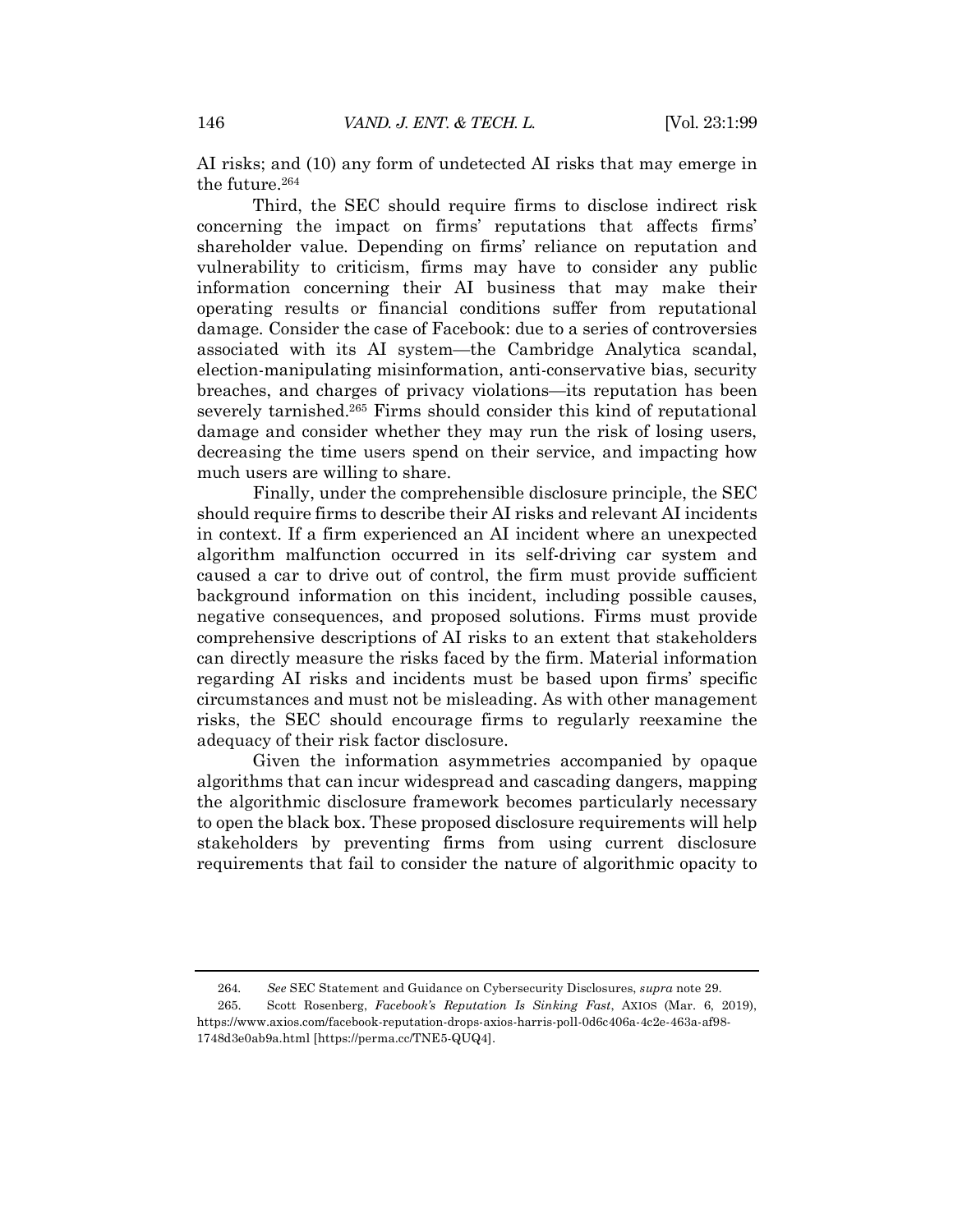control the risks, enhancing algorithmic transparency, and reducing hazards derived from opaque algorithms as a result.<sup>266</sup>

## *d. Management's Discussion and Analysis of Financial Condition and Results of Operations (MD&A)*

## i. Current State of Regulation

Pursuant to Item 303 of Regulation S-K, firms must disclose their financial condition, changes in financial condition, and operating results.267 This includes disclosing their known business trends, demands, commitments, events, or uncertainties that might have a material impact on their financial condition.268 Firms are also required to illustrate the quality of and changes in cash flows and earnings, so investors can estimate their performance and discuss how they predict their financial situation to compare to their current performance.<sup>269</sup>

On sustainability disclosure, Item 303 requires firms to assess whether any enacted climate change legislation or regulation is reasonably likely to materially affect the firm's financial condition or results of operations. If a certain law or regulation is pending, firms should generally presume the pending legislation or regulation will be enacted and determine whether it will affect their financial condition or operating results.270 If there is such a possibility, then the SEC requires firms to describe that potential effect.271 New business trends or risks associated with climate change, such as increased demand for new products or services, or decreased demand for existing products or services, may also be required to be disclosed as risk factors or in MD&A disclosure.272

<sup>266.</sup> Ananny & Crawford, *supra* note 198, at 9 (pointing out that "[t]ransparency concerns are commonly driven by a certain chain of logic: observation produces insights which create the knowledge required to govern and hold systems accountable").

<sup>267.</sup> 17 C.F.R. § 229.303.

<sup>268</sup>*. Id.*

<sup>269.</sup> 17 C.F.R. § 229.303. In the reviews of reporting reverse mergers, firms are often asked to "identify any significant elements of historical income or loss that will not continue in the company's post-transaction operations." *Id.*

<sup>270.</sup> SEC Guidance on Climate Change Disclosure, *supra* note 28, at 6296.

<sup>271.</sup> The firm would also have to consider disclosure of the difficulties, if material, involved in assessing the timing and effect of the pending legislation or regulation. *See id.*

<sup>272</sup>*. Id.*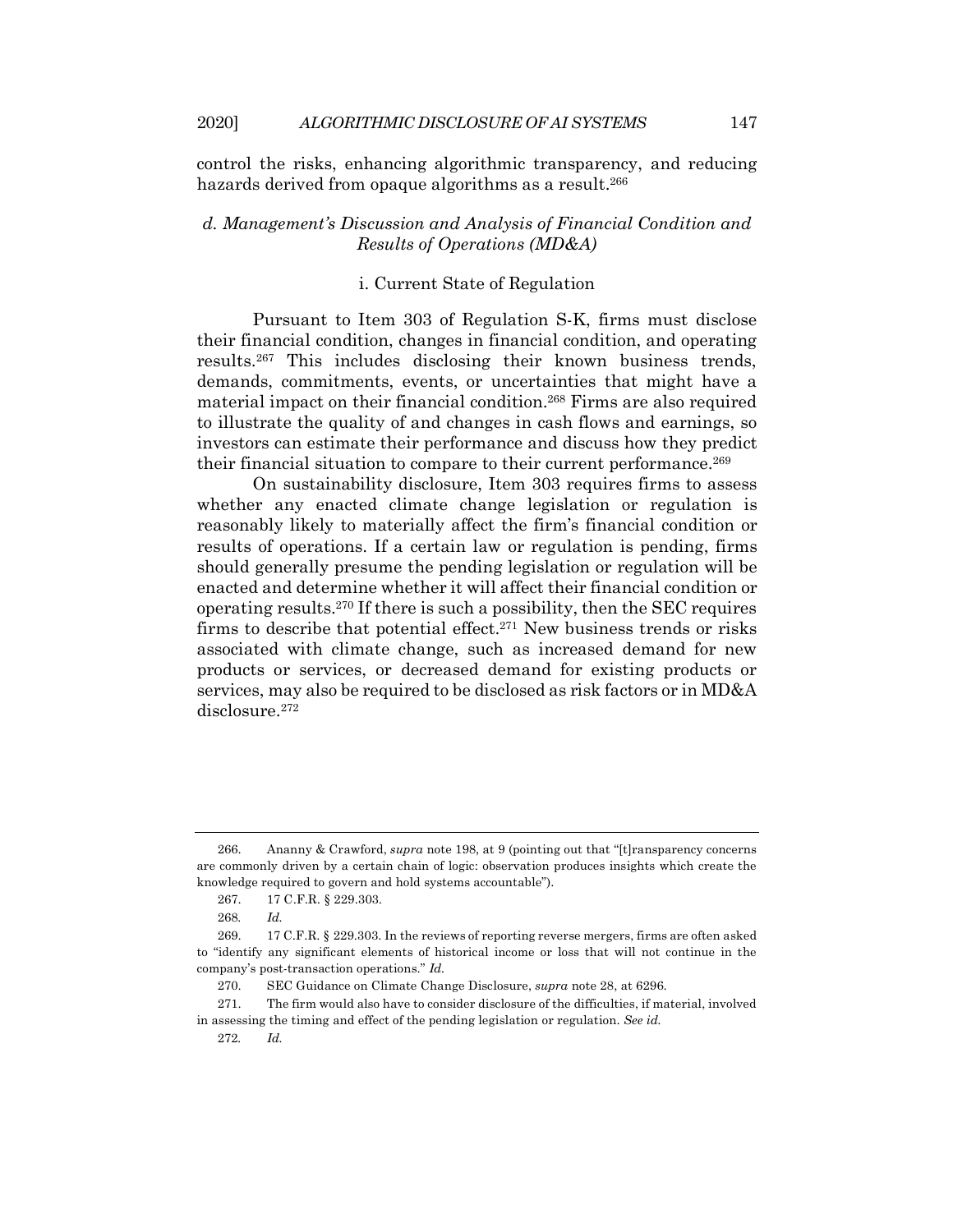#### ii. Current Practices and Their Deficiencies

In practice, AITX mentioned very little about its AI system in its MD&A.273 Using AI-driven systems and cloud services, the firm's business operation focused on services designed to automate security tasks and solutions.274 With respect to AI systems, AITX claimed that its solutions were provided by users' monthly subscription fees, and all elements of systems consisting of hardware and software design were owned by the firm.275 The disclosed information offered little help in reducing algorithmic opacity that may cause damage to the firm and the public. The filing reports omitted information specifying the business trends, demands, commitment, and uncertainties of AITX's AI service, in spite of its important role in the performance of its business.276 It is unclear how AITX made efforts to comply with regulations and prevented the occurrence of common dangers and legal concerns created by AI systems, such as denial of health care services based on discriminatory algorithms or consumer privacy invasion due to misuse of data.277 Under current practices, stakeholders have no way to understand how AITX tailors an adequate management plan to develop accountable AI services that have enormous impacts on the its financial condition.278 AITX's MD&A illustrates how firms can relax standards designed to protect users' privacy, equality, and safety, since they are allowed to operate their algorithms without a comprehensive consideration of corresponding legal consequences and adequate managerial approaches.

As AI becomes the private industry's focus of development and source of profits, the use of algorithms in the private sector has a great impact on firms' financial conditions. Yet, under the current disclosure framework, very few firms, if any, substantially disclose management discussion of the operating results of algorithms. Without pressure from public scrutiny, firms are less likely to establish managerial approaches that address financial problems resulting from algorithmic opacity. To incentivize firms to develop business strategies toward trustable

<sup>273</sup>*. See* AITX Form 10-K, *supra* note 201, at 18–25; AITX Form 10-K(A1), *supra* note 201, at 17–23; AITX Form 10-K(A2), *supra* note 201, at 18–25.

<sup>274</sup>*. See* AITX Form 10-K, *supra* note 201, at 19; AITX Form 10-K(A2), *supra* note 201, at 19.

<sup>275.</sup> AITX Form 10-K, *supra* note 201, at 19; AITX Form 10-K(A2), *supra* note 201, at 19.

<sup>276.</sup> AITX Form 10-K, *supra* note 201, at 8–11; AITX Form 10-K(A2), *supra* note 201, at 8–11.

<sup>277.</sup> AITX Form 10-K, *supra* note 201, at 11, 19; AITX Form 10-K(A2), *supra* note 201, at 11, 19.

<sup>278.</sup> AITX Form 10-K, *supra* note 201, at 18–19; AITX Form 10-K(A2), *supra* note 201, at 18–19.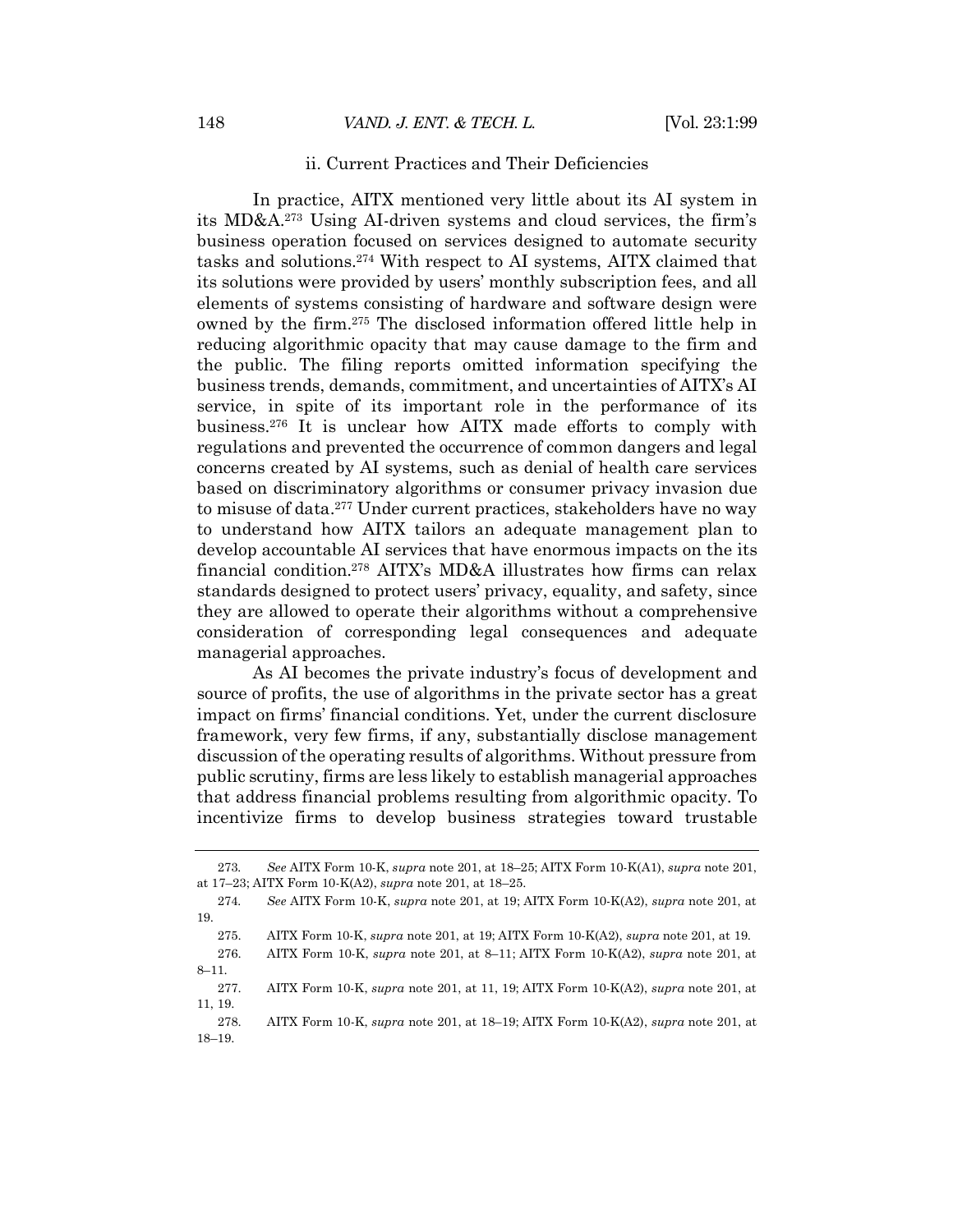algorithms, this Article's proposed disclosure framework would require firms to include specific algorithmic consideration in their MD&A disclosures. The SEC should require firms to consider known AI-associated trends, demands, commitments, events, or uncertainties that will have a material impact on their financial conditions. In this context, firms must consider the cost of developing AI systems, the costs of regulatory compliance, and other consequences of AI-related incidents. To encourage firms to develop AI systems with fewer threats of algorithmic opacity, the SEC should require firms to provide necessary management plans and information on the results of operations with far-reaching impacts on their financial conditions.

#### iii. Proposed Algorithmic Disclosure Requirements

First, firms would need to describe their data management plan, not only because of data's significant role in creating efficient and legitimate algorithmic applications but also because of the complex privacy regulatory landscape and the growing number of costly legal proceedings associated with misuse of data.279 With respect to the data management plan, firms would need to disclose how they collect, develop, manage, and utilize data for AI-relevant services. Because many violations begin with incidents caused by employees unaware of privacy regulations,280 firms would need to mention their approach to ensuring the protection of customer privacy, including how they secure customer data, educate employees, and adopt measures to protect data they obtain, process, or transfer.281 Firms would also need to describe whether and how they use customer information for any other purposes, as well as how they communicate changes in their privacy policy to customers.

Second, firms would need to disclose their management approach to building nondiscriminatory AI systems. Given that the opaque application of algorithms replicates inequality or misrepresents the public,282 algorithmic opacity can lead to illegitimate decision-making processes that encroach on fundamental rights and erode trust in firms using such algorithms. Although reducing bias has

<sup>279</sup>*. See supra* Sections III.B.1, III.C.

<sup>280.</sup> For the US system of consumer data privacy regulation, see SOLOVE & SCHWARTZ, *supra* note 115, at 786–90.

<sup>281</sup>*. See id.* at 533 ("Many of the FTC resolution agreements involving monetary settlements and fines began with an incident. Some of these incidents were caused by one employee or small group of employees. . . . An incident can spark an investigation by HHS, and this investigation can uncover more than just the particular violation that led to the incident.").

<sup>282</sup>*. See supra* Section III.B.2.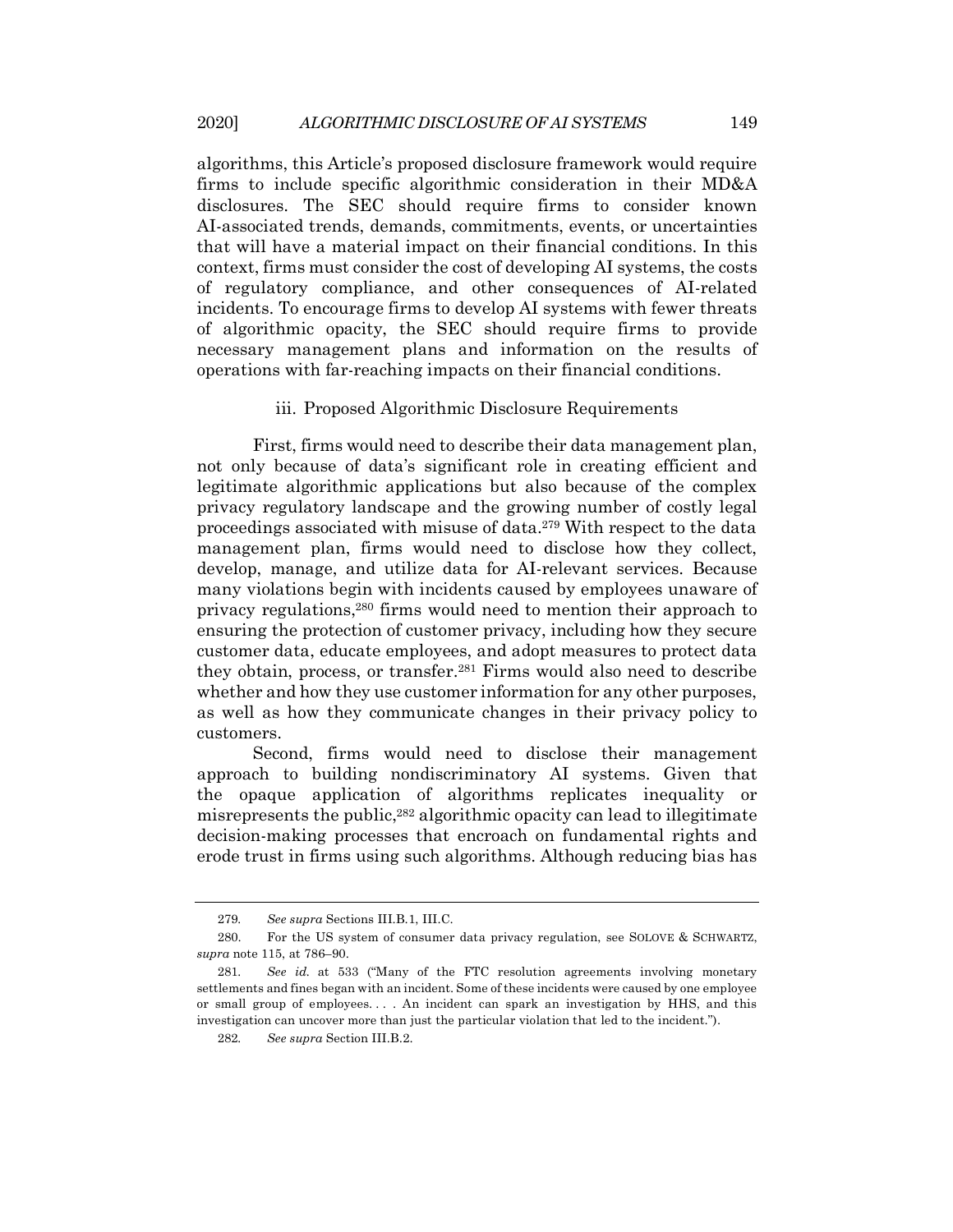become a general expectation of socially responsible conduct in today's society, particularly the one after COVID-19 that aims at mitigating systematic discrimination, <sup>283</sup> the current disclosure framework barely considers the surrounding impact of discrimination on firms' financial conditions. To reduce the inequality hidden in algorithms, this Article's proposed disclosure framework would require firms to disclose discrimination impact assessments that include incidents associated with discrimination and describe their preventive measures against discrimination.284 Specifically, they must provide information hidden from the public, such as how they select raw data, ensure equality when developing algorithms, and apply algorithms in business applications that have decision-making power regarding people's employment, promotion, access to medical systems, and so forth. Accordingly, they would be required to make an effort to promote equality in the applications of algorithms, as firms can no longer conceal their managerial approaches to algorithms from stakeholders.285

Third, safety is a desirable goal of AI applications that must be explained by firms because the existence of algorithmic opacity inevitably hinders adequate surveillance of safe AI systems. As AI products and services are expected to complete their tasks safely, firms would be required to provide information on the safeness of their AI systems, which is absent from today's disclosure framework. To ensure that firms provide a safe AI system, the proposed framework requires firms to consider safety's impact on their algorithm applications.286 Specifically, firms would need to report percentages of machine-learning-based products and services for which safety impacts are assessed for improvement. They would also need to disclose the number of incidents derived from breaching safety regulations (e.g., driverless cars). For firms whose businesses are likely to cause safety concerns or are especially vulnerable to severe AI incidents, such as the autonomous vehicle industry, they must disclose an estimated risk control and effectiveness report in the risk factor disclosure that

<sup>283</sup>*. See Address 'Appalling Impact' of COVID-19 on Minorities, UN Rights Chief Urges*, UN NEWS (June 2, 2020), https://news.un.org/en/story/2020/06/1065272 [https://perma.cc/4CC3- 6B6M].

<sup>284.</sup> The impact assessment is originated from environmental law and recently promoted by several scholars, see Katyal, *supra* note 3, at 111–17. For a discussion of impact statements in policing, see Andrew D. Selbst, *Disparate Impact in Big Data Policing*, 52 GA. L. REV. 109 (2017).

<sup>285</sup>*. See generally* IAN AYRES, CARROTS AND STICKS: UNLOCK THE POWER OF INCENTIVES TO GET THINGS DONE (2010).

<sup>286</sup>*. See* Katyal, *supra* note 3, at 110–17; *see also* Josephine Wolff, *How to Improve Cybersecurity for Artificial Intelligence*, BROOKINGS INST. (June 9, 2020), https://www.brookings.edu/research/how-to-improve-cybersecurity-for-artificial-intelligence/ [https://perma.cc/ C64Y-T6L2].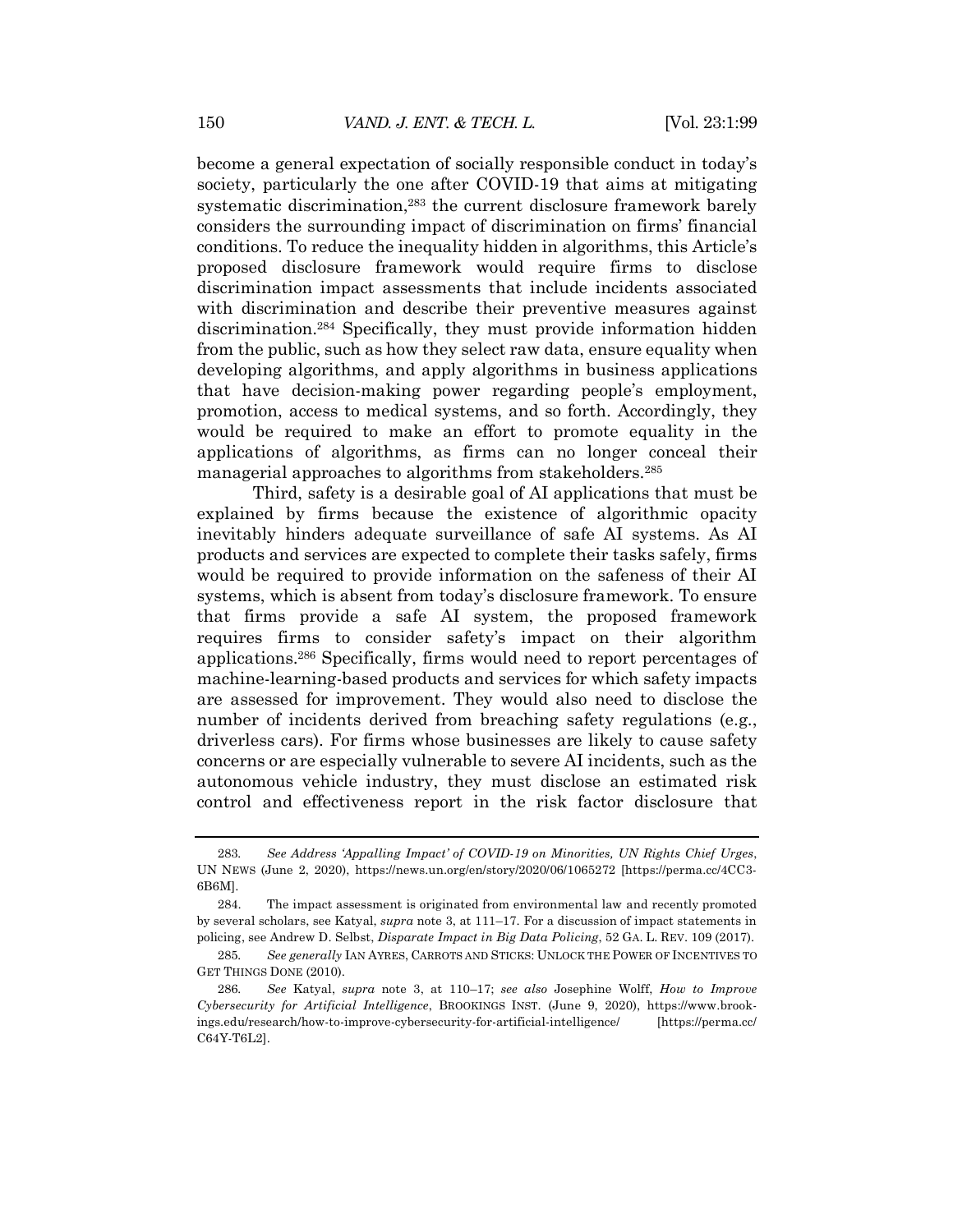explains how they test their products or services using machine-learning algorithms to ensure the safety of both users and developers.

Fourth, in addition to the management plans and impact reports mentioned above, other aspects that may influence financial conditions are still hidden from public scrutiny due to trade secret protection. For instance, successful adoption of machine-learning systems requires high levels of expertise, which can become a substantial impediment to firm managers without adequate levels of expertise in evaluating the risks of machine-learning systems. The SEC should therefore require firms to disclose how they reevaluate and rebuild their strategic alliances and business models in response to machine-learning systems, including hiring algorithm scientists and collaborating with alliances to develop application solutions and how they posit themselves in their broader AI business ecosystem.287

Fifth, because corporate mergers or acquisitions often involve a significant degree of risk or effect on firms' long-term development, the SEC should require firms to disclose relevant acquisitions, mergers, intellectual capital, and other concerns emergent in the AI community, and how relevant changes in the organization affect their financial operation and future position in the burgeoning AI market.288

Sixth, the SEC should require firms to be transparent about the quality of and changes in AI-related earnings and cash flows for investors to more accurately measure their financial situation and estimate their future performance. In addition to disclosing material transaction activities like reverse mergers,289 the SEC may ask firms to describe any substantial AI-caused income or loss that does not extend to their post-transaction operations. In addition, the SEC should encourage firms to pay attention to any other costs or consequences associated with risk that are reasonably likely to affect the firm's

<sup>287</sup>*. See* Michael Ehret & Jochen Wirtz, *Unlocking Value from Machines: Business Models and the Industrial Internet of Things*, 33 J. MKTG. MGMT. 111, 115–25 (2016) (using entrepreneurship and transaction cost theories to examine business models for the IoT techniques and how to further transform risks into commercial opportunities).

<sup>288.</sup> For instance, in 2018, Apple acquired Silk Labs, Oracle acquired DataFox, Microsoft made five acquisitions that included XOXOCO and Lobe. Some of them disclosed the terms of deals, while most of them acquired for an undisclosed amount. *30 Major Technology Acquisitions in 2018*, EURIUN TECHS. (Dec. 27, 2018), https://www.euriun.com/tech/30-major-technology-acquisitions-2018/ [https://perma.cc/VX6S-46NV]; Mikey Campbell, *Apple Reportedly Acquires AI Startup Silk Labs*, APPLEINSIDER, https://appleinsider.com/articles/18/11/21/apple-reportedly-acquires-ai-startup-silk-labs [https://perma.cc/5NLC-VV9L] (last visited Oct. 4, 2020).

<sup>289.</sup> According to the SEC, a reverse merger is a transaction where a private firm acquires a public reporting company to go public and obtain its access to funding in the capital markets. *See* SEC. EXCH. COMM'N, INVESTOR BULLETIN: REVERSE MERGERS 1 (June 9, 2011), https://www.sec.gov/investor/alerts/reversemergers.pdf [https://perma.cc/JNX4-4EBK].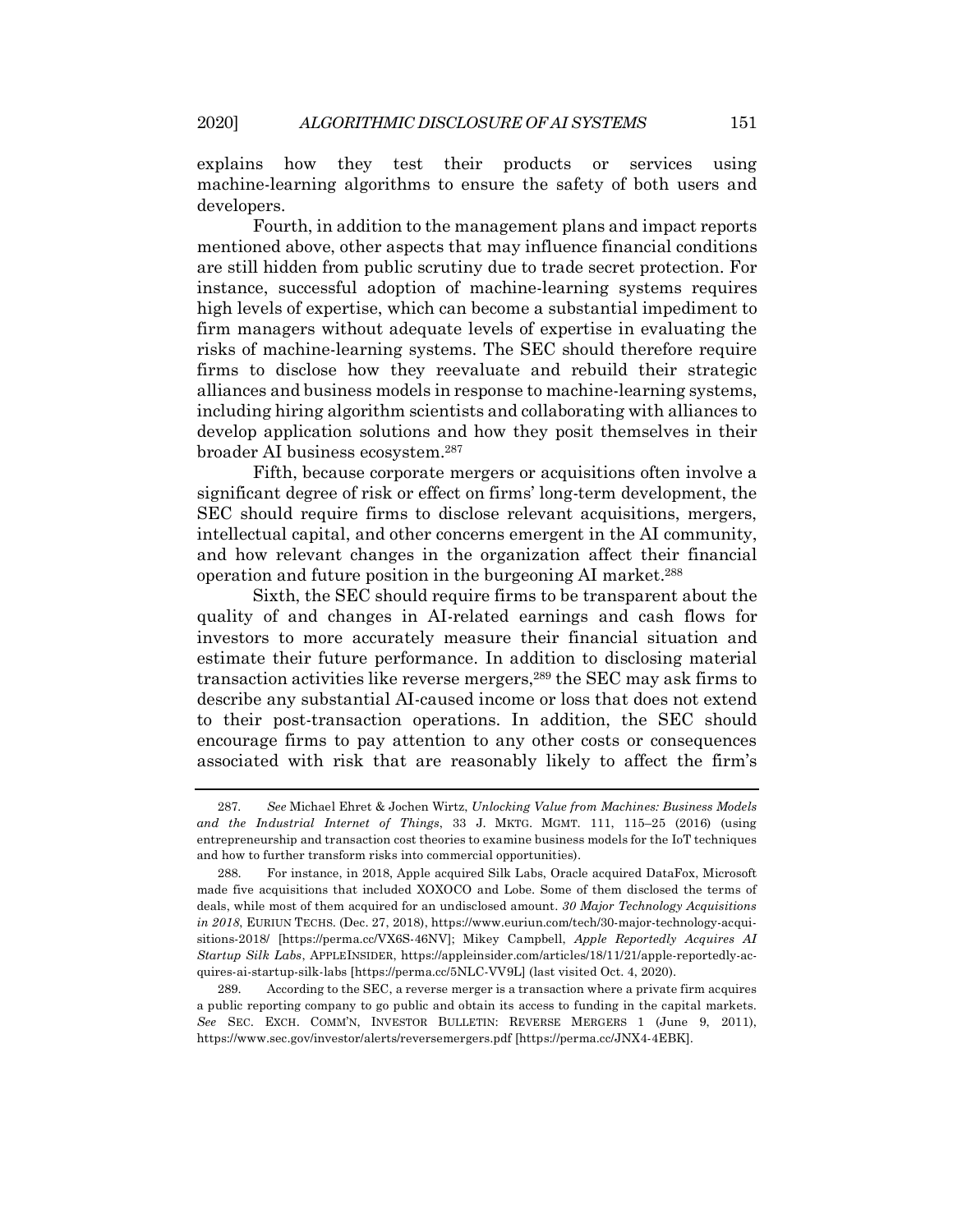operating results or financial condition and disclose how likely it is that this AI risk will lead to increased protection expenditures<sup>290</sup> or reduced revenues.291

Seventh, the SEC should require firms to evaluate whether any legislation will likely exert a substantial impact on their financial situation or operating results. For example, under the proposed disclosure framework, firms would need to consider legislation and regulations that may limit the use of AI systems and cause associated costs or litigation threats to firms. In terms of the cost of regulation compliance, firms would need to disclose all pending or enacted regulations that may affect their building of AI systems, including regulations and legislation on information privacy, civil laws, and cross-border rules that apply to their systems.292 Last but not least, firms would also need to include new business trends or risks associated with AI in risk factors or MD&A disclosure.

In sum, to encourage firms to develop accountable algorithms that further consumer interests and human welfare in the long term, a disclosure system that sheds more light on harmful algorithmic opacity is necessary. Such disclosure requirements should not only concern technical information associated with AI systems but also the interactions of AI systems and stakeholders. Without new guidance on algorithmic disclosures, the SEC's materiality standard is so general and ambiguous that firms are not obligated to disclose much critical information relevant to AI risks. Because no existing disclosure requirement explicitly refers to algorithms and AI systems, firms have considerable freedom to disclose only those facts that are favorable to

<sup>290.</sup> As protection costs increase, it may bring about organizational changes, additional staff training, an increased protection scheme, expert engagement, legal proceedings, and compliance costs. *See* R. Douglas Harmon, *Cybersecurity Disclosure Heats Up*, LEXOLOGY (Apr. 4, 2014), https://www.lexology.com/library/detail.aspx?g=dbedee7c-4936-42be-be45-9da94877d104 [https://perma.cc/SZU6-QGZM]. Also, following an incident, firms have to bear remediation costs to rebuild their goodwill and attract customers to continue business relationships. *See Global Cyber Executive Briefing*, DELOITTE: INSIGHTS, https://www2.deloitte.com/gz/en/pages/risk/articles/Global-Cyber-Briefing.html [https://perma.cc/7FNL-VAU5].

<sup>291.</sup> Lost revenue may be caused by misuse of data or the loss of customers after an incident, legal proceedings, reputation damage, and the loss of competitive advantage. *See Global Cyber Executive Briefing*, *supra* note 290. Firms in an industry vulnerable to AI incidents should disclose the description of relevant insurance coverage and the cost of maintaining insurance in response to potential loss of revenue. *See generally* Ram Shankar Siva Kumar & Frank Nagle, *The Case for AI Insurance*, HARV. BUS. REV. (Apr. 29, 2020), https://hbr.org/2020/04/the-case-for-ai-insurance [https://perma.cc/7YJ5-LRKE].

<sup>292.</sup> The disclosure of any material estimated capital expenditures for AI control facilities for its remaining and succeeding fiscal year are to be covered by the MD&A disclosure. *See* 17 C.F.R. § 229.303(a)(2); SEC Statement and Guidance on Cybersecurity Disclosures, *supra* note 29, at 8170.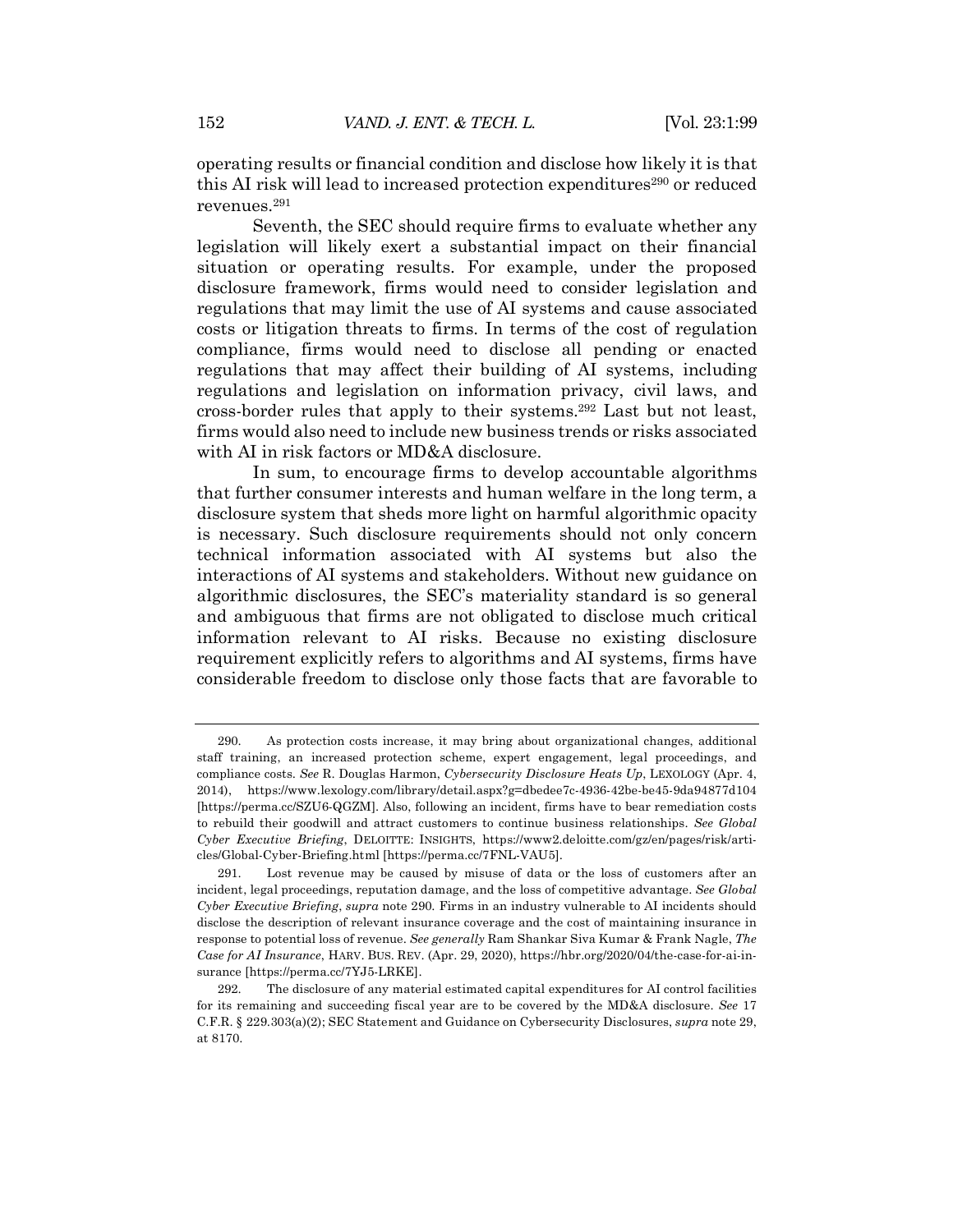their business, leaving the most problematic operations out of public view. As analyzed previously, current filing reports demonstrate firms' reluctance to disclose substantial information on algorithmic matters and resistance to disclosing relevant risks and incidents.293 With legal and technical opacity inherent in their algorithms, the law allows firms to conceal algorithmic information in detail, although the risks of algorithms may be considered material to firms' businesses and to the public. To mitigate algorithmic opacity, this Article's proposed algorithmic disclosure requirements under the SEC disclosure framework imposes obligations to disclose AI items. With obligations to disclose, the technicalities and commercial applications of algorithms can be scrutinized by stakeholders for risks. As a result, these risks to the larger public and firms themselves will be identified, controlled, and mitigated in due course.

## V. LIMITATIONS, POSSIBILITIES, AND IMPACTS OF THE PROPOSED DISCLOSURE FRAMEWORK

In an era where AI firms dominate the development of algorithms, accountable AI products and services are possible if specific corners of commercial practices can be examined and monitored. As the scale of risks posed by algorithms is no less serious than that posed by previous technologies, this Article proposes a new disclosure framework for AI systems through the lens of the SEC's disclosure framework. This framework considers the technical traits of algorithms, potential dangers of AI systems, and regulatory governance systems in light of increasing AI incidents. In the previous Sections, the proposed framework addresses both opacity resulting from intentional operations aimed at hiding certain information that may adversely affect financial profits and opacity resulting from unintentional operations due to the complexities of algorithms' technical attributes. From a theoretical perspective, however, there are some limitations with this new disclosure framework—the SEC may not have the authority to regulate AI firms' behaviors, the proposed disclosures may remain uncertain direct practicability, and the disclosure requirements can be inherent in high costs.

First, one may argue that while the SEC has broad power to protect the investing public, it may not have the authority to require firms using AI systems to take into account the benefit of stakeholders other than corporate shareholders. In addition, one may question

<sup>293.</sup> AITX Form 10-K, *supra* note 201, at 18–25; AITX Form 10-K(A1), *supra* note 201, at 17–23; AITX Form 10-K(A2), *supra* note 201, at 18–25.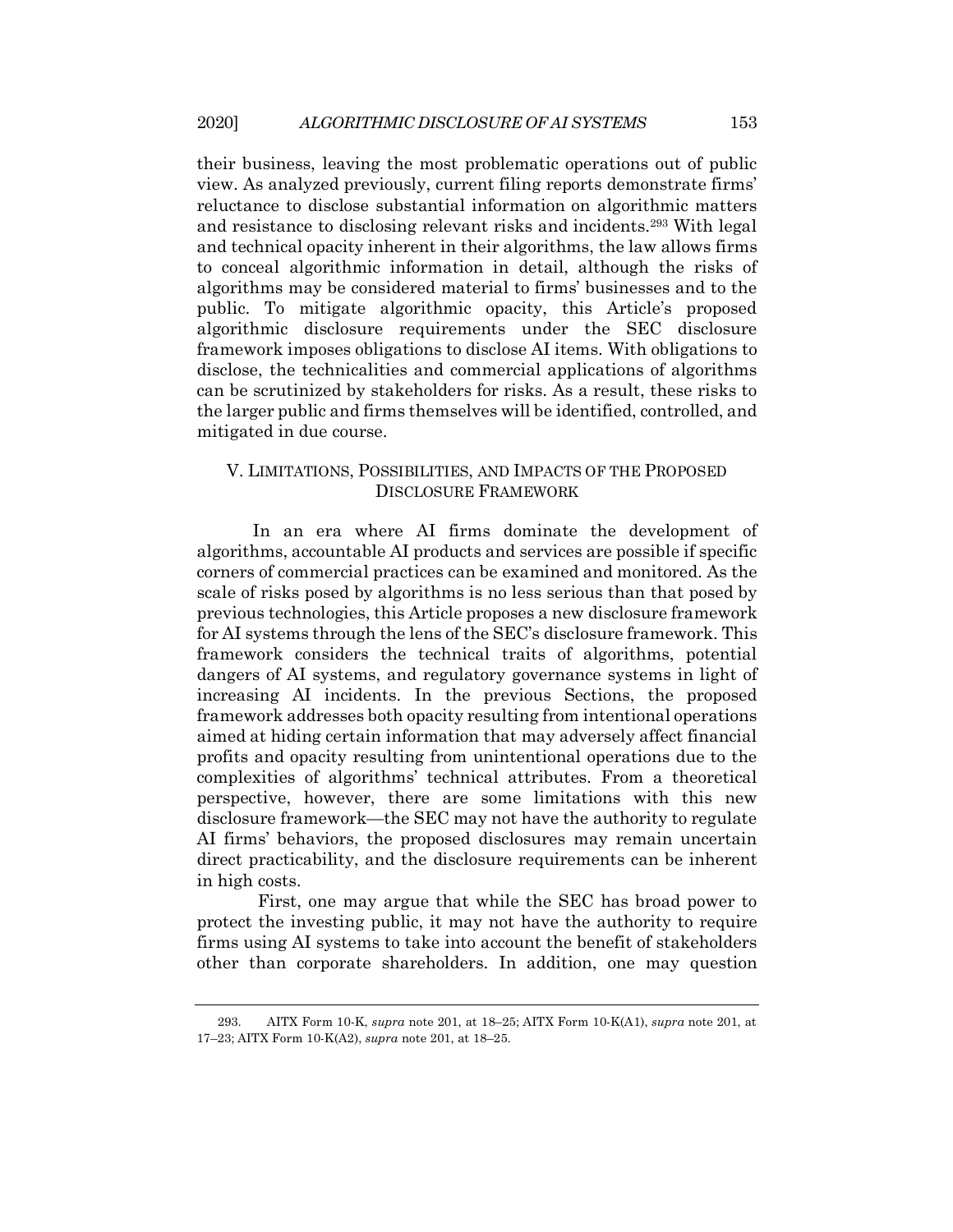whether the SEC has the power to make firms disclose information that may reveal their trade secrets. Second, even if the SEC has the power to regulate algorithmic disclosure, disclosed information may be downplayed, and firms may focus on legitimate details of their use of AI systems to bolster their reputation and avoid criticism.294 Meanwhile, given that the proposed disclosure framework only applies to public firms, firms using AI systems can avoid the SEC disclosure requirements by choosing not to go public and staying private, and continue to operate their AI systems in opacity. Third, even if the SEC can ensure that disclosure requirements applying to public firms will produce useful information, disclosure itself does not absolutely guarantee good behavior.295 Fourth, despite recognition of positive impacts on disclosures, one may argue that the compliance cost for the disclosure requirement is too high, or that the practicability of disclosure is uncertain.296

Despite such potential limits, this proposal opens up more possibilities to regulate algorithmic opacity for several reasons. First,297 the SEC has substantive power to enact disclosure rules and reshape the monitoring rules for firms using AI systems. Corporate shareholders also need sufficient information to evaluate firms' performance and outlook when making investment decisions. Algorithmic disclosure requirements allow them to make sound judgments by discerning risks and comparing firms' managerial approaches to developing and using advanced algorithms. The broader sustainability disclosure requirements enacted by the SEC, which exist for more than solely the investing public, also justify the proposed algorithmic sustainability disclosures benefiting more than just corporate shareholders. Additionally, rather than asking firms to disclose an indeterminate amount of information on their trade secrets, the proposed algorithmic disclosures, like the existing SEC cybersecurity disclosures, should not jeopardize the core secrecy of commercially valuable information and should only require minimum necessary disclosures that concern the best practices and the problematic use of their AI systems. Firms might also need a regime that gives the SEC discretion to enter their private areas because such

<sup>294</sup>*. See* Rüdiger Hahn & Regina Lülfs, *Legitimizing Negative Aspects in GRI-Oriented Sustainability Reporting: A Qualitative Analysis of Corporate Disclosure Strategies*, 123 J. BUS. ETHICS 401, 409–13 (2013).

<sup>295</sup>*. See* Stephen M. Bainbridge, *Mandatory Disclosure: A Behavioral Analysis*, 68 U. CIN. L. REV. 1023, 1023–24 (2000).

<sup>296</sup>*. See* David M. Lynn, *The Dodd-Frank Act's Specialized Corporate Disclosure: Using the Securities Laws to Address Public Policy Issues*, 6 J. BUS. & TECH. L. 327, 330–31, 335–36 (2011). 297*. See supra* Part I, Section IV.A.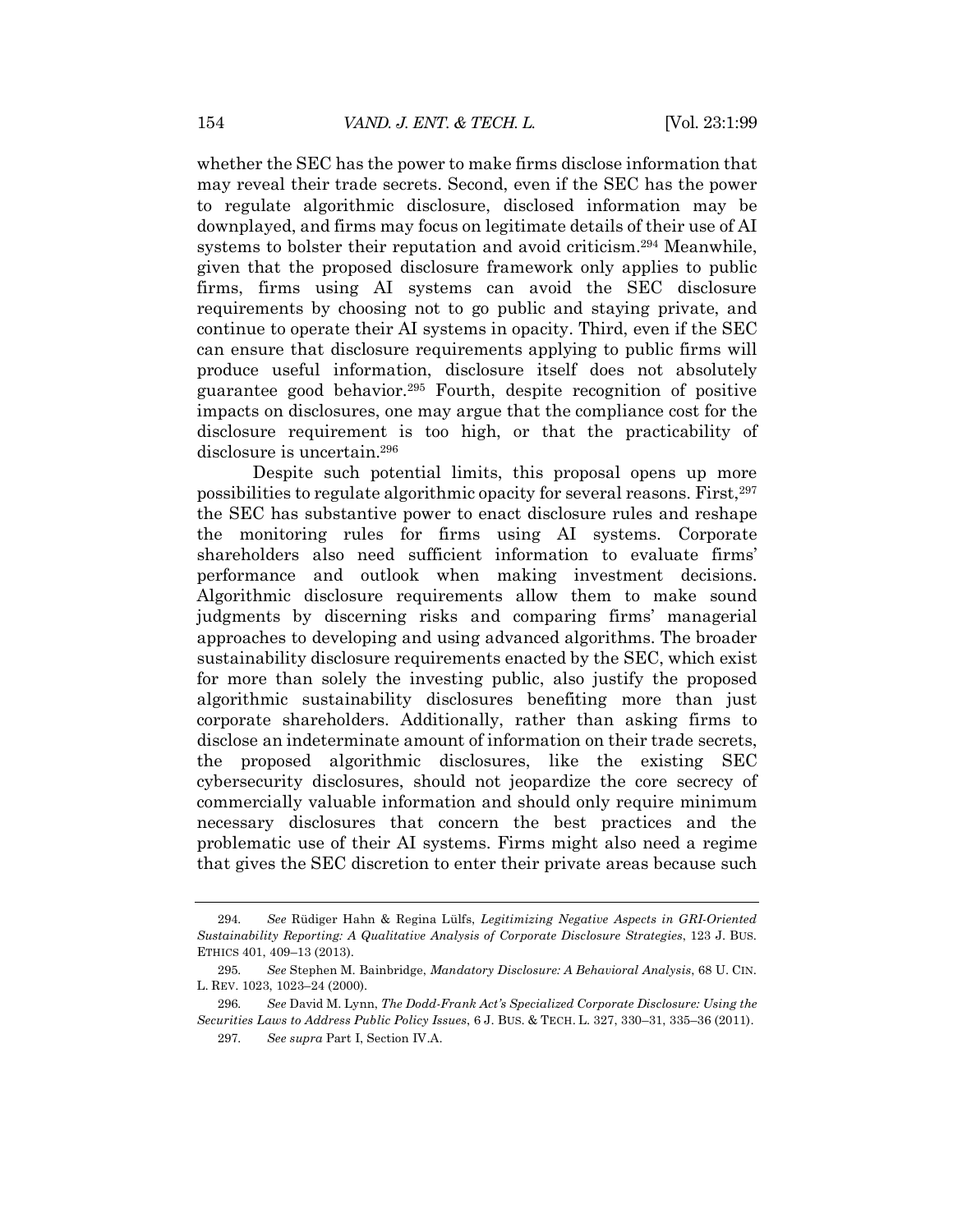authority reduces the likelihood that stakeholder concerns or government sanctions will be imposed based on false and unverifiable suspicions.

Second, even if the information firms provide may be marginalized, it provides more clues for stakeholders to monitor AI firms. Firms using machine-learning algorithms would be required, as a condition of fulfilling disclosure obligations, to allow the SEC to open the black box for stakeholder inspection. As a result, such disclosed information serves as a valuable resource for the public to investigate firms' AI systems. If information can be drawn from firms, those firms will have to specify how they build reliable AI products and services from the very start. By doing so, firms are more likely to develop accountable algorithms and AI systems. Even if the SEC disclosure requirements do not apply to private firms, the proposed algorithmic disclosure framework is a workable first step that applies to at least a large portion of industry actors to reduce algorithmic opacity. With a robust algorithmic disclosure framework, the SEC can measure its advantages and shortcomings and further decide when and how to extend algorithmic disclosures to private firms. Thus, the proposed disclosure framework can help establish a more well-rounded disclosure and transparency standard for the private sector.

Third, although disclosures do not guarantee good algorithmic behavior, they will incentivize firms to develop accountable algorithms. If the law requires algorithmic disclosures, firms will have a substantial incentive to restructure their environments to monitor the operating results and develop sustainable strategic management of their machine-learning algorithms. Because disclosure makes it easier for the public to detect firms' illegal or unethical behaviors and compare their performances, firms will face more surveillance and strive harder to reach public standards in a competitive AI market. To avoid liability and risking their reputation, firms will avoid behaviors that pose risks to the larger public. Additionally, with the obligation of disclosure toward safe algorithms, firms will have a strong motive to develop value-enhancing algorithms.298 This is also consistent with what scholars have recently suggested—that the greatest source of transformation of AI systems are firms' efforts to develop algorithms that integrate democratic principles with a machine-learning model.299 In this vein, the law will not be the only factor that regulates firms. Algorithmic design will work hand-in-hand with democratic rules. Such

<sup>298</sup>*. See* LAWRENCE LESSIG, CODE AND OTHER LAWS OF CYBERSPACE 6 (1999).

<sup>299</sup>*.* For an analysis of Katyal's suggestions for codes of conduct, see Katyal, *supra* note 3, at 108–11.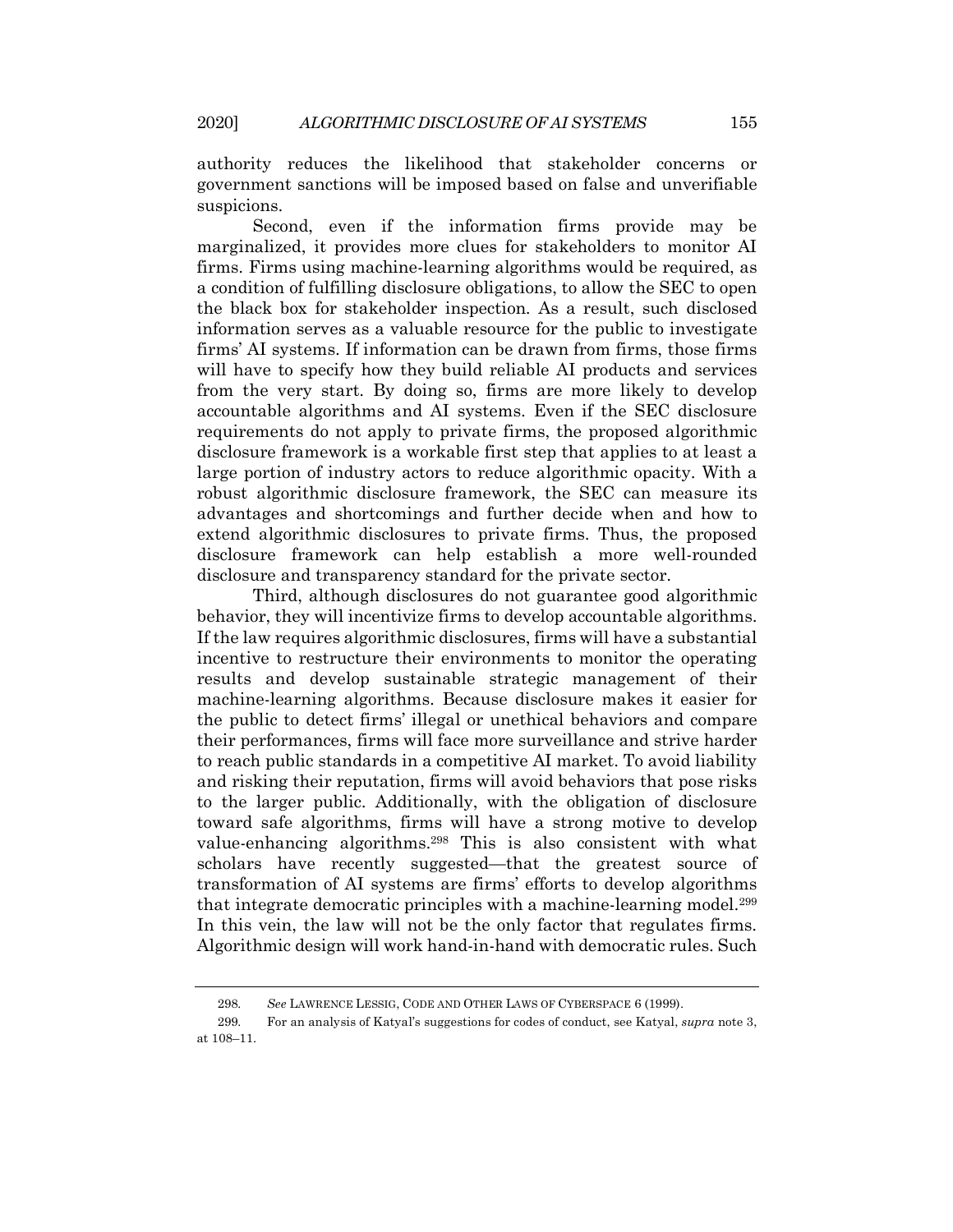a regulatory incentive will be useful to overcome the resistance of firms to disclose their use of algorithms under the protection of trade secrecy.

Fourth, disclosure requirements will incur costs to firms, but firms will profit if they develop stable, safe, and qualified AI services and products. Additionally, financial profits should be subordinate to public concerns, especially in the new generation of AI perils. Recently, even California, the most innovative economy in the United States,300 has imposed burdensome privacy rules that require disclosure obligations despite strong industry opposition.301 Only through such algorithmic disclosure requirements will firms think critically about streamlining the process of developing accountable algorithms, finding an efficient way to meet disclosure obligations. The government should provide funding to help start-ups create accountable algorithms and comply with increased disclosure burdens, which will benefit every participant in society. Disclosure requirements will also significantly reduce the cost to the government of monitoring firms that operate machine-learning algorithms.

Fifth, the proposed disclosure framework is an ideal regulatory approach that creates a twilight zone between pure legal regulation and complete self-regulation. Given the reluctance of government to enact legislation that materially regulates the development and application of algorithms, disclosure requirements provide firms with more freedom of choice. The SEC has the power to require and encourage disclosure obligations, while firms can define how to build a sustainable and accountable AI system and choose the means that best suit their specific circumstances to achieve regulatory goals. This regulatory approach is less coercive and more cost-effective than direct controls.

Sixth, this proposal attempts to strike a balance between stakeholders' interests in disclosure and firms' interests in trade secrecy. On the one hand, given the increasing frequency and magnitude of AI incidents, the proposed disclosure framework requires firms to include additional algorithmic disclosure, especially in their description of risk factors. On the other hand, to ease firms' burdens from disclosure requirements, the redesigned disclosure framework presents a scaled disclosure obligation that compels minimum

<sup>300.</sup> Shelly Hagan & Wei Lu, *California Is the Most Innovative Economy in America*, BLOOMBERG (Apr. 16, 2019, 9:11 PM), https://www.bloombergquint.com/business/california-is-no-1-massachusetts-no-2-in-u-s-innovation-rank [https://perma.cc/DZG5-7YTS].

<sup>301</sup>*. See* Tony Romm, *California Adopted the Country's First Major Consumer Privacy Law. Now, Silicon Valley Is Trying to Rewrite It*, WASH. POST (Sept. 3, 2019, 10:26 AM), https://www.washingtonpost.com/technology/2019/09/02/california-adopted-countrys-first-majorconsumer-privacy-law-now-silicon-valley-is-trying-rewrite-it/ [https://perma.cc/52FY-G855].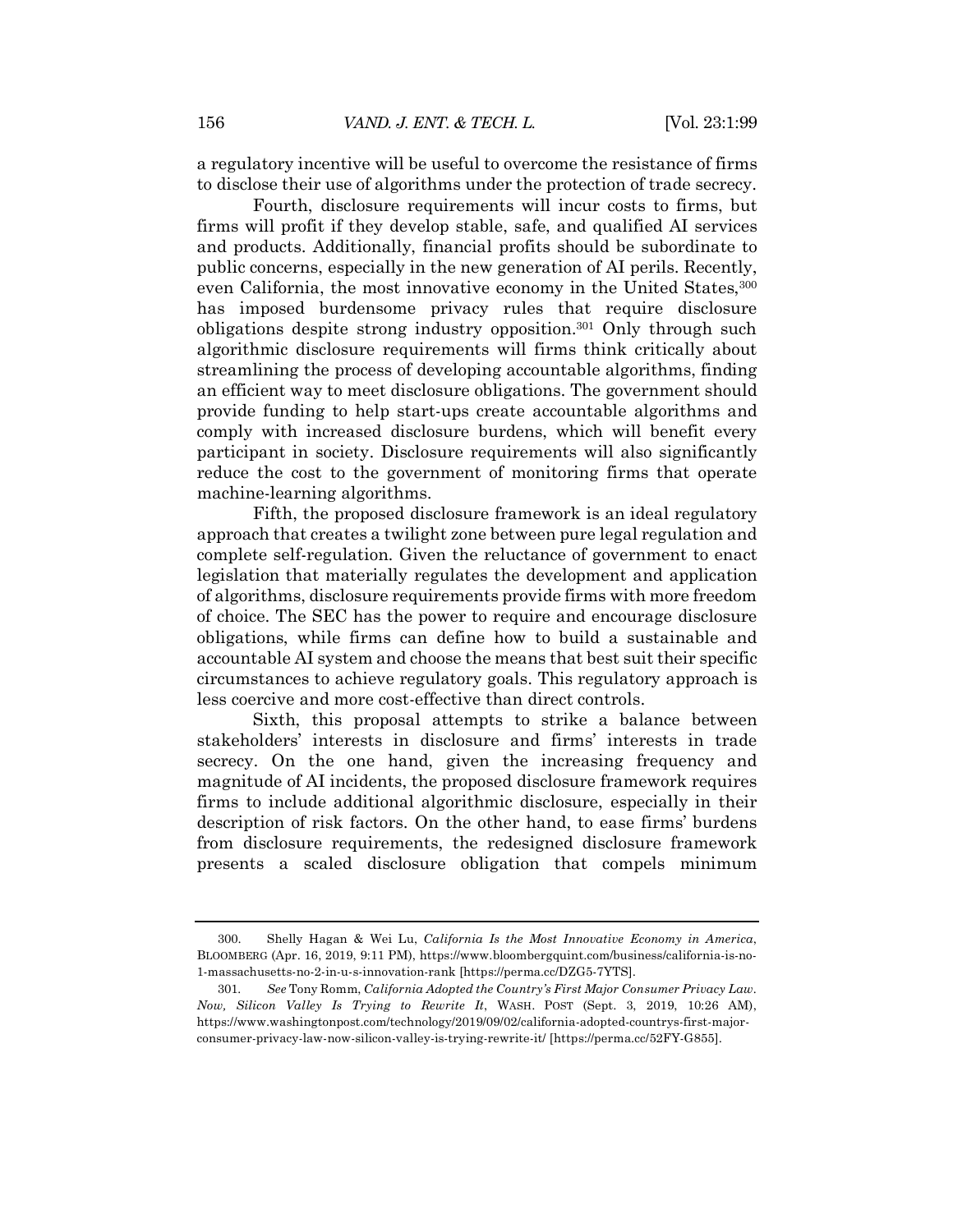necessary disclosure.302 The proposed framework does not intend to require mandatory disclosure of low-risk AI systems, such as those designed to perform simple routine tasks.303 Instead, this framework only requires disclosures of higher-risk AI systems in the private sector—those employing machine-learning algorithms whose opacity may lead to risks to stakeholders.304 By doing so, the proposed regulatory strategy attempts to avoid the risk of imposing unreasonably burdensome, intrusive, or costly disclosure requirements.

Given the limitations and possibilities of the proposed algorithmic disclosure framework, the new requirements have a profound impact on firms' managerial approaches to developing and using algorithms, as the proposed framework will showcase firms' behaviors by requiring descriptions of data used for decision-making, the computational environment utilized, and the context of the algorithmic design and deployment. Under the proposed disclosure framework, firms will produce technical explanations that explain the complex techniques inherent in machine-learning algorithms, disclose selective information about the inner workings of algorithms that have been previously claimed as trade secrets, and facilitate social dialogue between firms and stakeholders.305 Through disclosures of business descriptions, legal proceedings, risk factors, and MD&A, technical opacity will be reduced because firms are required to illustrate the functions, features, and unpredictability of their AI systems in understandable language under their business description disclosure requirements. Legal opacity will be eased because, in the business description disclosure, firms must disclose the inner workings of algorithms and will thus have a motive to manage all participants and components in a project to ensure that algorithms are accountable. The dangers of algorithmic opacity will be better controlled as firms must consider preventative measures and report unexpected changes in risk factors and MD&A disclosure. Risks will thus be identified early on because much more information will be disclosed for necessary assessment.

<sup>302.</sup> By doing so, it prevents overregulation that stifles innovation in the private sector. *See* LAWRENCE LESSIG, FREE CULTURE: HOW BIG MEDIA USES TECHNOLOGY AND THE LAW TO LOCK DOWN CULTURE AND CONTROL CREATIVITY 199 (2004).

<sup>303</sup>*. See generally* Frank Säuberlich & Danko Nikolić, *AI Without Machine Learning*, TERADATA (Feb. 26, 2018), https://www.teradata.com/Blogs/AI-without-machine-learning [https://perma.cc/R84Z-CHJG] (illustrating the type of AI systems that do not rely on machine-learning-based algorithms).

<sup>304.</sup> The FDA plans to adopt a similar approach to regulate AI medical service. *See* Hale, *supra* note 146.

<sup>305</sup>*. See supra* Section III.A.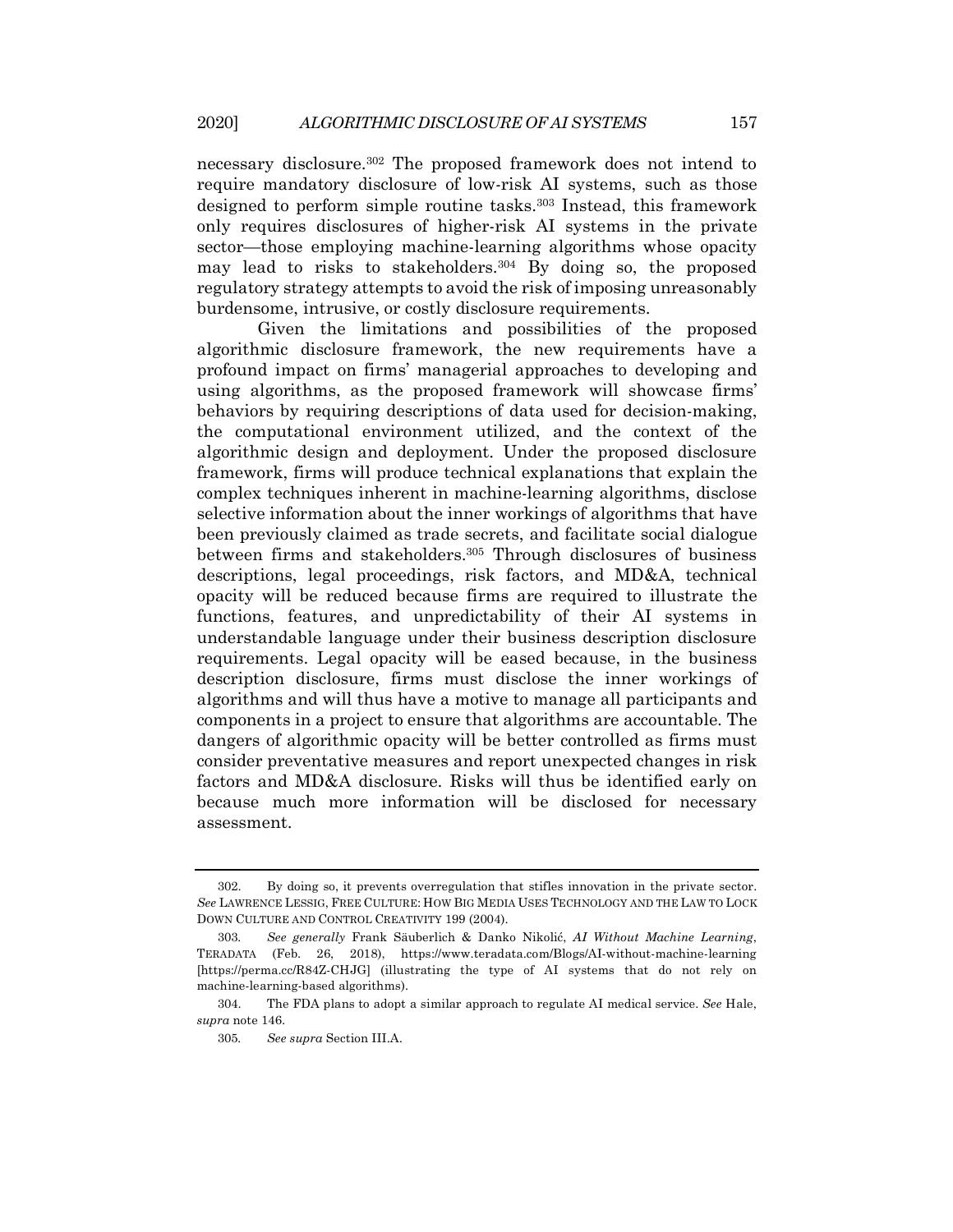#### VI. CONCLUSION

In the age of AI, opacity is one of the greatest perils facing humans today. No one put it better than Justice Louis Brandeis when he said that "[s]unlight is . . . the best of disinfectants; electric light the most efficient policeman."306 It may not be possible to stop firms' domination in developing algorithms in the next century, but it is crucial to ensure that algorithms are harmless by requiring more transparency to mitigate algorithmic opacity. It is not too late to prevent the private sector's invisible hand from making wrong or illegitimate decisions for citizens, if light can guide firms in the right direction at the proper time. With the emerging risks of algorithmic opacity, corporations need to bear the responsibility of disclosing information in ways that benefit not just corporate shareholders, but society as a whole. As firms increasingly acquire and develop machine-learning systems in support of their operations, they should have a duty to disclose in a manner that ensures interpretability, explanation, and transparency.307

The representative case of Facebook has shown the enormous damage caused by algorithmic opacity to users, investors, citizens, firms, the capital market, and society—and the recorded incidents are just the tip of the iceberg. Although AI incidents are growing at an unprecedented scale, few, if any, legal regimes require firms to engage in social disclosure of their algorithms. A disclosure framework that defines accountable corporate governance has moved forward, but the emerging economies shaped by algorithms are invited to embrace the existence of algorithmic opacity.

This Article has explored the impacts, possibilities, and limits of using a disclosure framework under corporate securities law to reduce opacity in privately owned AI systems. Despite its limitations, the proposed disclosure framework can be used as a model to ensure that the operations of machine-learning AI systems are explained and monitored. By adopting such a regulatory approach, firms will be incentivized to address issues surrounding algorithmic opacity, develop algorithms that protect democratic norms in society, consider the interests of corporate shareholders, and promote broader alignment of capital markets with the goal of accountability in the age of AI.

<sup>306.</sup> LOUIS D. BRANDEIS, OTHER PEOPLE'S MONEY AND HOW THE BANKERS USE IT 92 (1914) ("Publicity is justly commended as a remedy for social and industrial diseases. Sunlight is said to be the best of disinfectants; electric light the most efficient policeman.").

<sup>307</sup>*. See* Mary Lee Kennedy, ASS'N RSCH. LIBRS., RESEARCH LIBRARY ISSUES RLI 299: ETHICS OF ARTIFICIAL INTELLIGENCE 31–32 (2019), https://publications.arl.org/rli299/ [https://perma.cc/K3JE-EQVX].